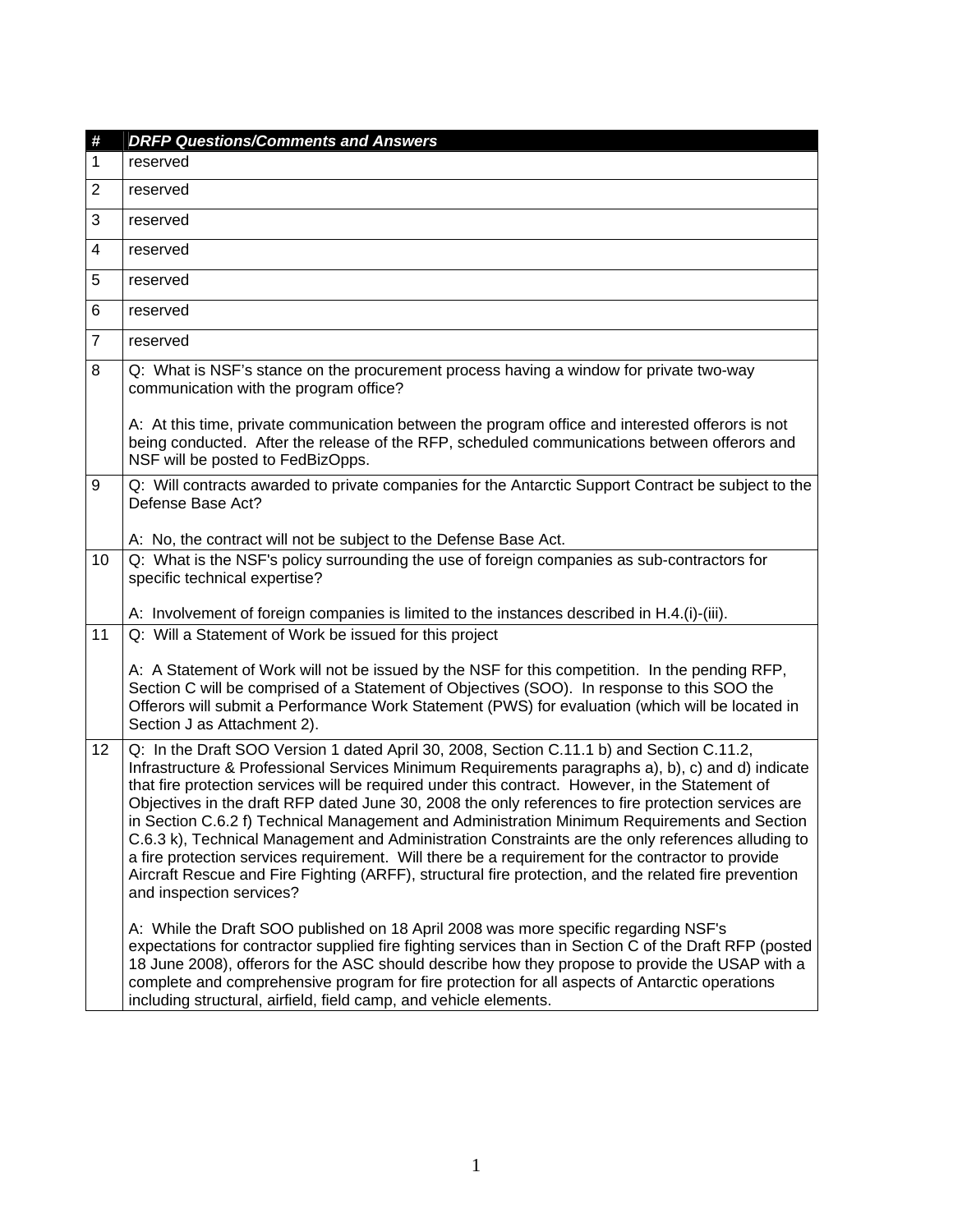| #  | <b>DRFP Questions/Comments and Answers</b>                                                                                                                                                                                                                                                                                                                                                                                                                                                                                                                                                                                                                                                                              |
|----|-------------------------------------------------------------------------------------------------------------------------------------------------------------------------------------------------------------------------------------------------------------------------------------------------------------------------------------------------------------------------------------------------------------------------------------------------------------------------------------------------------------------------------------------------------------------------------------------------------------------------------------------------------------------------------------------------------------------------|
| 13 | Q: We have worked on a number of government contract pursuits; in those RFPs the government<br>leaves the management of awarded award fees to the Offeror and subcontractor as part of their<br>teaming agreement. Requiring the Offeror to share award fees with subcontractors (rather than as<br>a negotiable element of their teaming agreement) will (possibly) cause the Offerors to reconsider<br>their subcontracting plans, reducing the number of subcontracts they award.                                                                                                                                                                                                                                    |
|    | A: Section B.7(d) will be removed from the Final RFP.                                                                                                                                                                                                                                                                                                                                                                                                                                                                                                                                                                                                                                                                   |
| 14 | Q: Section C.6.2.f states that the contractor must "develop emergency response plans and<br>maintain a capability to properly mitigate and respond to emergencies with appropriately trained<br>personnel." Please clarify the requirements for emergency response services to include Aircraft<br>Rescue and Fire Fighting (ARFF), Emergency Medical Services (EMS) and structural emergency<br>response services. The referenced requirements (Section C.6.2. f) and (Section C.6.3. k) are too<br>vague to determine staffing and the NSF's expectations in this mission critical area. Please define<br>the government's expectations for fire prevention and fire extinguisher inspection/maintenance<br>services. |
|    | A: (1) To the maximum degree possible and practical USAP expects compliance with the following                                                                                                                                                                                                                                                                                                                                                                                                                                                                                                                                                                                                                          |
|    | standards for airfield/aircraft fire protection:NFPA 403, Standard for Aircraft Rescue and Fire<br><b>Fighting Services at Airports</b>                                                                                                                                                                                                                                                                                                                                                                                                                                                                                                                                                                                 |
|    | USAF T.O. 00-125-72, Ground Servicing of Aircraft and Static Grounding/Bonding                                                                                                                                                                                                                                                                                                                                                                                                                                                                                                                                                                                                                                          |
|    | AMCI 11-208 and AFP 32-2004 (MOOTW, Military Operations Other Than War)<br>To the maximum degree possible and practical USAP expects compliance with the following                                                                                                                                                                                                                                                                                                                                                                                                                                                                                                                                                      |
|    | standards for structural fire protection:                                                                                                                                                                                                                                                                                                                                                                                                                                                                                                                                                                                                                                                                               |
|    | NFPA family of codes and standards (especially NFPA Std. 1500, Firefighter Occupational Health<br>and Safety Program)                                                                                                                                                                                                                                                                                                                                                                                                                                                                                                                                                                                                   |
|    | (2) The expectation is that Emergency Medical Services (EMS) will be structured so as to provide<br>prompt, appropriate care to injured or ill USAP participants. Useful models include state or local<br>EMS systems or the military health system.                                                                                                                                                                                                                                                                                                                                                                                                                                                                    |
| 15 | Q: Is indoor air purification an integral part of this project?                                                                                                                                                                                                                                                                                                                                                                                                                                                                                                                                                                                                                                                         |
|    | A: Air purification is not an integral part of this project.                                                                                                                                                                                                                                                                                                                                                                                                                                                                                                                                                                                                                                                            |
| 16 | Q: Reference CLINS 1400, 2300, 3300, 4300, and 5300. Considering the New<br>Construction/Special Projects nature of these desired estimates, will the NSF provide specific<br>project SOWs for the development of target costs, target profits and profit adjustment formula?                                                                                                                                                                                                                                                                                                                                                                                                                                           |
|    | A: The final RFP will not include FPIF CLINs. The Final RFP will have a Government provided<br>NTE for major construction and special projects. This portion will not be part of the total evaluated<br>cost for Section M purposes. Major construction and special projects' requirements will be<br>determined post-award and will be incorporated by modification into the contract and will be<br>consistent with the pertinent Annual Program Plan.                                                                                                                                                                                                                                                                |
| 17 | Q: Reference the Fixed-Price Incentive (Firm target) contract elements addressed in CLINS 1400,<br>2300, 3300, 4300, and 5300. We note that 48 CFR - specifically, 48 CFR 16.403-1 - does not<br>reference an "over/under range" determination. Please elaborate on this metric.                                                                                                                                                                                                                                                                                                                                                                                                                                        |
|    | A: The final RFP will not include FPIF CLINs.                                                                                                                                                                                                                                                                                                                                                                                                                                                                                                                                                                                                                                                                           |
| 18 | Q: Reference to Section C in general. Will a table of standards (e.g., NFPA, API, IBC, FISMA,<br>OSHA, etc) be provided in the final RFP?                                                                                                                                                                                                                                                                                                                                                                                                                                                                                                                                                                               |
|    | A: Offerors are responsible for locating standards available to the general public and applicable to<br>a given situation.                                                                                                                                                                                                                                                                                                                                                                                                                                                                                                                                                                                              |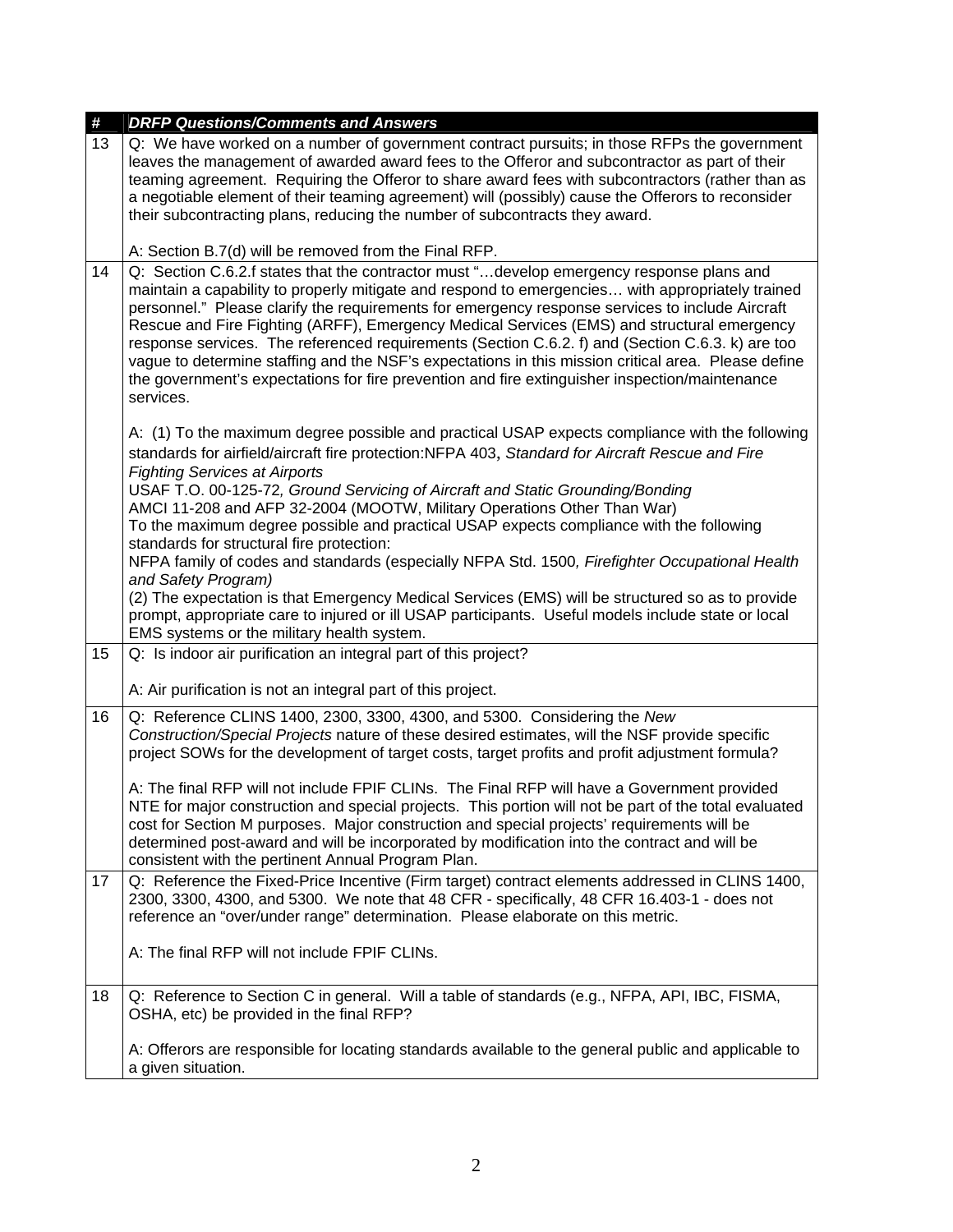| $\pmb{\#}$ | <b>DRFP Questions/Comments and Answers</b>                                                                                                                                                                                                                                                                                                                                                                                                                                                                                                                                                                                                                                                                                                                                                                                                                                                                                                                        |
|------------|-------------------------------------------------------------------------------------------------------------------------------------------------------------------------------------------------------------------------------------------------------------------------------------------------------------------------------------------------------------------------------------------------------------------------------------------------------------------------------------------------------------------------------------------------------------------------------------------------------------------------------------------------------------------------------------------------------------------------------------------------------------------------------------------------------------------------------------------------------------------------------------------------------------------------------------------------------------------|
| 19         | Q: Reference Section C.6.2.k. To what specific standard(s) are USAP medical facilities managed?                                                                                                                                                                                                                                                                                                                                                                                                                                                                                                                                                                                                                                                                                                                                                                                                                                                                   |
|            | A: Fixed USAP medical facilities are managed and operated to provide ambulatory and urgent<br>care services. No surgical capability exists at any USAP station.                                                                                                                                                                                                                                                                                                                                                                                                                                                                                                                                                                                                                                                                                                                                                                                                   |
| 20         | Q: Reference Section C.6.3.w. Will NSF provide bidders a copy of the master permit?                                                                                                                                                                                                                                                                                                                                                                                                                                                                                                                                                                                                                                                                                                                                                                                                                                                                               |
|            | A: NSF will make a document available in the library at<br>http://www.nsf.gov/about/contracting/rfqs/support_ant/index.jsp                                                                                                                                                                                                                                                                                                                                                                                                                                                                                                                                                                                                                                                                                                                                                                                                                                        |
| 21         | Q: Reference Section C.7.2.i. What are the support requirements relating to the existing<br>POLARICE database, and how is this related to the database referred to in this section?                                                                                                                                                                                                                                                                                                                                                                                                                                                                                                                                                                                                                                                                                                                                                                               |
|            | A: This section references the POLARICE application. Basic structural information concerning<br>USAP systems is available in the Pre-Solicitation Conference presentations at<br>http://www.nsf.gov/about/contracting/rfgs/support_ant/conference/conference_presentations.jsp                                                                                                                                                                                                                                                                                                                                                                                                                                                                                                                                                                                                                                                                                    |
| 22         | Q: Reference Section C.7.2. j. Was the NSF intent that this sentence read: "The contractor shall<br>procure using government funds, operate, maintain, and replace as required common"?                                                                                                                                                                                                                                                                                                                                                                                                                                                                                                                                                                                                                                                                                                                                                                           |
|            | A: The sentence is intended to be read as written.                                                                                                                                                                                                                                                                                                                                                                                                                                                                                                                                                                                                                                                                                                                                                                                                                                                                                                                |
| 23         | Q: Reference Section C.8 in general. What are the ruggedness standards for the IT hardware<br>being used to support the USAP?                                                                                                                                                                                                                                                                                                                                                                                                                                                                                                                                                                                                                                                                                                                                                                                                                                     |
|            | A: NSF has not established specific standards for ruggedness. In keeping with OMB Circular A-<br>119 (revised), "Federal Participation in the Development and Use of Voluntary Consensus<br>Standards and in Conformity Assessment Activities," which states, "All federal agencies must use<br>voluntary consensus standards in lieu of government-unique standards in their procurement and<br>regulatory activities, except where inconsistent with law or otherwise impractical," NSF will work<br>with the awardee to determine appropriate standards on a case-by-case basis, determined by the<br>nature of the application. In some cases for extreme environmental conditions, performance that<br>exceeds even rigorous requirements such as MIL-STD-810 may be needed, and other cases,<br>standard commercial consumer grade standards may be applicable. The offeror is expected to<br>apply its skill/expertise as required to address this issue." |
| 24         | Q: Reference to Section C.8 in general. What is the minimum CMMI level rating that the NSF will<br>consider adequate?                                                                                                                                                                                                                                                                                                                                                                                                                                                                                                                                                                                                                                                                                                                                                                                                                                             |
|            | A: The Final RFP will be amended to require CMMI Level 3 certification as the minimum acceptable<br>level.                                                                                                                                                                                                                                                                                                                                                                                                                                                                                                                                                                                                                                                                                                                                                                                                                                                        |
| 25         | Q: Reference Section C.8.2.c. Was the NSF intent that this sentence read: "Provide within<br>sustaining funds general and special purpose electronic systems and services beyond conventional<br>Information Technology and Communications (IT&C) "?                                                                                                                                                                                                                                                                                                                                                                                                                                                                                                                                                                                                                                                                                                              |
|            | A: The phrasing of Section C.8.2.c is written as intended.                                                                                                                                                                                                                                                                                                                                                                                                                                                                                                                                                                                                                                                                                                                                                                                                                                                                                                        |
| 26         | Q: Reference Section C.8.2.d. Will the contractor be responsible for maintenance and calibration<br>of other government agency equipment, i.e., SPAWAR, USAF and NASA?                                                                                                                                                                                                                                                                                                                                                                                                                                                                                                                                                                                                                                                                                                                                                                                            |
|            | A: The contractor will not be responsible for calibration of equipment for other government<br>agencies.                                                                                                                                                                                                                                                                                                                                                                                                                                                                                                                                                                                                                                                                                                                                                                                                                                                          |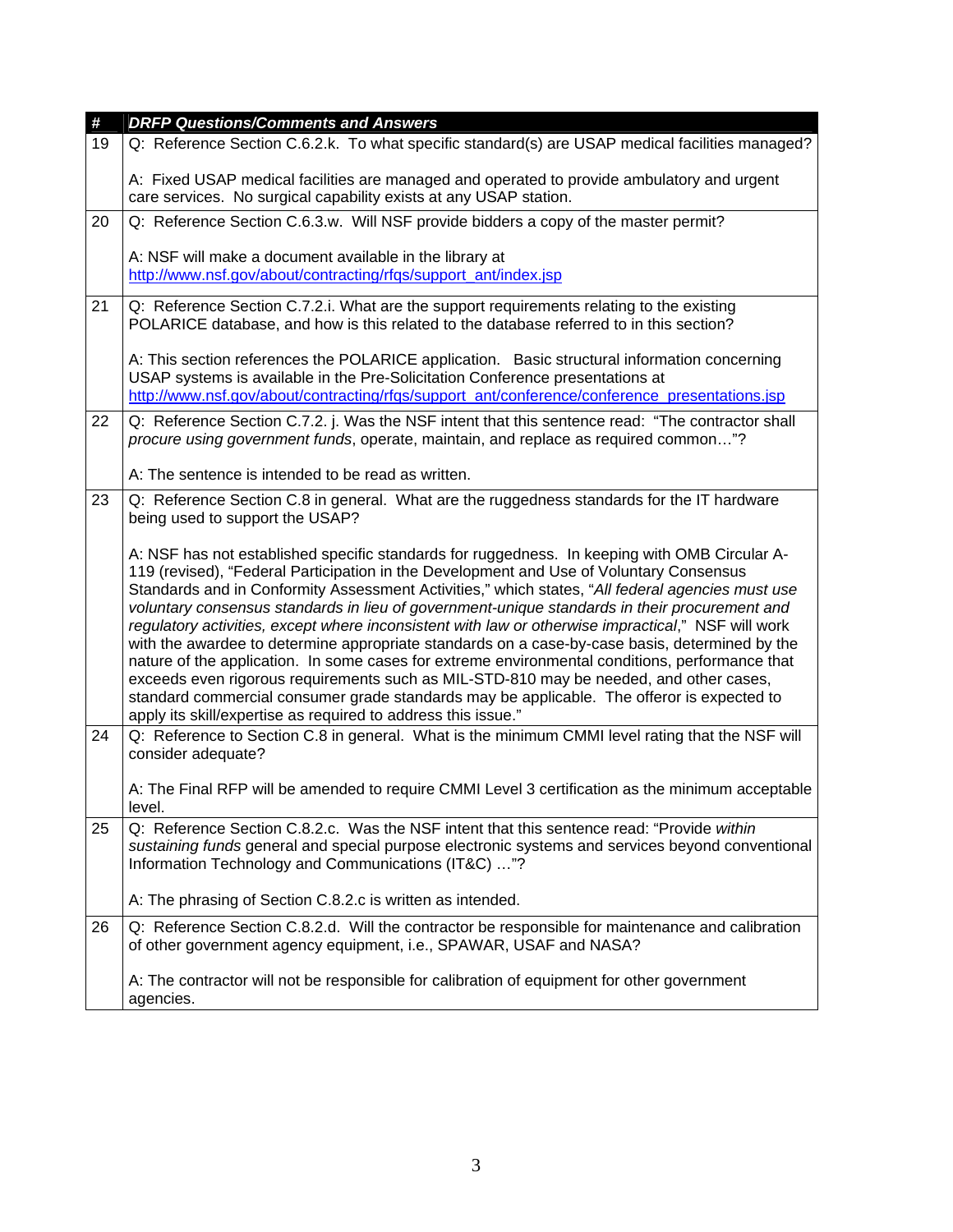| #  | <b>DRFP Questions/Comments and Answers</b>                                                                                                                                                                                                                                                                                                                                                                                                                                                                                                                                              |
|----|-----------------------------------------------------------------------------------------------------------------------------------------------------------------------------------------------------------------------------------------------------------------------------------------------------------------------------------------------------------------------------------------------------------------------------------------------------------------------------------------------------------------------------------------------------------------------------------------|
| 27 | Q: Reference Section C.8.2 i. Does a USAP service catalog exist today? If so, can it be used as<br>a baseline to develop the catalog as required in this item?                                                                                                                                                                                                                                                                                                                                                                                                                          |
|    | A. (1) No, there is no pre-existing service catalog. (2) The service catalog is to be developed by<br>the offeror and included in the offeror's proposal. The offeror's final service catalog will be<br>approved post-award.                                                                                                                                                                                                                                                                                                                                                           |
| 28 | Q: Reference Section C.8.3. Will the bidders have access to the stated Memorandum of<br>Agreements (MOAs)?                                                                                                                                                                                                                                                                                                                                                                                                                                                                              |
|    | A: NSF will make those available to the offerors in the on-line Library at<br>http://www.nsf.gov/about/contracting/rfqs/support_ant/index.jsp                                                                                                                                                                                                                                                                                                                                                                                                                                           |
| 29 | Q: Reference Section C.9.3.c. Specifically that "American Petroleum Institute (API) guidelines and<br>regulations must be followed to the maximum extent within the USAP." We note that API is an<br>extensive organization with standards and guidelines that overlap and duplicate standards and<br>guidelines addressed and covered by many other regulatory bodies and/or professional<br>organizations, (e.g., addressing subjects such as safety, fire protection, IT security, etc.). Is it the<br>aim of the NSF to make the API a primary standards organization for the USAP? |
| 30 | A: It is not the intent of NSF to have API be the overarching standards organization for NSF.<br>Q: Reference Section H.1 a. Does this listing represent the minimum requirement or the entire                                                                                                                                                                                                                                                                                                                                                                                          |
|    | requirement for key personnel?                                                                                                                                                                                                                                                                                                                                                                                                                                                                                                                                                          |
|    | A: This listing represents the minimum requirement of key personnel; however, Offerors may<br>propose additional key personnel.                                                                                                                                                                                                                                                                                                                                                                                                                                                         |
| 31 | Q: Reference Section H.4. The section initially states that "The U.S. Firm awarded this contract<br>shall employ only U.S. Citizens". Later in the same section it states "all personnel performing<br>work being reimbursed to the contractor as a direct cost, or by the contractor to its affiliates,<br>consultants, or subcontractors as a direct cost under any sub-agreement, must be U.S. citizens or<br>permanent residents."<br>Should the first sentence read "shall employ only U.S. Citizens or permanent residents"?                                                      |
|    | A: Section H.4 Award of Contract to U.S. Firms and Citizens Only will be revised in the final RFP.                                                                                                                                                                                                                                                                                                                                                                                                                                                                                      |
| 32 | Q: Reference Section H.22, Domicile Transportation. This section states that transportation of<br>employees from domicile to work places shall not be an allowable cost under this contract. We<br>request that NSF provide a definition of domicile.                                                                                                                                                                                                                                                                                                                                   |
|    | A: Transportation from domicile to work will not be an allowable cost except to and from Antarctica.<br>Domicile, as defined in Black's Law Dictionary, is where an individual has a permanent home or<br>principal residence.                                                                                                                                                                                                                                                                                                                                                          |
| 33 | Q: Reference Section L.11.10.7. This section directs the contractor to submit a schedule of all<br>proposed direct and indirect rates by fiscal year. We assume labor rates would fall in this category.<br>Please clarify your definition of direct rates.                                                                                                                                                                                                                                                                                                                             |
|    | A: The distribution of direct and indirect costs must be consistent with the Cost Accounting<br>Standards Disclosure Statement provided by the offeror.                                                                                                                                                                                                                                                                                                                                                                                                                                 |
| 34 | Q: Reference Section L.12.1. Please confirm that the stated Total Small Business percentage as<br>well as the Small Business Category percentages are based on total <i>subcontract</i> dollars, and not<br>total contract dollars.                                                                                                                                                                                                                                                                                                                                                     |
|    | A: It will be based on total contract dollars not subcontract dollars.                                                                                                                                                                                                                                                                                                                                                                                                                                                                                                                  |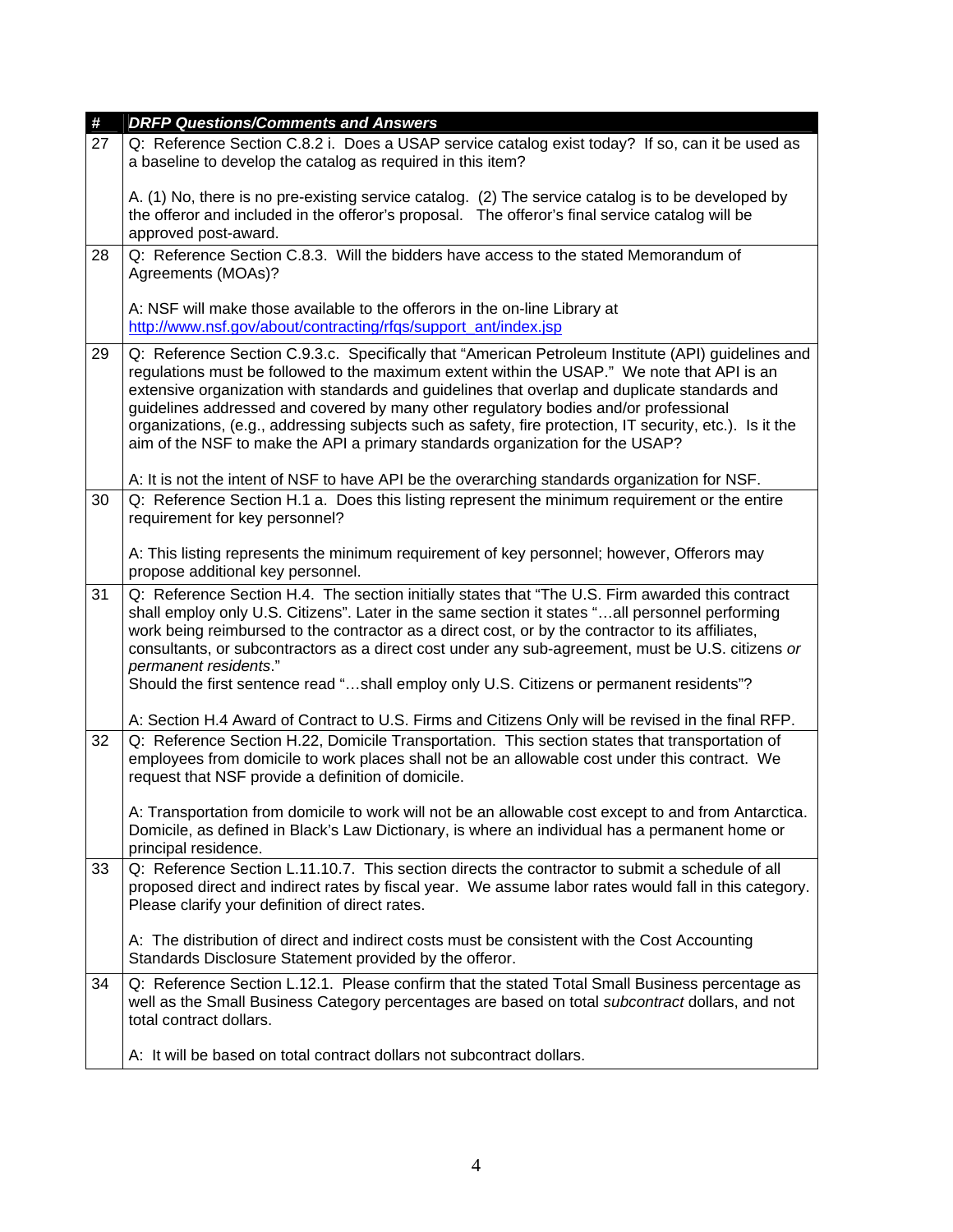| #  | <b>DRFP Questions/Comments and Answers</b>                                                                                                                                                                                                                                                                                                                                                                                                                                                                                                                                                                                                                                                                                                                                                                                                                                                                                                                                                                                                                                                             |
|----|--------------------------------------------------------------------------------------------------------------------------------------------------------------------------------------------------------------------------------------------------------------------------------------------------------------------------------------------------------------------------------------------------------------------------------------------------------------------------------------------------------------------------------------------------------------------------------------------------------------------------------------------------------------------------------------------------------------------------------------------------------------------------------------------------------------------------------------------------------------------------------------------------------------------------------------------------------------------------------------------------------------------------------------------------------------------------------------------------------|
| 35 | Q: Reference Section L.15. Should this state "The <i>maximum</i> offer acceptance period is 365<br>calendar days"?                                                                                                                                                                                                                                                                                                                                                                                                                                                                                                                                                                                                                                                                                                                                                                                                                                                                                                                                                                                     |
|    | A: Section L.15. is correct as written in the RFP.                                                                                                                                                                                                                                                                                                                                                                                                                                                                                                                                                                                                                                                                                                                                                                                                                                                                                                                                                                                                                                                     |
| 36 | Q: Reference Section B.2. Regarding the Cost Reimbursable CLINs, does the NSF plan to<br>provide defined estimates to be used by all Offerors in bidding these CLINs?                                                                                                                                                                                                                                                                                                                                                                                                                                                                                                                                                                                                                                                                                                                                                                                                                                                                                                                                  |
|    | A: NSF is reconsidering those CLINs. It is the offeror's responsibility to acquire necessary cost<br>information to make these estimates via on-line library information, pre-solicitation conference, site<br>visits and pre-proposal one-on-ones.                                                                                                                                                                                                                                                                                                                                                                                                                                                                                                                                                                                                                                                                                                                                                                                                                                                    |
| 37 | Q: Ref. DRFP Section B.2, Section B.6, Section J.1. In the performance of the contract, the Cost<br>Reimbursable (CR) structure defined in the Draft RFP incentivizes the contractor to emphasize<br>timeliness (of delivering material and personnel) over cost savings in order to minimize risk to the<br>performance of the Award Fee CLINs. Additionally, Section J.1 calls for "Surveillance Plan(s),<br>inclusive of Performance Metrics (for other than CPAF-C portions of the contract)", but it is not<br>clear how these performance metrics would apply to a cost reimbursable structure to incentivize<br>the contractor to better achieve the goals of the NSF. Would the NSF consider a Cost Plus<br>Incentive Fee (CPIF) structure for materials, ODCs, travel, etc. to recognize the risk in delivering all<br>required material and personnel to their final destination on time, and to better balance cost and<br>timeliness incentives? If so, the Surveillance Plan could then be structured to directly affect the<br>incentive fee earned by the contractor under these CLINs. |
|    | A: NSF is not currently considering a CPIF structure. Surveillance Plans (SP) will be required to<br>evaluate and document the contractor's performance through the life of the contract. For instance,<br>the CPAF portion of the contract will have a SP called the Award Fee Plan and non-CPAF portions<br>will have a SP that doesn't include an Award Fee Plan.                                                                                                                                                                                                                                                                                                                                                                                                                                                                                                                                                                                                                                                                                                                                   |
| 38 | Q: Ref. DRFP Section B.2, B.4. Reference Draft RFP Section B2 and Section B4, FPIF CLINs<br>1400, 2300, 3300, 4300, and 5300 for Construction/Special Projects: It is not clear how<br>Construction/Special Projects would be authorized and funded under these CLINs.                                                                                                                                                                                                                                                                                                                                                                                                                                                                                                                                                                                                                                                                                                                                                                                                                                 |
|    | A: NSF is reconsidering the use of FPIF CLINs. Major construction and special projects will be<br>separately authorized and funded via contract modification.                                                                                                                                                                                                                                                                                                                                                                                                                                                                                                                                                                                                                                                                                                                                                                                                                                                                                                                                          |
| 39 | Q: Ref. DRFP Section B.2, Section B.4. Does the NSF intend to order services under these CLINs<br>through task orders? If so, would the NSF consider adding FAR 52.216-18 Ordering and 52.216-<br>19 Order Limitations to the RFP, modifying 52.216-1 in Section L to include the Indefinite Delivery<br>Indefinite Quantity contract type, and providing additional direction concerning task order proposal<br>procedures and expectations?                                                                                                                                                                                                                                                                                                                                                                                                                                                                                                                                                                                                                                                          |
|    | A: NSF does not intend to order services through Task Orders.                                                                                                                                                                                                                                                                                                                                                                                                                                                                                                                                                                                                                                                                                                                                                                                                                                                                                                                                                                                                                                          |
| 40 | Q: Ref. DRFP Section B.2, B.4. Would the NSF also consider adding FFP and CPFF Task Order<br>CLINs to provide contracting flexibility for special projects?                                                                                                                                                                                                                                                                                                                                                                                                                                                                                                                                                                                                                                                                                                                                                                                                                                                                                                                                            |
|    | A: The Final RFP will have a Government provided NTE for major construction and special<br>projects. This portion will not be part of the total evaluated cost for Section M purposes. Major<br>construction and special projects' requirements will be determined post-award and will be<br>incorporated by modification into the contract and will be consistent with the pertinent Annual<br>Program Plan.                                                                                                                                                                                                                                                                                                                                                                                                                                                                                                                                                                                                                                                                                          |
| 41 | Q: Ref DRFP Section B2 and Section B4. FPIF CLINs 1400, 2300, 3300, 4300, and 5300 for<br>Construction/Special Projects: The table in Section B2 provides fill-ins for Cost/Price, Fee, and<br>Total Price, and Section B4 provides blanks for total cost, target profit, and target price as well as a<br>figure for ceiling price. However the FPIF definition in FAR 52.216-16 provides for a formula for<br>adjusting profit based on the variance between target and negotiated cost. There is no place<br>defined in the referenced sections for the over and under profit adjustment percentages. Where                                                                                                                                                                                                                                                                                                                                                                                                                                                                                         |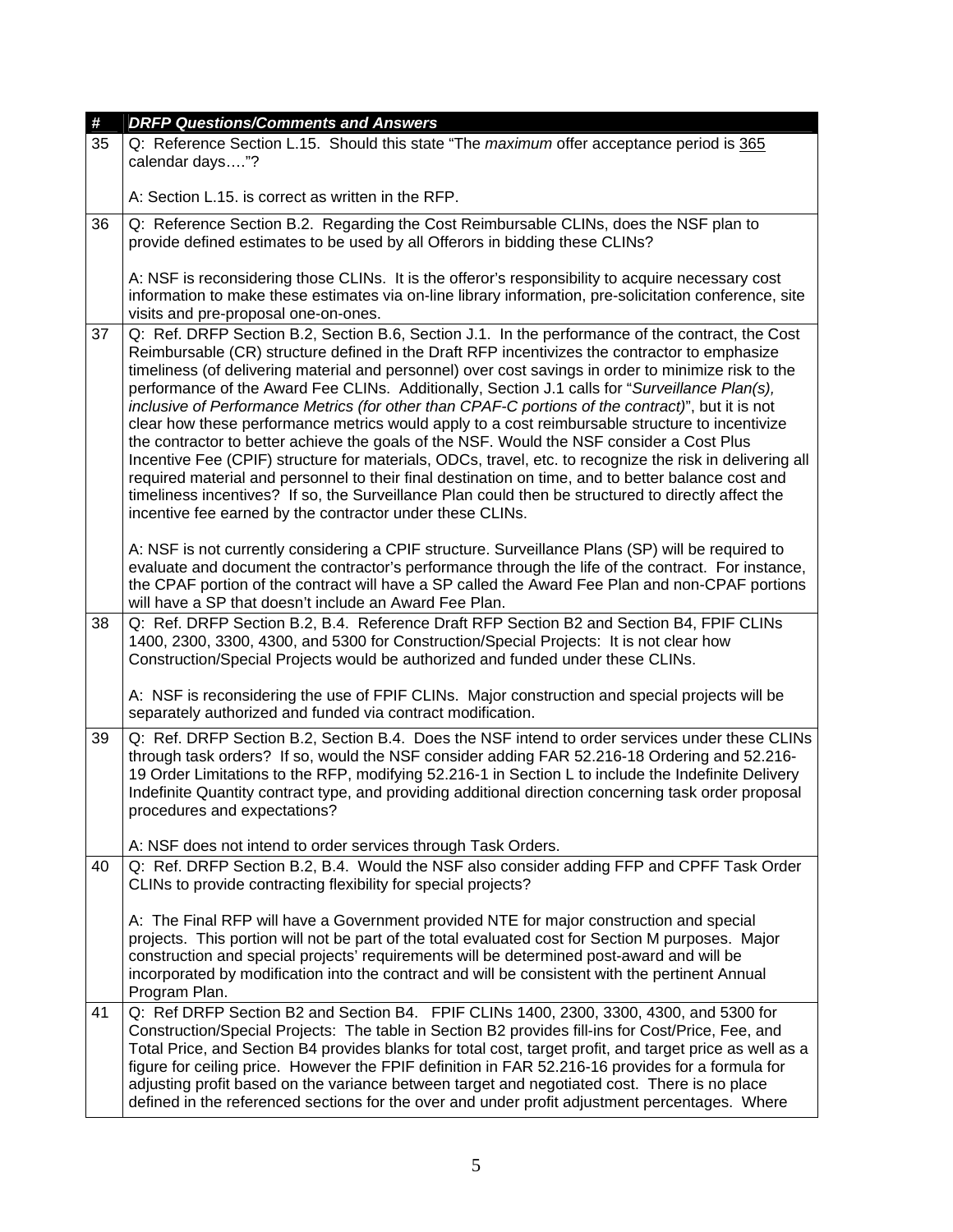| #  | <b>DRFP Questions/Comments and Answers</b><br>should the Offeror describe its proposed cost adjustment formula within its proposal?                                                                                                                                                                                                                                                                                                                                                                                                                                                                                                                                                                                                                                                                                                                                                                                                                                                                                                                                             |
|----|---------------------------------------------------------------------------------------------------------------------------------------------------------------------------------------------------------------------------------------------------------------------------------------------------------------------------------------------------------------------------------------------------------------------------------------------------------------------------------------------------------------------------------------------------------------------------------------------------------------------------------------------------------------------------------------------------------------------------------------------------------------------------------------------------------------------------------------------------------------------------------------------------------------------------------------------------------------------------------------------------------------------------------------------------------------------------------|
|    | A: The proposed cost adjustment formula should be discussed in the cost proposal where<br>applicable, however the final RFP will not include any FPIF CLINs.                                                                                                                                                                                                                                                                                                                                                                                                                                                                                                                                                                                                                                                                                                                                                                                                                                                                                                                    |
| 42 | Q: Ref DRFP Section B.2, Section F.2, Section L.9.3.5. Option Period 4, Item 5000 through 5600,<br>is October 1, 2020 to September 30, 2022. This is CPAF, FPIF, and CR, and represents the<br>performance of the USAP mission support during this period. Transition-out, Item 6000, is October<br>1, 2022 – March 31, 2023, and is CR only. We assume CLIN 6000 only covers transition out<br>activities. Who is responsible for the performance of the mission during the period October 1, 2022<br>- March 31, 2023, the Austral Summer? If NSF intends that this support be performed under this<br>contract, we recommend that CLINs 6000 through 6600 be defined with a period of performance of<br>October 1, 2022 – March 31, 2023, to cover performance of the USAP mission support through the<br>2022-2023 Austral Summer, and define a new CLIN 7000 for the Cost Reimbursable CLIN for<br>transition out activities. Alternatively, the Period of Performance for CLINs 5000 through 5600<br>could be extended to March 31, 2023.<br>A: The incumbent contractor. |
| 43 | Q: Ref DRFP Section B.7. Section B.7 (b) Award Fee Determination presents an award fee<br>schedule with a zero award fee given at less than an 80 percent award fee score. Will the NSF<br>consider a scale based on Outstanding, Very Good, Satisfactory, Marginal, and Unsatisfactory<br>ratings, with a sliding scale of compensation based on meeting the Outstanding, Very Good,<br>Satisfactory, and Marginal ratings, together with a less stringent award fee plan to compensate the<br>contractor for work acceptably performed? For example, something like the following might be<br>considered:<br>A: The award fee schedule is presented in the RFP as it was intended. Alternatives to the award                                                                                                                                                                                                                                                                                                                                                                  |
|    | fee schedule will not be considered.                                                                                                                                                                                                                                                                                                                                                                                                                                                                                                                                                                                                                                                                                                                                                                                                                                                                                                                                                                                                                                            |
| 44 | Q: Ref DRFP Section B.7, Section J.1, Section L.9.1.8. Will the NSF consider including the<br>submission requirements for this plan in Section L? We would recommend that the proposed<br>Award Fee Plan be included as an attachment to Volume I - Transmittal Letter And Administrative<br>Information (as referenced by Section J.1 Listing of Attachments on Page 79 of the Draft RFP).<br>A: The proposed Award Fee Plan should be located in Section J as Attachment 1. Applicable                                                                                                                                                                                                                                                                                                                                                                                                                                                                                                                                                                                        |
|    | surveillance plans for the non-CPAF portion of the contract should be located in Section J as<br>Attachment 8.                                                                                                                                                                                                                                                                                                                                                                                                                                                                                                                                                                                                                                                                                                                                                                                                                                                                                                                                                                  |
| 45 | Q: Ref DRFP Section B.7, Section J.1, Section L.9.1.8. Section J.1 defines both an Award Fee<br>Plan and a Surveillance Plan, while Section L.9.1.8 only refers to a surveillance plan. Was the<br>"surveillance plan" defined in Section L.9.1.8 meant to cover both of the documents defined in<br>Section J.1? If so, we would recommend that the page limitation for Volume II - Technical Proposal<br>be increased so that both of these documents can be adequately addressed. Or is the "surveillance"<br>plan" in Section L.9.1.8 a summary of the salient points of the Award Fee Plan & Surveillance Plan,<br>which are to be delivered separately?                                                                                                                                                                                                                                                                                                                                                                                                                   |
|    | A: (1) No. Section J, Attachment 1, is for the Award Fee Plan for the CPAF contract type set out<br>for Integrated Operations and Science Support. Section J, Attachment 8, is for Surveillance<br>Plan(s) for other portions of the contract. (2) There will be no page limitations for the award fee<br>plan. (3) Non-CPAF portions of the contract will require a separate Surveillance Plan from the<br>Award Fee Plan. The non-CPAF Surveillance Plans will be located at Section J, Attachment 8 and<br>also will not have a page limit.                                                                                                                                                                                                                                                                                                                                                                                                                                                                                                                                  |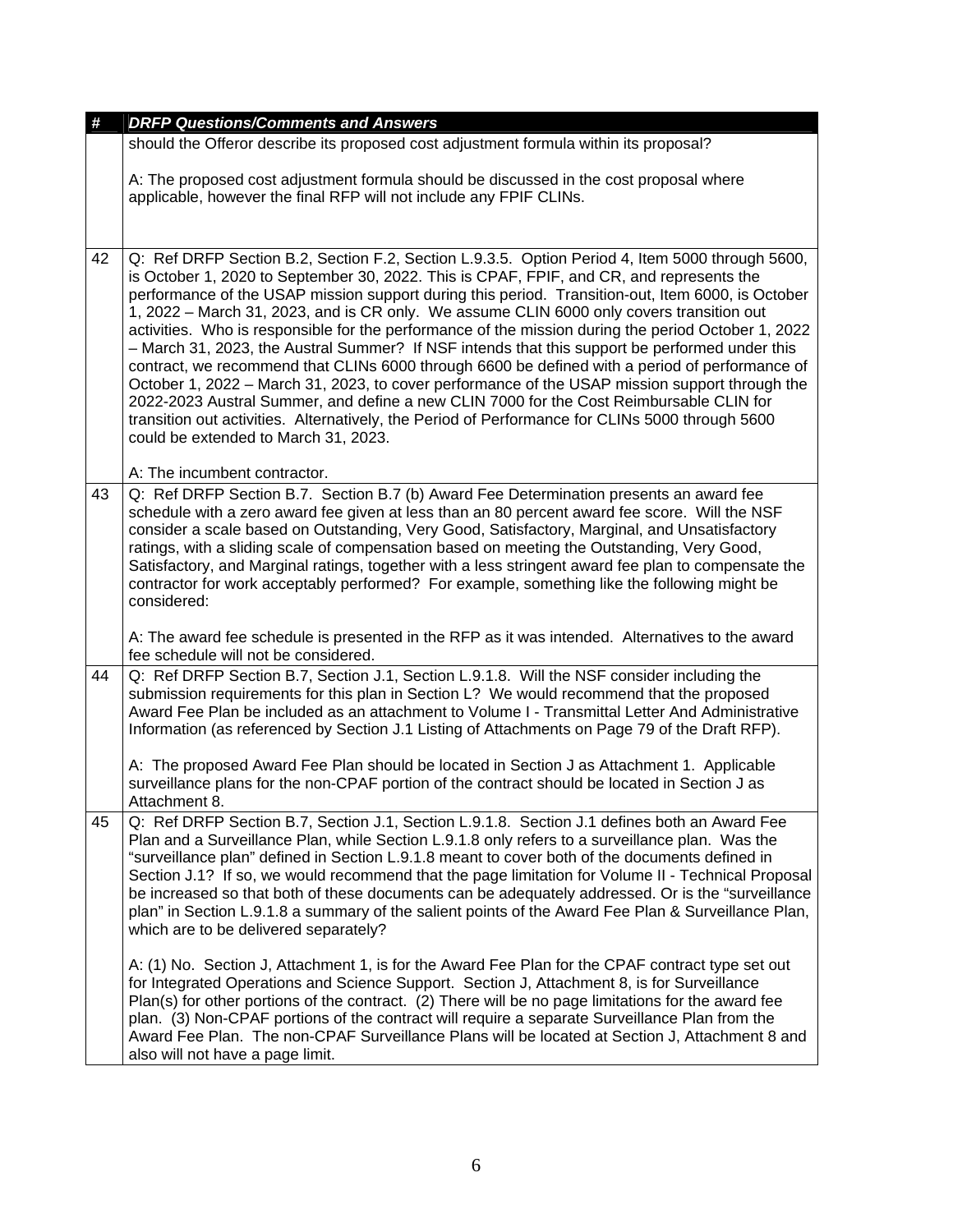| #  | <b>DRFP Questions/Comments and Answers</b>                                                                                                                                                                                                                                                                                                                                                                                                                                                                                                                                                                                                                                                                                                                                                                                                                                                                                                                                                                                                                                                                                                                                                                                                                                                                                                                                                                                                                                                                                                                                                                                                                                                                                                                                                                                                                                                                                                                                                  |
|----|---------------------------------------------------------------------------------------------------------------------------------------------------------------------------------------------------------------------------------------------------------------------------------------------------------------------------------------------------------------------------------------------------------------------------------------------------------------------------------------------------------------------------------------------------------------------------------------------------------------------------------------------------------------------------------------------------------------------------------------------------------------------------------------------------------------------------------------------------------------------------------------------------------------------------------------------------------------------------------------------------------------------------------------------------------------------------------------------------------------------------------------------------------------------------------------------------------------------------------------------------------------------------------------------------------------------------------------------------------------------------------------------------------------------------------------------------------------------------------------------------------------------------------------------------------------------------------------------------------------------------------------------------------------------------------------------------------------------------------------------------------------------------------------------------------------------------------------------------------------------------------------------------------------------------------------------------------------------------------------------|
| 46 | Q: Ref DRFP Section B.7. Section B7 (f) Payment of Award Fee states that "There will be no<br>provisional, interim or advance billing of award fee prior to a final determination of award fee<br>earned and execution by the Contracting Officer of a contract modification authorizing payment." If<br>the payment of Provisional Award Fee to the contractor is not allowed, this approach will result in<br>negative cash flow for both the contractor and its team members for the duration of the year long<br>award fee period. The Federal Acquisition Regulations allow for the payment of Provisional Award<br>Fee as well as the government's ability to recoup any overpayment of Award Fee in the event the<br>contractor does not perform to the government's expectations. Provisional Award Fee allows the<br>contractor the ability to absorb contract related unallowable costs as they occur and thus provides<br>the contractor's program manager greater flexibility to respond to unanticipated events/costs. The<br>provisional payment of Award Fee does not diminish the significance of the government's<br>evaluation of the contractor's performance, and in fact can increase the contractor's efforts by<br>increasing the contractor's desire to perform at the highest levels on the contract. Contractors will<br>perform at a higher level to ensure that they do not get into a situation where they would have to<br>repay the government, nor to find themselves in a situation where they would lose the ability to bill<br>provisional award fee. The payment of Provisional Award Fee also provides the government with<br>the ability to establish more stable funding baselines and allocation requirements. Based on the<br>above considerations, would the NSF consider changing Section B.7 (f) to allow payment of<br>provisional award fee?<br>A: No. NSF currently is not considering provisional award fee. Refer to Draft RFP, Section B, |
|    | Paragraph 7.f, Payment of Award Fee, states that no provisional interim or advance billing of award<br>fee will be authorized.                                                                                                                                                                                                                                                                                                                                                                                                                                                                                                                                                                                                                                                                                                                                                                                                                                                                                                                                                                                                                                                                                                                                                                                                                                                                                                                                                                                                                                                                                                                                                                                                                                                                                                                                                                                                                                                              |
| 47 | Q: Ref DRFP Section C, Section J, Section L; Section M. Section C of the Draft RFP makes<br>reference to the Offeror proposed Performance Work Statement (PWS) as per the following: "THE<br>AWARDEE'S PWS WILL BE INCORPORATED AT CONTRACT AWARD." Section J of the Draft<br>RFP (item 2) lists the PWS as an attachment to the contract, to be proposed by the Offeror.<br>However Section L does not provide any specific instructions regarding the development of a PWS<br>and its place in the final proposal submission. Further, Section M.6.1.3.1 states "The Government"<br>will assess the Offeror's schedule and milestones for implementing the entire proposed PWS" but<br>does not provide specific criteria regarding the evaluation of the PWS itself. Will the NSF consider<br>identifying in Section L the requirements for a proposed PWS to be included as a separate<br>Attachment to Volume II, not subject to the page limitations?                                                                                                                                                                                                                                                                                                                                                                                                                                                                                                                                                                                                                                                                                                                                                                                                                                                                                                                                                                                                                                 |
|    | A: The PWS should be submitted under Section J, Attachment 2 in Volume I and will not be<br>subject to page restrictions Changes to Section L language regarding the PWS are being<br>considered. The PWS will be evaluated under "Technical Approach" - Section M.6.1.2 Sub factor<br>2.                                                                                                                                                                                                                                                                                                                                                                                                                                                                                                                                                                                                                                                                                                                                                                                                                                                                                                                                                                                                                                                                                                                                                                                                                                                                                                                                                                                                                                                                                                                                                                                                                                                                                                   |
| 48 | Q: Ref DRFP Section C, Section J, Section L, Section M. Does the NSF intend to evaluate the<br>proposed PWS? If so, will the NSF consider adding evaluation criteria in Section M that will specify<br>how the PWS will be assessed in the source selection process?                                                                                                                                                                                                                                                                                                                                                                                                                                                                                                                                                                                                                                                                                                                                                                                                                                                                                                                                                                                                                                                                                                                                                                                                                                                                                                                                                                                                                                                                                                                                                                                                                                                                                                                        |
|    | A: Yes. The PWS will be evaluated under "Technical Approach" - Section M.6.1.2 Sub factor 2                                                                                                                                                                                                                                                                                                                                                                                                                                                                                                                                                                                                                                                                                                                                                                                                                                                                                                                                                                                                                                                                                                                                                                                                                                                                                                                                                                                                                                                                                                                                                                                                                                                                                                                                                                                                                                                                                                 |
| 49 | Q: Ref SOO, DRFP Section C.6.3, J.1. The DRFP Reference states, "The contractor will assume<br>responsibility for existing leases and charters and operator agreements (e.g. Christchurch Airport<br>Authority, NZ, and Punta Arenas, Chile)". Section J.1 indicates that a "listing" of assignable<br>leases/charters and assignable subcontracts will be posted to the USAP website. Will the actual<br>lease/charter/subcontract agreement documents be posted to the USAP website, or made<br>available in an NSF on-site Bidders Library?                                                                                                                                                                                                                                                                                                                                                                                                                                                                                                                                                                                                                                                                                                                                                                                                                                                                                                                                                                                                                                                                                                                                                                                                                                                                                                                                                                                                                                              |
|    | A: Copies of charters and leases will be made available at<br>http://www.nsf.gov/about/contracting/rfgs/support_ant/index.jsp                                                                                                                                                                                                                                                                                                                                                                                                                                                                                                                                                                                                                                                                                                                                                                                                                                                                                                                                                                                                                                                                                                                                                                                                                                                                                                                                                                                                                                                                                                                                                                                                                                                                                                                                                                                                                                                               |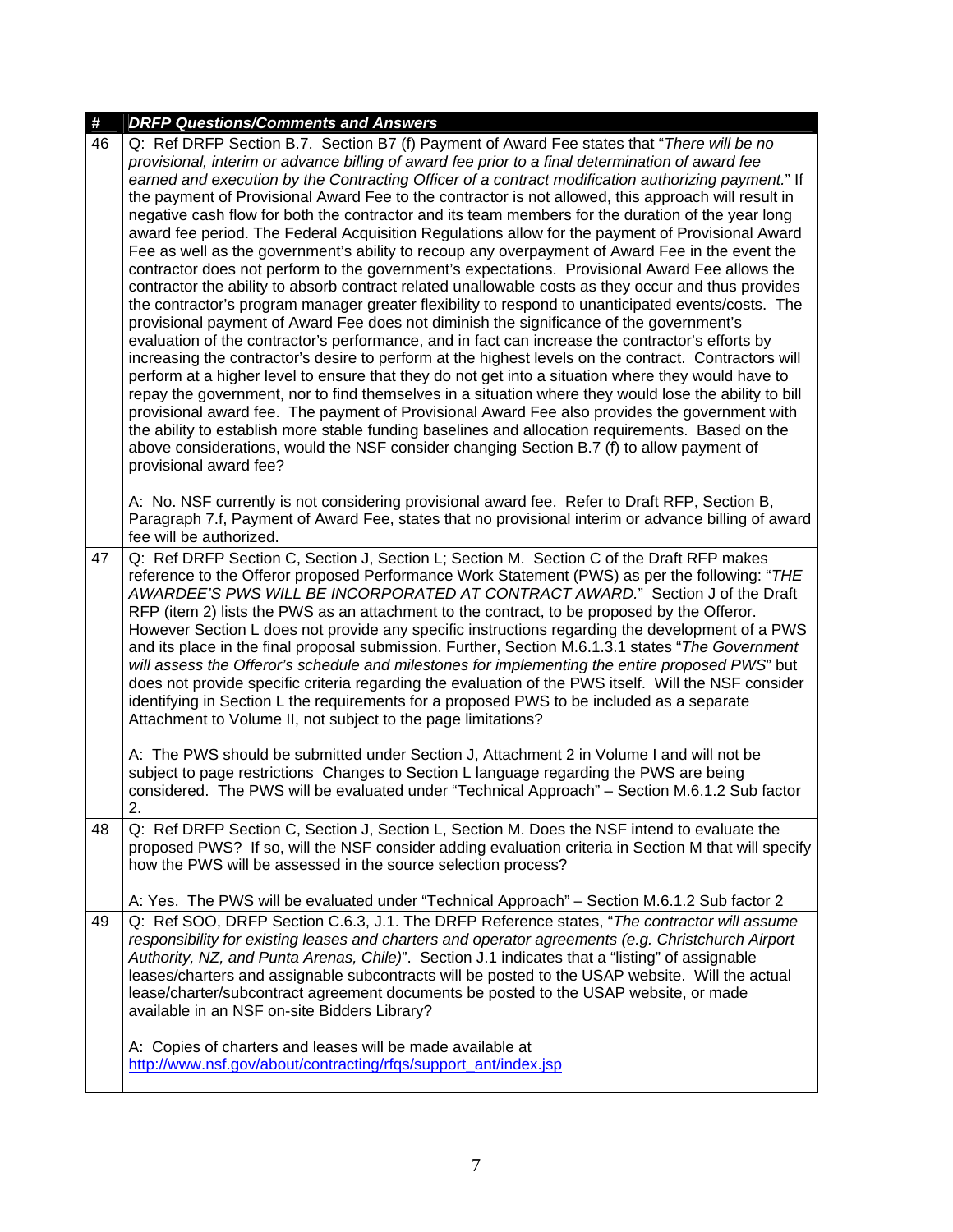| #  | <b>DRFP Questions/Comments and Answers</b>                                                                                                                                                                  |
|----|-------------------------------------------------------------------------------------------------------------------------------------------------------------------------------------------------------------|
| 50 | Q: Ref SOO, DRFP Section C.7.2. The DRFP Reference states, "The contractor shall provide an<br>information database for interactive science planning with investigators and ensure continuity with          |
|    | legacy data." Could the NSF provide in the Library the format, size, location, and database                                                                                                                 |
|    | technology used (e.g. Oracle, MS SQL Server, MS Access, etc.) for all of the legacy databases?                                                                                                              |
|    |                                                                                                                                                                                                             |
|    | A: Basic structural information concerning USAP systems is available in the Pre-Solicitation                                                                                                                |
|    | Conference presentations at<br>http://www.nsf.gov/about/contracting/rfgs/support_ant/conference/conference_presentations.jsp                                                                                |
| 51 | Q: Ref SOO, DRFP Section C.8.3. The DRFP Reference states, "The contractor must comply with                                                                                                                 |
|    | the terms/conditions of Memorandum of Agreements (MOA) as amended and extended, which                                                                                                                       |
|    | define IT&C service and supplier relationships." Could the NSF provide all MOAs for IT&C service                                                                                                            |
|    | and supplier relationships, either in the On-Line Library or as an attachment to the RFP?                                                                                                                   |
|    | A: NSF will make those available to the offerors at                                                                                                                                                         |
|    | http://www.nsf.gov/about/contracting/rfqs/support_ant/index.jsp.                                                                                                                                            |
| 52 | Q: Ref SOO, DRFP Section C.9.2.h. The DRFP Reference states, "The contractor shall provide                                                                                                                  |
|    | and manage housing and berthing for program personnel at all stations, at field camps, and on                                                                                                               |
|    | research vessels." We understand that currently there are separate practices for housing and                                                                                                                |
|    | berthing of military personnel. Will all dorms at McMurdo be available to all personnel or do                                                                                                               |
|    | restrictions apply for military or other personnel?                                                                                                                                                         |
|    | A: The current practice is to keep military personnel berthing consolidated to maintain unit                                                                                                                |
|    | integrity. Single room accommodations are provided for aircrew to ensure minimal disruption for                                                                                                             |
|    | adequate crew rest. Offerors may propose any strategy for berthing management, provided that                                                                                                                |
|    | unit integrity is maintained and the aircrews are able to receive adequate crew rest.                                                                                                                       |
| 53 | Q: Ref DRFP Section E. How does the Government intend to inspect and accept construction                                                                                                                    |
|    | projects? Would the NSF consider adding FAR 52.246-12, Inspection of Construction, to Section<br>E.1 of the Draft RFP?                                                                                      |
|    |                                                                                                                                                                                                             |
|    | A: Applicable FAR clauses addressing construction activities outside the United States will be                                                                                                              |
|    | addressed in each construction modification issued during the performance of the contract                                                                                                                   |
| 54 | Q: Ref DRFP Section E.1, Section E.2, Section E.3. What documentation will the NSF require the                                                                                                              |
|    | contractor to provide to support the Contracting Officer's formal acceptance of a construction                                                                                                              |
|    | project? Will the Contracting Officer provide the signed, final document within 30 calendar days of                                                                                                         |
|    | its receipt indicating final acceptance for payment purposes?                                                                                                                                               |
|    | A: At a minimum, the contractor will need to provide a letter of acceptance from the NSF Facilities                                                                                                         |
|    | Engineering Program Manager (FEPM), as well as any other supporting documentation to support                                                                                                                |
|    | final payment. This will include, but not be limited to, full documentation of transactions to support                                                                                                      |
|    | the transfer to real property, if applicable.                                                                                                                                                               |
| 55 | Reserved                                                                                                                                                                                                    |
| 56 | Q: In Section E.3, the term "free from error" is ambiguous and subjective. We recommend                                                                                                                     |
|    | that the NSF consider removing Section E.3 from the solicitation, given that adequate protections<br>for the NSF already exist within the clauses defined in Section E.1, and will exist (by definition) in |
|    | the PWS incorporated into the contract.                                                                                                                                                                     |
|    |                                                                                                                                                                                                             |
|    | A: NSF is taking this under advisement.                                                                                                                                                                     |
| 57 | Reserved                                                                                                                                                                                                    |
|    |                                                                                                                                                                                                             |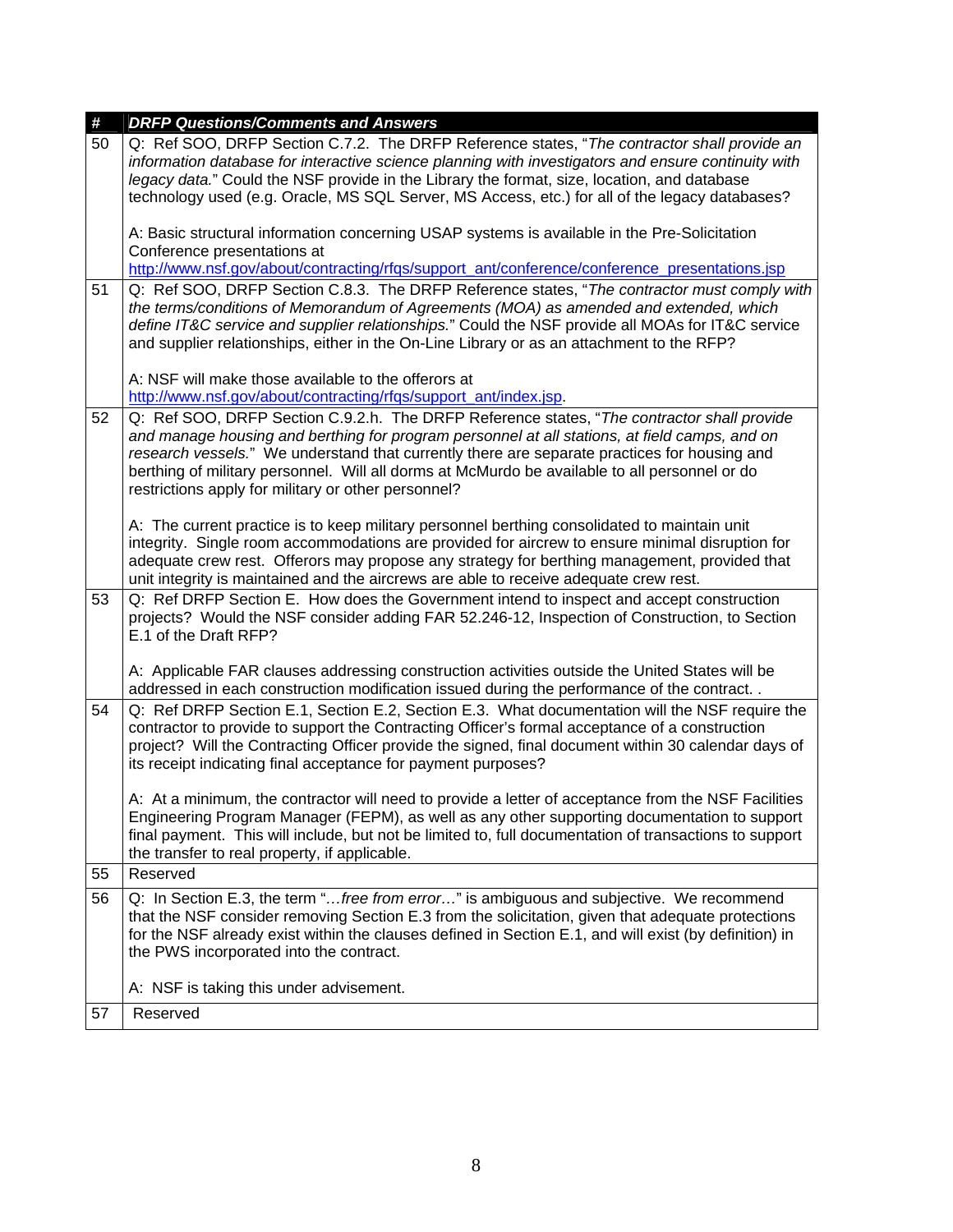| $\pmb{\#}$ | <b>DRFP Questions/Comments and Answers</b>                                                                                                                                                                                                                                                                                                                                                                                                                                                                                                                                                                                                                                                                                                                                                                                                                                                                                                                                                                                                                                  |
|------------|-----------------------------------------------------------------------------------------------------------------------------------------------------------------------------------------------------------------------------------------------------------------------------------------------------------------------------------------------------------------------------------------------------------------------------------------------------------------------------------------------------------------------------------------------------------------------------------------------------------------------------------------------------------------------------------------------------------------------------------------------------------------------------------------------------------------------------------------------------------------------------------------------------------------------------------------------------------------------------------------------------------------------------------------------------------------------------|
| 58         | Q: DRFP Section F.7, Item 003 in Table. The DRFP reference requires the contractor to "prepare"<br>management, Standard Operating Procedures, and PM manuals as provided for in the PWS and<br>submit these manuals to NSF for review and approval." The initial versions of these documents<br>are to be delivered within the first 24 months of the contract. Will the procedures and operational<br>manuals from the current contract be available in the On-Line Library?                                                                                                                                                                                                                                                                                                                                                                                                                                                                                                                                                                                               |
|            | A: NSF will make those available in the on-line Library at<br>http://www.nsf.gov/about/contracting/rfqs/support_ant/index.jsp                                                                                                                                                                                                                                                                                                                                                                                                                                                                                                                                                                                                                                                                                                                                                                                                                                                                                                                                               |
| 59         | Q: Ref DRFP Section H.4. The referenced text says "The U.S. Firm awarded this contract shall<br>employ only U.S. citizens." As written, this seems to prohibit award to companies that employ non-<br>US citizens in other capacities. We assume the intent of Section H.4 is that only U.S. citizens will<br>be employed in the performance of this contract. We therefore recommend that the wording be<br>changed to the following: "Only U.S. Firms are eligible for award of this contract. The Firm<br>awarded this contract shall employ only U.S. citizens in the performance of this contract."                                                                                                                                                                                                                                                                                                                                                                                                                                                                    |
|            | A: Section H.4 Award of Contract to U.S. Firms and Citizens Only will be revised in the final RFP.                                                                                                                                                                                                                                                                                                                                                                                                                                                                                                                                                                                                                                                                                                                                                                                                                                                                                                                                                                          |
| 60         | Reserved                                                                                                                                                                                                                                                                                                                                                                                                                                                                                                                                                                                                                                                                                                                                                                                                                                                                                                                                                                                                                                                                    |
| 61         | Q: Ref Section 6.3 of the Statement of Objectives. {It} references the requirement for the<br>contractor to establish and operate a project headquarters in the contiguous United States.<br>Section H.14 states that the Government will furnish, at no cost to the contractor, the necessary<br>office space, utilities, telephone service, general purpose office equipment, and office furniture for<br>its personnel assigned to work under this contract at Government locations in Antarctica and at<br>operating locations in New Zealand and South America. In the past, the Government has provided<br>office space, utilities, telephone service, general purpose office equipment, and office furniture at<br>Port Hueneme and general purpose office equipment and office furniture at the contractor's<br>contiguous United States project headquarters. Is it NSF's intention to continue to use Port<br>Hueneme? If yes, will office space, etc. be provided at Port Hueneme?                                                                               |
|            | A: NSF will consider alternate locations for shipping and receiving of materials and supplies.                                                                                                                                                                                                                                                                                                                                                                                                                                                                                                                                                                                                                                                                                                                                                                                                                                                                                                                                                                              |
| 62         | Q: There is considerable equipment and furniture (to include network and computing hardware) at<br>the current contractor's Denver office that is GFE. Will this equipment and furniture be available to<br>the successful bidder, or should bidders assume they will be responsible for furnishing the<br>contiguous United States headquarters?<br>A: The successful offeror will be responsible for furnishing the contiguous United States<br>headquarters. Any usable GFE in the current contractor's headquarters can be made available.                                                                                                                                                                                                                                                                                                                                                                                                                                                                                                                              |
| 63         | Q: Ref DRFP Section H.17. We assume that the intent of Section H.17 is that (1) the contractor is<br>to provide fully qualified personnel with all required licenses, certifications, etc.; (2) the contractor is<br>responsible for any unique training (e.g., Ethics Training) or training for transferable skills (e.g.,<br>Cisco Network Administration); and (3) training that is unique to the ASC (e.g. basic survival<br>training unique to the Antarctic environment, etc.) is chargeable to the contract. However, it<br>appears from the Draft RFP reference that <i>any</i> training pertinent to the ASC (e.g., orientation,<br>basic survival training unique to the Antarctic environment, specialized equipment training for the<br>Antarctic environment, etc.) must be approved prior to the training occurring. A literal interpretation<br>of the referenced clause is extremely restrictive, requiring approval by NSF for any training<br>pertinent to the ASC. Please clarify under what circumstances training must be pre-approved by<br>the COTR. |
|            | A: NSF will only allow training unique to the Antarctic operation to be a billable expense to the<br>contract. NSF expects the contractor employees to be trained professionals in their areas of<br>expertise.                                                                                                                                                                                                                                                                                                                                                                                                                                                                                                                                                                                                                                                                                                                                                                                                                                                             |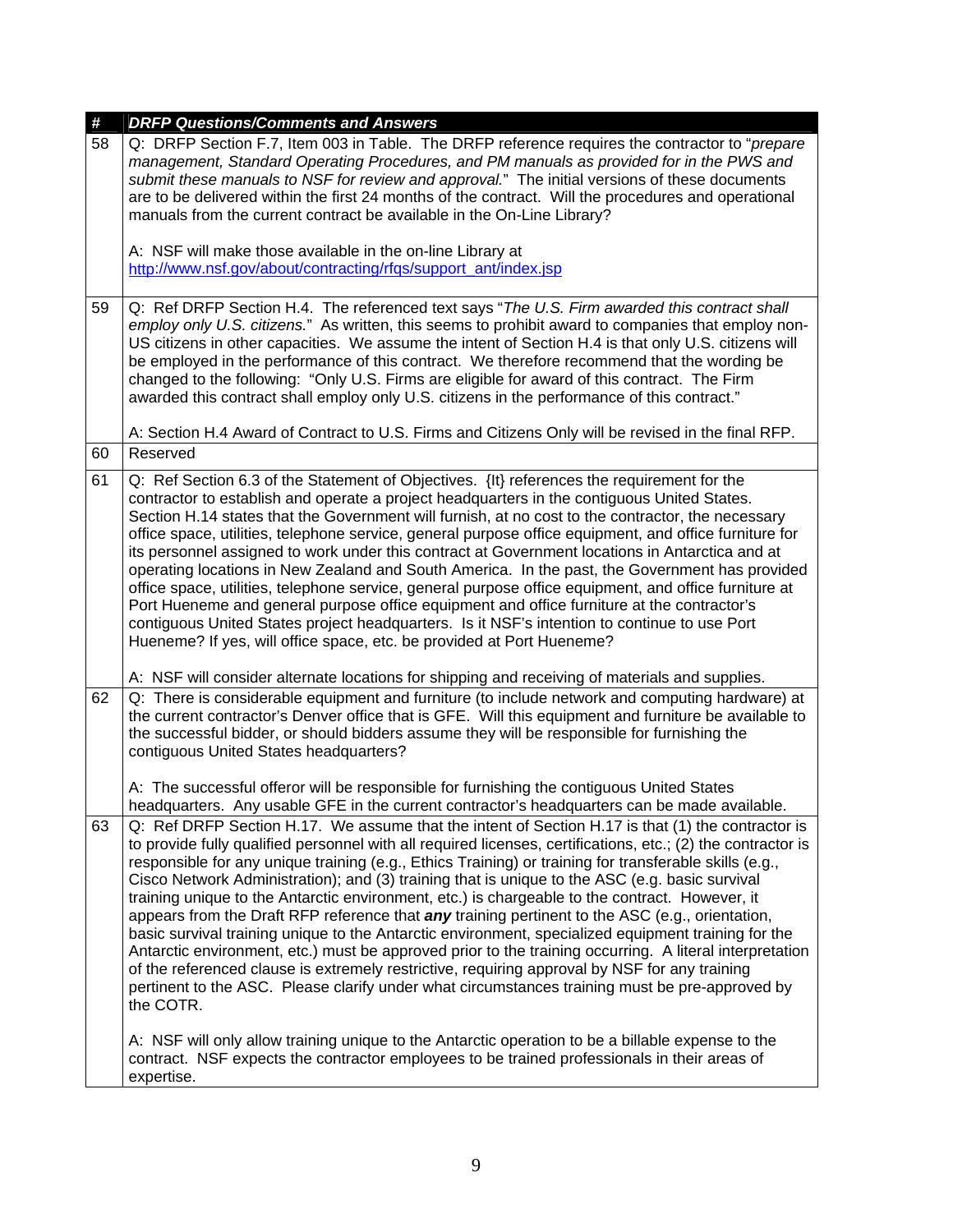| $\pmb{\#}$ | <b>DRFP Questions/Comments and Answers</b>                                                                                                                                                                                                                                                                                                                                                                                                                                                                                                                                                                                                                                                                                                                                                                                                                                                                                                                                                                                                                                                                                                                                                                                                                                                                                                                                                                                 |
|------------|----------------------------------------------------------------------------------------------------------------------------------------------------------------------------------------------------------------------------------------------------------------------------------------------------------------------------------------------------------------------------------------------------------------------------------------------------------------------------------------------------------------------------------------------------------------------------------------------------------------------------------------------------------------------------------------------------------------------------------------------------------------------------------------------------------------------------------------------------------------------------------------------------------------------------------------------------------------------------------------------------------------------------------------------------------------------------------------------------------------------------------------------------------------------------------------------------------------------------------------------------------------------------------------------------------------------------------------------------------------------------------------------------------------------------|
| 64         | Q: Ref DRFP Section H.17. The DRFP Reference states, "The contractor shall be responsible for<br>all costs including labor hours associated with the equivalent training of replacement personnel<br>when contractor personnel who have received Government-funded training leave and are<br>replaced." This clause places an unreasonable burden on the contractor as a certain amount of<br>turnover is expected (for example, seasonal replacements) and even within a season emergency<br>circumstances might require replacement personnel who must be trained. If the intent of this<br>requirement is that the contractor should absorb costs associated with excessive turnover of<br>personnel, will the NSF consider modifying the requirement to include a time boundary? For<br>example, the requirement could be modified to state, "The contractor shall be responsible for all<br>costs including labor hours associated with the equivalent training of replacement personnel when<br>contractor personnel who have received Government-funded training are replaced within six<br>months of completion of the training, except when emergency circumstances require personnel<br>replacement." By doing so, the contractor would not be penalized for training of new personnel<br>who come on board as a result of expected seasonal turnover or when replacements occur due to<br>emergency situations. |
| 65         | A: The allowability of costs will be determined on a case-by-case basis by the CO.<br>Q: Ref DRFP Section H.22. Section H.22 of the Draft RFP states, "Transportation of employees                                                                                                                                                                                                                                                                                                                                                                                                                                                                                                                                                                                                                                                                                                                                                                                                                                                                                                                                                                                                                                                                                                                                                                                                                                         |
|            | from domicile to work places shall not be an allowable cost under this contract." Can the NSF<br>please provide additional clarification regarding its definition for "domicile" and "work places"? If<br>the intention is to exclude local travel that is within a 50 mile radius of the contractor's place of<br>work, we recommend that Section H.22 be modified to read as per the following: "Local travel<br>reimbursement within a 50-mile radius from the Contractor's facility or the Contractor's assigned<br>duty station is not authorized. This includes travel, subsistence, and associated labor charges for<br>travel time. Travel performed for personal convenience or daily travel to and from work at the<br>Contractor's facility or local Government facility (i.e., designated work site) shall not be reimbursed<br>hereunder. Travel, subsistence, and associated labor charges for travel time for travel beyond a<br>50-mile radius of the Contractor's facility or assigned duty station are authorized."<br>A: Domicile, as defined in Black's Law Dictionary, is where an individual has a permanent home or<br>principal residence. Transportation from domicile to work will not be an allowable cost except to<br>and from Antarctica.                                                                                                                                                    |
| 66         | Reserved                                                                                                                                                                                                                                                                                                                                                                                                                                                                                                                                                                                                                                                                                                                                                                                                                                                                                                                                                                                                                                                                                                                                                                                                                                                                                                                                                                                                                   |
| 67         | Reserved                                                                                                                                                                                                                                                                                                                                                                                                                                                                                                                                                                                                                                                                                                                                                                                                                                                                                                                                                                                                                                                                                                                                                                                                                                                                                                                                                                                                                   |
| 68         | Q: Ref DRFP Section L.6.3.6. It appears that some words were inadvertently dropped from the<br>first sentence in this section. We assume this was meant to be, "Title page/cover pages, tables of<br>contents, cross-reference matrices, list of figures/acronyms, list(s) of tables and drawings, indexes,<br>tab/page dividers, Letters of Commitment, client authorization letters, past performance information<br>cover letter, past performance questionnaires, Subcontractor Consent Forms, and totally blank<br>pages are excluded from the page count limitations of each volume."<br>A: This will be changed to read:                                                                                                                                                                                                                                                                                                                                                                                                                                                                                                                                                                                                                                                                                                                                                                                            |
|            | Items excluded from page count limits include volumes indicating "not page limited", the Award Fee<br>Plan, Surveillance Plan(s), Performance Work Statement, title page/cover pages, tables of<br>contents, cross-reference matrices, list of figures/acronyms, list(s) of tables and drawings, indexes,<br>tab/page dividers, Letters of Commitment, client authorization letters, past performance information<br>cover letters, past performance questionnaires, Subcontractor Consent Forms, and totally blank<br>pages.                                                                                                                                                                                                                                                                                                                                                                                                                                                                                                                                                                                                                                                                                                                                                                                                                                                                                              |
| 69         | Q: Ref DRFP Section L.10.2. The referenced section states that, "The Offeror shall identify a                                                                                                                                                                                                                                                                                                                                                                                                                                                                                                                                                                                                                                                                                                                                                                                                                                                                                                                                                                                                                                                                                                                                                                                                                                                                                                                              |
|            | minimum of three (3) contracts which meet the recency definition and are considered relevant to<br>this requirement." Many Government customers have recently turned to using large IDIQ contracts<br>covering a very broad scope of work (e.g. Government Wide Acquisition Contracts (GWACs)).<br>Given this circumstance, will the NSF consider allowing the Offeror to use individual Task Orders                                                                                                                                                                                                                                                                                                                                                                                                                                                                                                                                                                                                                                                                                                                                                                                                                                                                                                                                                                                                                       |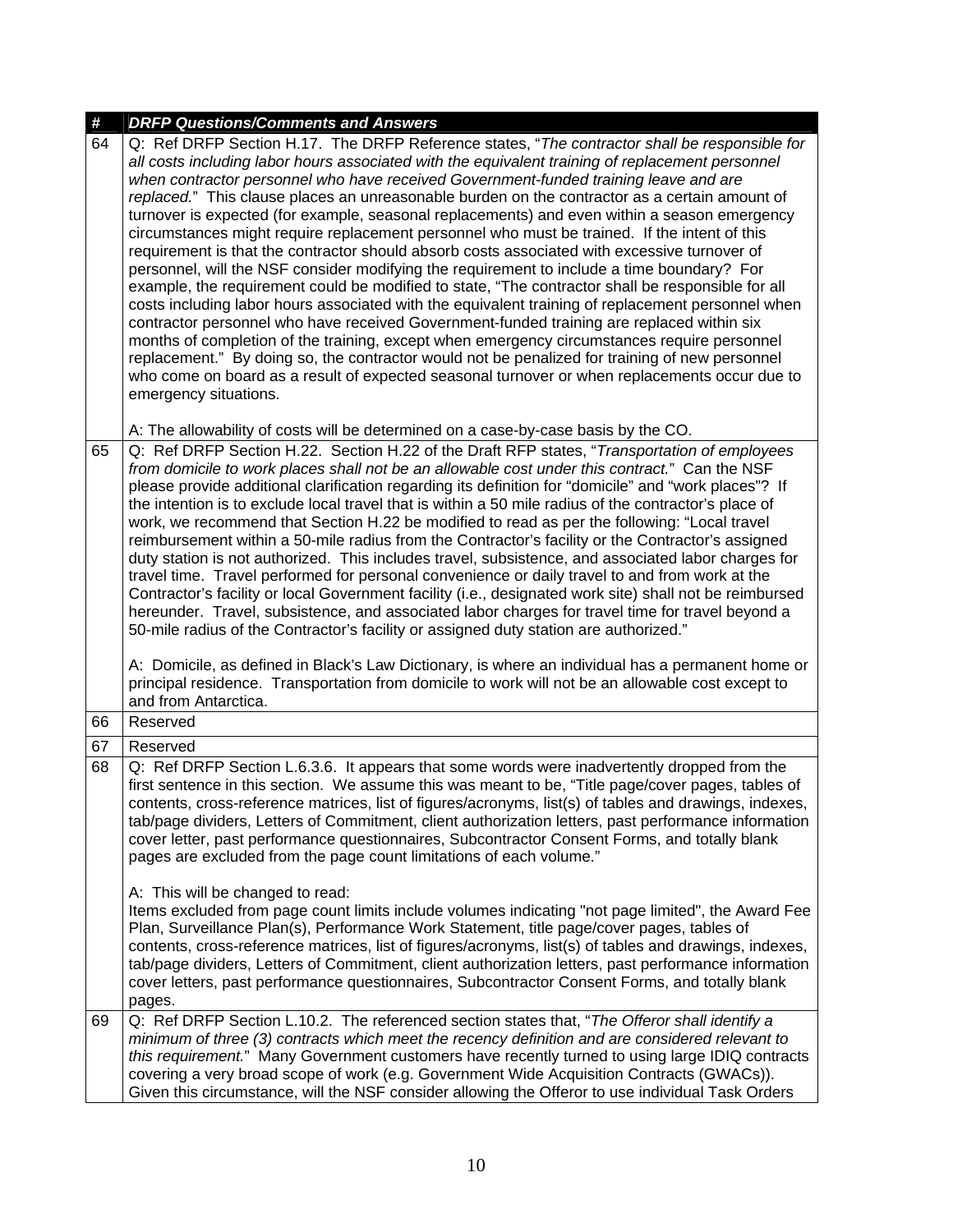| #  | <b>DRFP Questions/Comments and Answers</b>                                                                                                                                                                                                                                                                                                                                                                                                                                                                                                                                                                                                                         |
|----|--------------------------------------------------------------------------------------------------------------------------------------------------------------------------------------------------------------------------------------------------------------------------------------------------------------------------------------------------------------------------------------------------------------------------------------------------------------------------------------------------------------------------------------------------------------------------------------------------------------------------------------------------------------------|
|    | performed under large IDIQ contracts for past performance citations? The Task Order citation<br>would then be evaluated for relevancy, performance quality, etc. as defined in Section M.6.2.                                                                                                                                                                                                                                                                                                                                                                                                                                                                      |
|    | A: Individual Task Orders performed under IDIQ contracts may be used for past performance;<br>however, no more than one Task Order may be used per IDIQ contract.                                                                                                                                                                                                                                                                                                                                                                                                                                                                                                  |
| 70 | Q: Would the government consider establishing a separate CLIN for contract labor?                                                                                                                                                                                                                                                                                                                                                                                                                                                                                                                                                                                  |
|    | A: NSF will not consider establishing a separate CLIN for contract labor.                                                                                                                                                                                                                                                                                                                                                                                                                                                                                                                                                                                          |
| 71 | Q: Would the government consider establishing a separate CR CLIN for fuels?                                                                                                                                                                                                                                                                                                                                                                                                                                                                                                                                                                                        |
|    |                                                                                                                                                                                                                                                                                                                                                                                                                                                                                                                                                                                                                                                                    |
| 72 | A: NSF is reconsidering this issue.                                                                                                                                                                                                                                                                                                                                                                                                                                                                                                                                                                                                                                |
|    | Q: Ref DRFP Section B.2. At what point will the bidders know the construction and special<br>projects that will be required for cost estimating the bid?                                                                                                                                                                                                                                                                                                                                                                                                                                                                                                           |
|    | A: The scope of the individual construction and special projects will be developed post-award as<br>requirements occur during the term of the contract. The Final RFP will have a Government<br>provided NTE for major construction and special projects. This portion will not be part of the total<br>evaluated cost for Section M purposes. Major construction and special projects' requirements will<br>be determined post-award and will be incorporated by modification into the contract and will be<br>consistent with the pertinent Annual Program Plan.                                                                                                 |
| 73 | Q: Ref DRFP Section B.2. If CLIN 1400 remains FPIF, then, are the non-recurring engineering                                                                                                                                                                                                                                                                                                                                                                                                                                                                                                                                                                        |
|    | costs included?                                                                                                                                                                                                                                                                                                                                                                                                                                                                                                                                                                                                                                                    |
|    | A: The final RFP will not include FPIF CLINs.                                                                                                                                                                                                                                                                                                                                                                                                                                                                                                                                                                                                                      |
| 74 | Q: Ref DRFP Sec B.2, CLIN 1400 and X300. Is the government willing to change CLINs 1400 in<br>the base year and X300 in the option years, which call for construction and special projects, from a<br>FPIF type contract to a CR type contract CLIN that is task-order driven? If not, how does NSF plan<br>to ensure that the contractor is eligible for positive profit incentives, tied to risks associated with on-<br>ice construction and special work? Are there any circumstances (such as the contractor's<br>agreement to accept additional fiscal controls and EVMS requirements) under which the<br>government would be willing to make such a change? |
|    | A: The final RFP will not include FPIF CLINs.                                                                                                                                                                                                                                                                                                                                                                                                                                                                                                                                                                                                                      |
| 75 | Q: Will the government entertain doing the Award Fee determination semi-annually, as is the case<br>with many other Award Fee programs?                                                                                                                                                                                                                                                                                                                                                                                                                                                                                                                            |
|    | A: NSF will not consider performing the award-fee determination semi-annually.                                                                                                                                                                                                                                                                                                                                                                                                                                                                                                                                                                                     |
| 76 | Q: Ref DRFP Section C.6.2.o. (Technical Management and Administrative Minimum<br>Requirements). Does the government expect to require full implementation of EVMS for all<br>projects?                                                                                                                                                                                                                                                                                                                                                                                                                                                                             |
|    | A: Appropriate EVMS will be required on NSF-specified projects as per Section C.6.2.o.                                                                                                                                                                                                                                                                                                                                                                                                                                                                                                                                                                             |
| 77 | Q: Will the government provide a list of government-provided software applications and equipment<br>to be maintained by the contractor so that the contractor can determine scope of effort to bid?                                                                                                                                                                                                                                                                                                                                                                                                                                                                |
|    | A: NSF will make those available in the on-line library at                                                                                                                                                                                                                                                                                                                                                                                                                                                                                                                                                                                                         |
|    | http://www.nsf.gov/about/contracting/rfqs/support_ant/index.jsp                                                                                                                                                                                                                                                                                                                                                                                                                                                                                                                                                                                                    |
| 78 | Q: If an NACI is required, will the NSF reimburse the bidder for this cost. Given the potential cost<br>and time for an NACI check, would this apply to contract labor?                                                                                                                                                                                                                                                                                                                                                                                                                                                                                            |
|    | A: Allowable costs will be determined in accordance with the Federal Acquisition Regulations and                                                                                                                                                                                                                                                                                                                                                                                                                                                                                                                                                                   |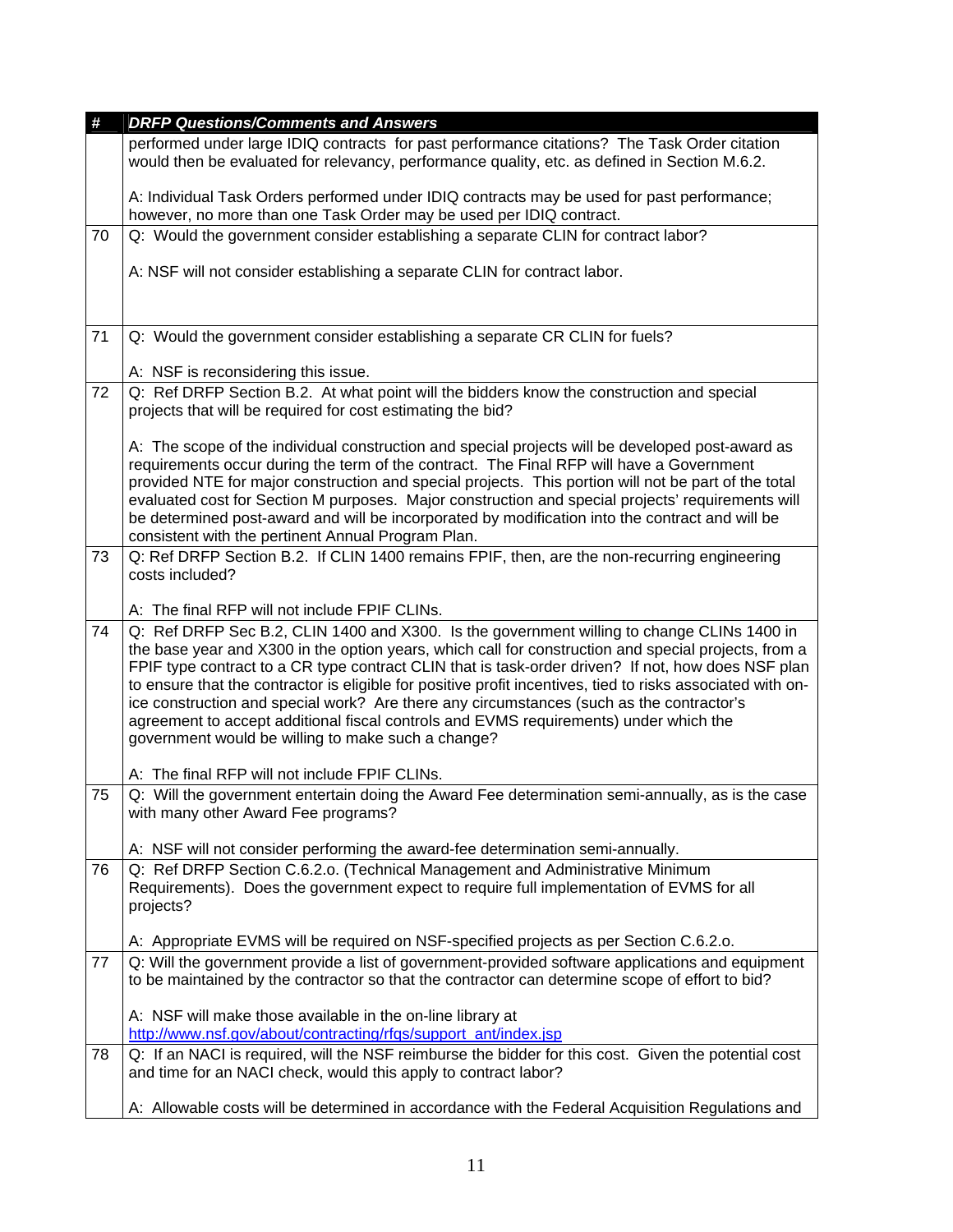| #  | <b>DRFP Questions/Comments and Answers</b>                                                                                                                                                                                                                                                                                      |
|----|---------------------------------------------------------------------------------------------------------------------------------------------------------------------------------------------------------------------------------------------------------------------------------------------------------------------------------|
|    | the Cost Accounting Standards.                                                                                                                                                                                                                                                                                                  |
| 79 | Q: Will the government identify what government-provided COTS software the contractor must<br>interface with and maintain? Will the project management and controls software be GFE or<br>contractor provided?                                                                                                                  |
|    | A: (1) Unless otherwise required by the RFP, the contractor shall propose software and explain the<br>system capabilities in their proposal. (2) Further information will be provided in the RFP, if not<br>earlier in the on-line library at http://www.nsf.gov/about/contracting/rfqs/support_ant/index.jsp.                  |
| 80 | Q: Ref DRFP Section C.6.3.t. Will the government provide a table or list which maps specific<br>certification requirements to specific positions?                                                                                                                                                                               |
|    | A: The Government will not provide such a table or list.                                                                                                                                                                                                                                                                        |
| 81 | Q: Ref DRFP Section C.7.2.i. Is this requirement currently met with the existing POLARICE<br>system or is this a new requirement? Will POLARICE be a GFE application system?                                                                                                                                                    |
|    | A: POLARICE will be a GFE application system and is not a new requirement; the contractor may<br>choose to propose an alternative.                                                                                                                                                                                              |
| 82 | Q: Ref DRFP Section C.7.2. Does the term "provide" imply that there will be no GFE equipment for<br>this purpose? If it is Contractor-acquired, will the contractor be reimbursed?                                                                                                                                              |
|    | A: (1) GFE and GFP of accountable property will be provided. It is the offeror's responsibility to<br>acquire necessary information via the on-line library, pre-solicitation, site visits and pre-proposal<br>one-on-ones for non-accountable property. (2) Yes, if an allowable cost.                                         |
| 83 | Q: Ref DRFP Section C.8.2.c. Will the government provide a list of general and special purpose<br>electronic systems and services to be maintained by the contractor beyond those discussed in<br>other areas of the RFP?                                                                                                       |
|    | A: NSF's intention is to make those available a characteristic list typifying current conditions in the<br>on-line Library at http://www.nsf.gov/about/contracting/rfqs/support_ant/index.jsp. The contractor is<br>expected to monitor operational and customer requirements as they evolve/change and respond<br>accordingly. |
| 84 | Q: Will the final RFP require a specific CMMI level certification?                                                                                                                                                                                                                                                              |
|    | A: The final RFP will be amended to require CMMI Level 3 certification as the minimum acceptable<br>level.                                                                                                                                                                                                                      |
| 85 | Q: Will the government provide a listing of GFE IT&C infrastructure and services that the<br>contractor will be expected to maintain? Will the contractor be authorized to use this GFE<br>infrastructure in the performance of this contract?                                                                                  |
|    | A: (1) The Government will provide a list of major IT&C infrastructure that typifies the systems the<br>contractor is responsible for. A listing of notional services (high-level) can be provided, but detailed<br>services are to be proposed by the contractor in the Service Catalog. (2) Yes.                              |
| 86 | Q: Ref DRFP Section C.8.2.j. Is it the government's intent for this clause to apply only to new<br>technology project work or is it to apply to all O&M components and spare parts sent to Antarctica?                                                                                                                          |
|    | A: NSF is taking this under advisement.                                                                                                                                                                                                                                                                                         |
| 87 | Reserved                                                                                                                                                                                                                                                                                                                        |
| 88 | Reserved                                                                                                                                                                                                                                                                                                                        |
| 89 | Q: Ref DRFP Section H.29.c. The draft RFP refers to NSF networks and facilities, it is our<br>understanding the USAP is a distinct and separate network. Will the final RFP make a distinction<br>between NSF and USAP network infrastructure that the contractor will be expected to maintain?                                 |
|    | A: The USAP network is not connected to the NSF network in Arlington, VA. However, it is                                                                                                                                                                                                                                        |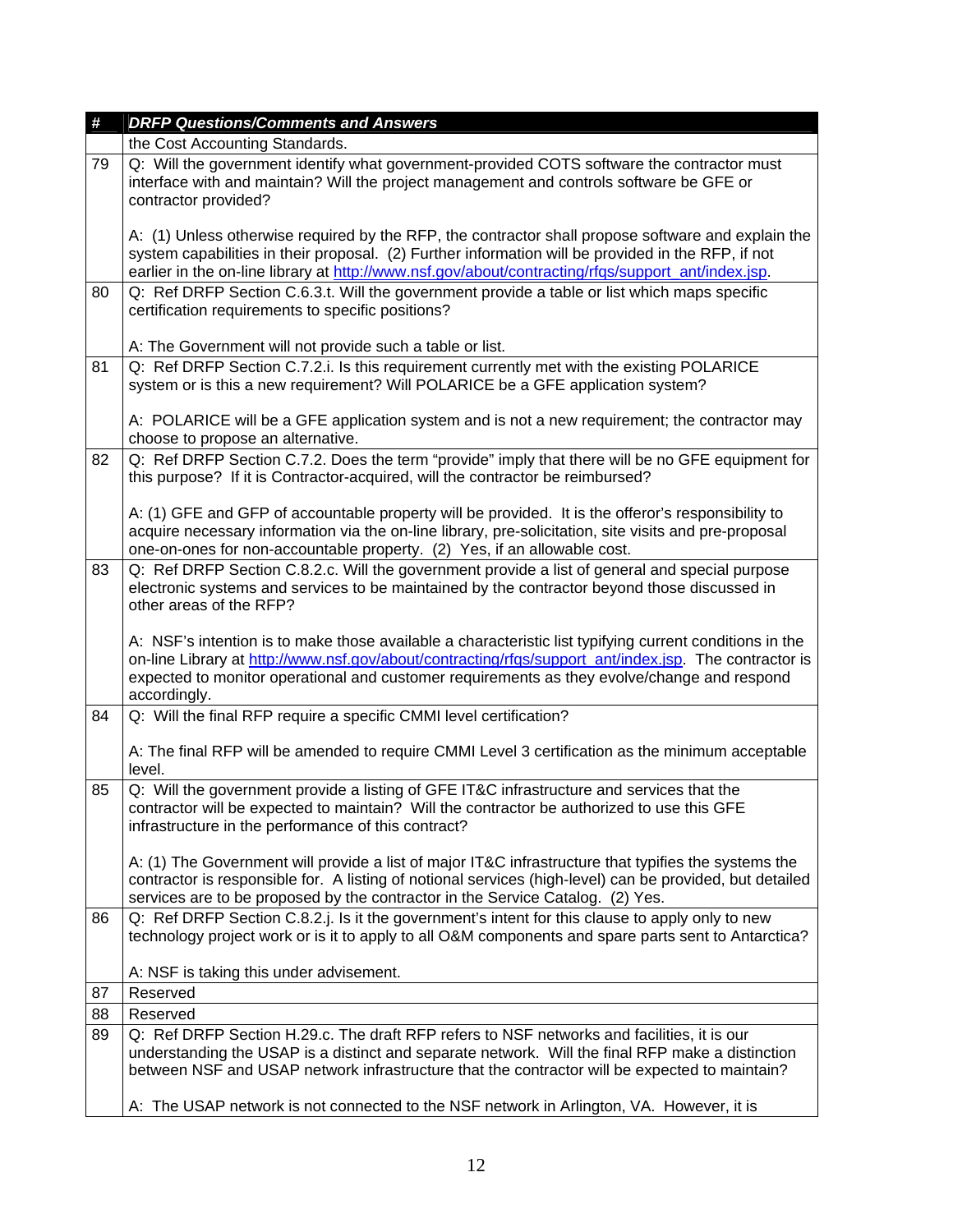| #  | <b>DRFP Questions/Comments and Answers</b>                                                                                                                                                                                                                                                                                                                                                                                                                                                                                                                                                                                                                                                                                                                                                                                                                                                                                                                                                                                                                                                                                                                                                                                                                                                                                                                                                                                                                                                                                                                                                                                                                                                                                                                                                                                                                                                                                                                                                                                               |
|----|------------------------------------------------------------------------------------------------------------------------------------------------------------------------------------------------------------------------------------------------------------------------------------------------------------------------------------------------------------------------------------------------------------------------------------------------------------------------------------------------------------------------------------------------------------------------------------------------------------------------------------------------------------------------------------------------------------------------------------------------------------------------------------------------------------------------------------------------------------------------------------------------------------------------------------------------------------------------------------------------------------------------------------------------------------------------------------------------------------------------------------------------------------------------------------------------------------------------------------------------------------------------------------------------------------------------------------------------------------------------------------------------------------------------------------------------------------------------------------------------------------------------------------------------------------------------------------------------------------------------------------------------------------------------------------------------------------------------------------------------------------------------------------------------------------------------------------------------------------------------------------------------------------------------------------------------------------------------------------------------------------------------------------------|
|    | considered to be managed and owned by NSF.                                                                                                                                                                                                                                                                                                                                                                                                                                                                                                                                                                                                                                                                                                                                                                                                                                                                                                                                                                                                                                                                                                                                                                                                                                                                                                                                                                                                                                                                                                                                                                                                                                                                                                                                                                                                                                                                                                                                                                                               |
| 90 | Q: Ref DRFP Section J. Does the word "not" belong in the first sentence?                                                                                                                                                                                                                                                                                                                                                                                                                                                                                                                                                                                                                                                                                                                                                                                                                                                                                                                                                                                                                                                                                                                                                                                                                                                                                                                                                                                                                                                                                                                                                                                                                                                                                                                                                                                                                                                                                                                                                                 |
|    | A: The word "not" does not belong in the first sentence of Section J.                                                                                                                                                                                                                                                                                                                                                                                                                                                                                                                                                                                                                                                                                                                                                                                                                                                                                                                                                                                                                                                                                                                                                                                                                                                                                                                                                                                                                                                                                                                                                                                                                                                                                                                                                                                                                                                                                                                                                                    |
| 91 | Q: Ref DRFP Section L.6.3.6 (Proposal Page Limitations and Submissions). There appears to be<br>missing text in this paragraph. Suggest this requirement be reworded from " Letters of<br>Commitment, client authorization letters, past performance information cover letter, past<br>performance questionnaires, Subcontractor Consent Forms, and totally blank pages" to (italics<br>added for emphasis) "Letters of Commitment, client authorization letters, past performance<br>information cover letter, past performance questionnaires, Subcontractor Consent Forms, and<br>totally blank pages are not counted against the page limit."                                                                                                                                                                                                                                                                                                                                                                                                                                                                                                                                                                                                                                                                                                                                                                                                                                                                                                                                                                                                                                                                                                                                                                                                                                                                                                                                                                                        |
|    | A: This will be changed to read:<br>Items excluded from page count limits include volumes indicating "not page limited", the Award Fee<br>Plan, Surveillance Plan(s), Performance Work Statement, title page/cover pages, tables of<br>contents, cross-reference matrices, list of figures/acronyms, list(s) of tables and drawings, indexes,<br>tab/page dividers, Letters of Commitment, client authorization letters, past performance information<br>cover letters, past performance questionnaires, Subcontractor Consent Forms, and totally blank<br>pages.                                                                                                                                                                                                                                                                                                                                                                                                                                                                                                                                                                                                                                                                                                                                                                                                                                                                                                                                                                                                                                                                                                                                                                                                                                                                                                                                                                                                                                                                        |
| 92 | Q: Ref DRFP Section L.11.10.2 (Purchasing System). Please clarify the requirement to have a<br>government approved purchasing system in place of the legacy P1000 system furnished by the<br>government?                                                                                                                                                                                                                                                                                                                                                                                                                                                                                                                                                                                                                                                                                                                                                                                                                                                                                                                                                                                                                                                                                                                                                                                                                                                                                                                                                                                                                                                                                                                                                                                                                                                                                                                                                                                                                                 |
|    | A: Section L.11.10.2 is self explanatory as written.                                                                                                                                                                                                                                                                                                                                                                                                                                                                                                                                                                                                                                                                                                                                                                                                                                                                                                                                                                                                                                                                                                                                                                                                                                                                                                                                                                                                                                                                                                                                                                                                                                                                                                                                                                                                                                                                                                                                                                                     |
| 93 | Q: Ref DRFP Section C.1 TRANSPORTATION AND LOGISTICS. There are two major issues<br>regarding polar transportation and logistics: (1) Signaling to industry what you want and (2)<br>Encouraging some mechanism that would allow the winning bidder to actually provide what you<br>want. The need for this later mechanism arises because providing transportation and logistics in a<br>polar environment has some substantial differences from commercial transportation and logistics<br>requirements. For example, the severe limitations on providing regular and predictable<br>transportation during some periods, makes concepts such as just-in-time extremely impractical.<br>Effectively addressing these differences requires a level of transportation and logistics innovation<br>capability that is unlikely to exist in the companies submitting bids for this project. A possibility for<br>overcoming this problem is to create a Center for Polar Transportation and Logistics jointly<br>between the winning bidder and a university or universities with broad expertise in transportation<br>and logistics. The Center could provide ongoing assessment of the PT&L process and technology<br>performance, aid in developing new processes, aid in selecting and/or developing new technology<br>for both planning and operation, and provide education regarding PT&L to scientists proposing to<br>do polar work. I do not know how you might encourage development of such a center in the RFP.<br>Some points that might be included to signal to industry what you want are: Provide innovative<br>processes and modern information and decision technology to insure efficient and effective support<br>transportation and logistics. Provide a measurable continuous improvement environment for both<br>process and technology evolution. Provide mechanisms for assuring that the processes and<br>technology for polar transportation and logistics are comparable in quality to that used by industry. |
| 94 | A: NSF is not providing a response as no question is contained in the comment.<br>Q: Ref DRFP Section B.2, CLIN's 1400, 2300, 3300, 4300 and 5300 are specified for Fixed Price                                                                                                                                                                                                                                                                                                                                                                                                                                                                                                                                                                                                                                                                                                                                                                                                                                                                                                                                                                                                                                                                                                                                                                                                                                                                                                                                                                                                                                                                                                                                                                                                                                                                                                                                                                                                                                                          |
|    | Incentive Fee Construction and CLIN's 1600, 2500, 3500, 4500, and 5500 are specified for<br>materials and shown to be Cost Reimbursable. Will materials associated with construction and<br>special projects be cost reimbursable?                                                                                                                                                                                                                                                                                                                                                                                                                                                                                                                                                                                                                                                                                                                                                                                                                                                                                                                                                                                                                                                                                                                                                                                                                                                                                                                                                                                                                                                                                                                                                                                                                                                                                                                                                                                                       |
|    | A: The final RFP will not include FPIF CLINs.                                                                                                                                                                                                                                                                                                                                                                                                                                                                                                                                                                                                                                                                                                                                                                                                                                                                                                                                                                                                                                                                                                                                                                                                                                                                                                                                                                                                                                                                                                                                                                                                                                                                                                                                                                                                                                                                                                                                                                                            |
| 95 | Q: Ref DRFP Section B.2. Will the Government award future construction projects on an IDIQ                                                                                                                                                                                                                                                                                                                                                                                                                                                                                                                                                                                                                                                                                                                                                                                                                                                                                                                                                                                                                                                                                                                                                                                                                                                                                                                                                                                                                                                                                                                                                                                                                                                                                                                                                                                                                                                                                                                                               |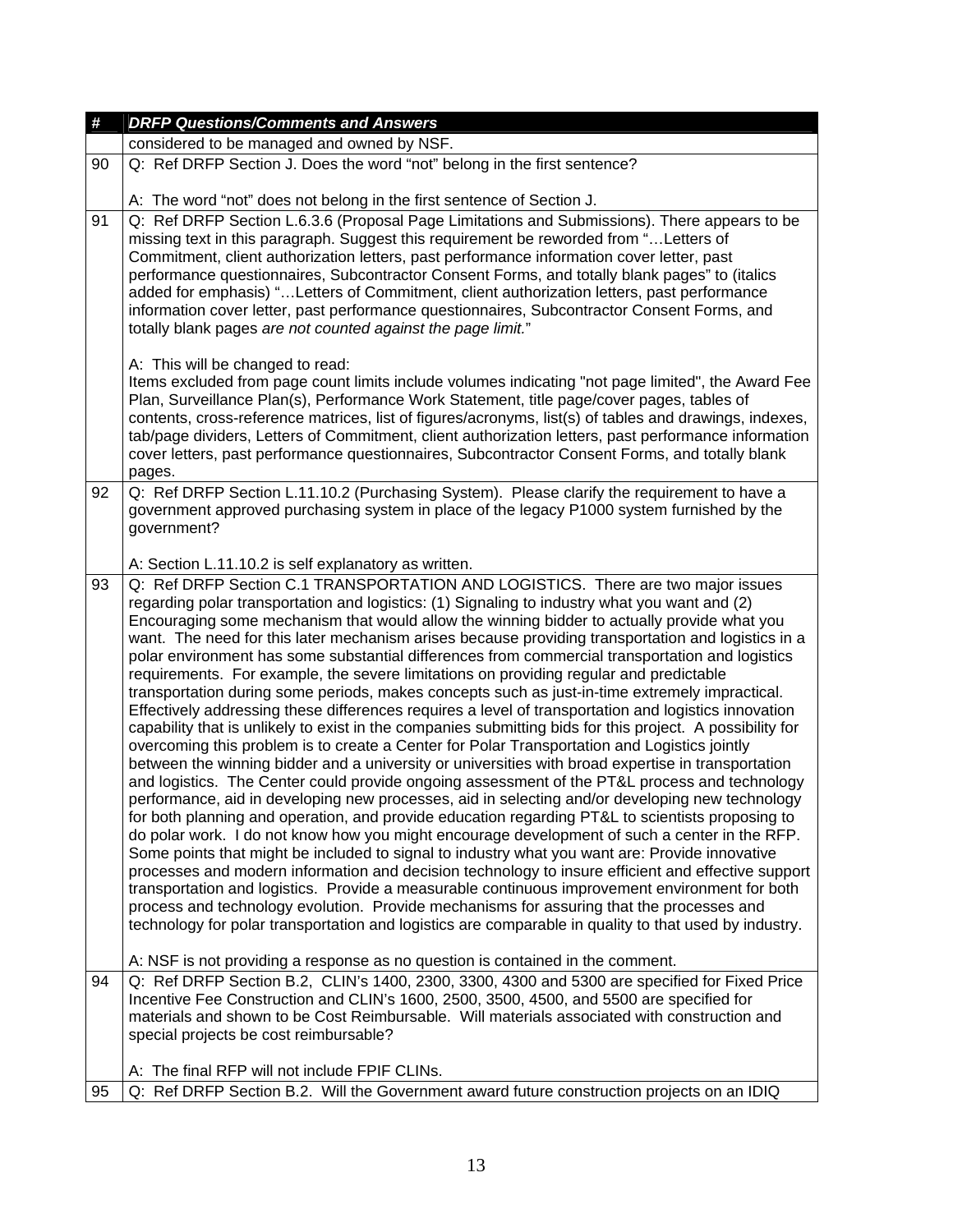| #   | <b>DRFP Questions/Comments and Answers</b>                                                                                                                                                                                                                                                                                                                                                                                                                                                                                                                                                                                                                                                                                                                                                                   |
|-----|--------------------------------------------------------------------------------------------------------------------------------------------------------------------------------------------------------------------------------------------------------------------------------------------------------------------------------------------------------------------------------------------------------------------------------------------------------------------------------------------------------------------------------------------------------------------------------------------------------------------------------------------------------------------------------------------------------------------------------------------------------------------------------------------------------------|
|     | basis? Ref DRFP Section B.2. CLIN's 1400, 2300, 3300, 4300 and 5300 are specified for Fixed<br>Price Incentive Construction with the rest of the CLIN's being cost plus award fee or cost<br>reimbursable. For each individual construction project: will the Government award future<br>construction projects on an IDIQ basis?                                                                                                                                                                                                                                                                                                                                                                                                                                                                             |
|     | A: (1) The IDIQ contract type will not be applicable to the ASC. (2) Construction and special<br>projects will be negotiated in the contents of the Annual Program Plan each year and added to the<br>contract through contract modifications.                                                                                                                                                                                                                                                                                                                                                                                                                                                                                                                                                               |
| 96  | Q: What is the maximum dollar threshold for repairs and alterations that constitute a FPIF<br>construction project vs. CPAF services?                                                                                                                                                                                                                                                                                                                                                                                                                                                                                                                                                                                                                                                                        |
|     | A: The final RFP will not include FPIF CLINs.                                                                                                                                                                                                                                                                                                                                                                                                                                                                                                                                                                                                                                                                                                                                                                |
| 97  | Q: What is the anticipated lead time that the Government will provide to the contractor for pricing<br>FPIF construction task orders?                                                                                                                                                                                                                                                                                                                                                                                                                                                                                                                                                                                                                                                                        |
|     | A: The final RFP will not include FPIF CLINs. Also, FPIF construction task orders will not be<br>applicable to the ASC. The awardee will be given adequate time to develop construction<br>requirements as part of the Annual Program Plan.                                                                                                                                                                                                                                                                                                                                                                                                                                                                                                                                                                  |
| 98  | Q: How long are FPIF construction bids for individual projects expected to be valid for?                                                                                                                                                                                                                                                                                                                                                                                                                                                                                                                                                                                                                                                                                                                     |
|     | A: The final RFP will not include FPIF CLINs. The awardee will be given adequate time to develop<br>construction requirements as part of the Annual Program Plan which should be valid during the<br>year covered in the Annual Program Plan.                                                                                                                                                                                                                                                                                                                                                                                                                                                                                                                                                                |
| 99  | Q: How will the Government handle delays in construction, caused by events beyond control of the<br>contractor, that may cause contract change orders?                                                                                                                                                                                                                                                                                                                                                                                                                                                                                                                                                                                                                                                       |
|     | A: These events will be handled on a case-by-case basis in accordance with the contract terms<br>and provisions as contained in the applicable modification.                                                                                                                                                                                                                                                                                                                                                                                                                                                                                                                                                                                                                                                 |
| 100 | Q: CLIN's 1400, 2300, 3300, 4300 and 5300 are specified for Fixed Price Incentive Construction<br>with the rest of the CLIN's being cost plus award fee or cost reimbursable. We understand<br>concerns over historic project schedule and cost growth that may have led to the decision to shift<br>construction to fixed price. However, considering the impact to operational flexibility and the<br>additional administrative and contractual impact on the Government associated with fixed price<br>construction in Antarctica, would the Government consider other approaches to accomplishing<br>schedule and cost control? Examples include a separate award fee pool and plan for construction<br>that is directly tied to schedule and cost; and a requirement for earned value management metric |
|     | A: The final RFP will not include FPIF CLINs. Major construction and special projects'<br>requirements will be determined post-award and will be incorporated by modification into the<br>contract and will be consistent with the pertinent Annual Program Plan.                                                                                                                                                                                                                                                                                                                                                                                                                                                                                                                                            |
| 101 | Q: Historically all shared services were accounted for under cost plus. Will the Government expect<br>all shared services to be priced against the basic O&M contract? Examples include cargo loading<br>and unloading, safety, quality, procurement, material logistics, general management supervision,<br>human resources, finance, PPE gear, project controls, etc.                                                                                                                                                                                                                                                                                                                                                                                                                                      |
|     | A: Incremental costs for construction and special projects need to be budgeted for that specific<br>project.                                                                                                                                                                                                                                                                                                                                                                                                                                                                                                                                                                                                                                                                                                 |
| 102 | Q: CLINs 1400, 2300, 3300, 4300 and 5300 request that the Offeror submit a target cost,<br>over/under range, and a share ratio. Will all Offerors be instructed to use the Government's<br>allocated ceiling price as the target price for each of the above CLINs? This will allow the<br>Government to evaluate price more uniformly between Offerors with the evaluation based on the<br>Offerors proposed target profit and the share ratio and over/under range.                                                                                                                                                                                                                                                                                                                                        |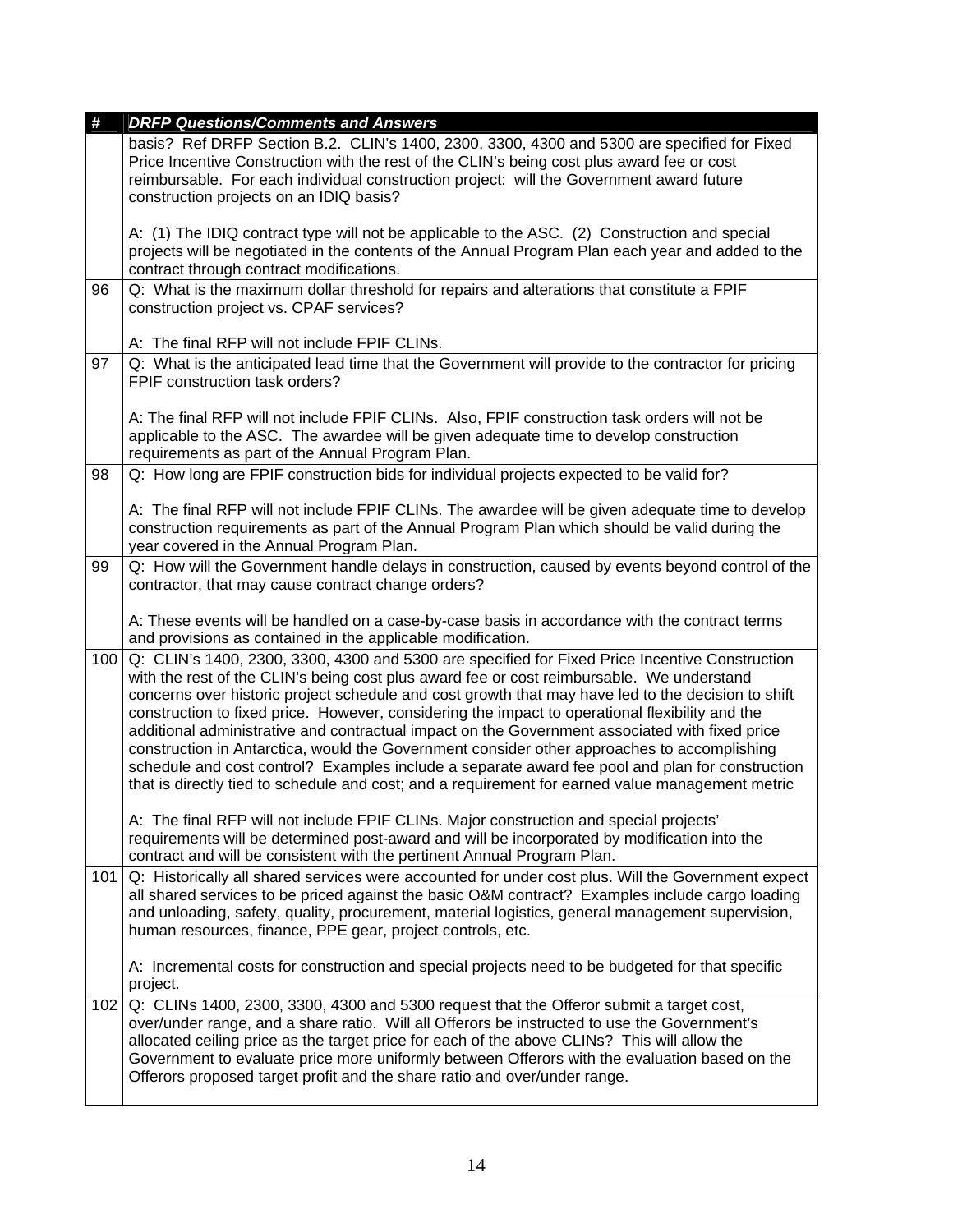| #   | <b>DRFP Questions/Comments and Answers</b>                                                                                                                                                                                                                                                                                                                                                                                                                                                                                                                                                                                      |
|-----|---------------------------------------------------------------------------------------------------------------------------------------------------------------------------------------------------------------------------------------------------------------------------------------------------------------------------------------------------------------------------------------------------------------------------------------------------------------------------------------------------------------------------------------------------------------------------------------------------------------------------------|
|     | A: The final RFP will not include FPIF CLINs.                                                                                                                                                                                                                                                                                                                                                                                                                                                                                                                                                                                   |
| 103 | Q: CLINS 1500, 1600, 1700; 2400, 2500, 2600; 3400, 3500, 3600; 4400, 4500, 4600; 5400, 5500,<br>5600 are shown as CLINs for Offerors to develop proposed cost/pricing data. Without workload<br>data, developing accurate costs for all commodities and services associated with these CLINs may<br>lead to an extraordinary range of pricing among Offerors and in turn make it extremely difficult for<br>the Government to evaluate proposals. Will the Government consider changing these CLINs to<br>'plug' numbers?                                                                                                       |
|     | A: Information regarding the pricing of leases and charters will be provided in the on-line Library at<br>http://www.nsf.gov/about/contracting/rfgs/support ant/index.jsp Other direct costs, materials and<br>travel are being reconsidered for inclusion in the Integrative and Operations Science Support CLIN.                                                                                                                                                                                                                                                                                                              |
| 104 | Q: Will the RFP requirement that teaming subcontractors receive a percentage of the prime<br>contract fee be waived or modified, now that the contract also contains FFP and FPIF CLINs?                                                                                                                                                                                                                                                                                                                                                                                                                                        |
|     | A: NSF is deleting this provision in the final RFP. The final RFP will not include FPIF CLINs.                                                                                                                                                                                                                                                                                                                                                                                                                                                                                                                                  |
| 105 | Q: In past USAP RFPs, NSF has established CR amounts for Offerors to plug into their cost<br>proposal for these types of activities. These costs were based on historical costs and/or NSF's<br>projections. The rationale for this was based on the difficulty to specify with any certainty detailed<br>specifications in the future. Offerors would add to these plugged amounts their loadings to<br>complete their price proposals. Will the Government consider establishing a similar schedule for<br>Offerors to use, or will the actual RFP have the data necessary to more accurately cost these ID/IQ<br>type items? |
|     | A: NSF will provide a Government NTE for construction and special projects. Information regarding<br>the pricing of leases and charters will be provided in the on-line Library at<br>http://www.nsf.gov/about/contracting/rfgs/support_ant/index.jsp Other direct costs, materials and<br>travel are being reconsidered for inclusion in the Integrative and Operations Science Support CLIN.                                                                                                                                                                                                                                  |
| 106 | Q: Provisional or interim payment of fee is currently not authorized by the Government. Will the<br>Government consider authorizing a base fee?                                                                                                                                                                                                                                                                                                                                                                                                                                                                                 |
|     | A: NSF will not consider authorizing a base fee.                                                                                                                                                                                                                                                                                                                                                                                                                                                                                                                                                                                |
| 107 | Q: Section C requires Offerors to develop a PWS and Section L requires Offerors submit their<br>PWS as part of the proposal. Will the Government allow Offerors to submit their PWS and WBS as<br>separate un-page counted addendums to Vol. II, Technical Approach?                                                                                                                                                                                                                                                                                                                                                            |
|     | A: Both PWS and WBS should be proposed under Volume I and will not be subject to page<br>limitations.                                                                                                                                                                                                                                                                                                                                                                                                                                                                                                                           |
| 108 | Q: This portion of the proposal states that the contractor will provide a Performance Work<br>Statement (PWS) in response to this Statement of Objectives (SOO). However, in order to<br>estimate labor and materials for any PWS, Offerors will need workload data for the contract. Will<br>the Government provide workload data to be used by Offerors to create their Basis of Estimate?                                                                                                                                                                                                                                    |
|     | A: NSF will not provide work load data. Offerors can find information regarding NSF's<br>requirements in the on-line Library at<br>http://www.nsf.gov/about/contracting/rfgs/support_ant/index.jsp, during the pre-solicitation<br>conference, site visit(s) and pre-proposal one-on-ones.                                                                                                                                                                                                                                                                                                                                      |
| 109 | Q: Will the Government provide projected program participant population data, stratified by time<br>and location?                                                                                                                                                                                                                                                                                                                                                                                                                                                                                                               |
|     | A: Offerors can find relevant information regarding NSF's requirements in the on-line Library at<br>http://www.nsf.gov/about/contracting/rfgs/support_ant/index.jsp, during the pre-solicitation<br>conference, site visit(s) and pre-proposal one-on-ones.                                                                                                                                                                                                                                                                                                                                                                     |
| 110 | Q: Will the On-Line Library include such documents as incumbent position descriptions, SOPs,                                                                                                                                                                                                                                                                                                                                                                                                                                                                                                                                    |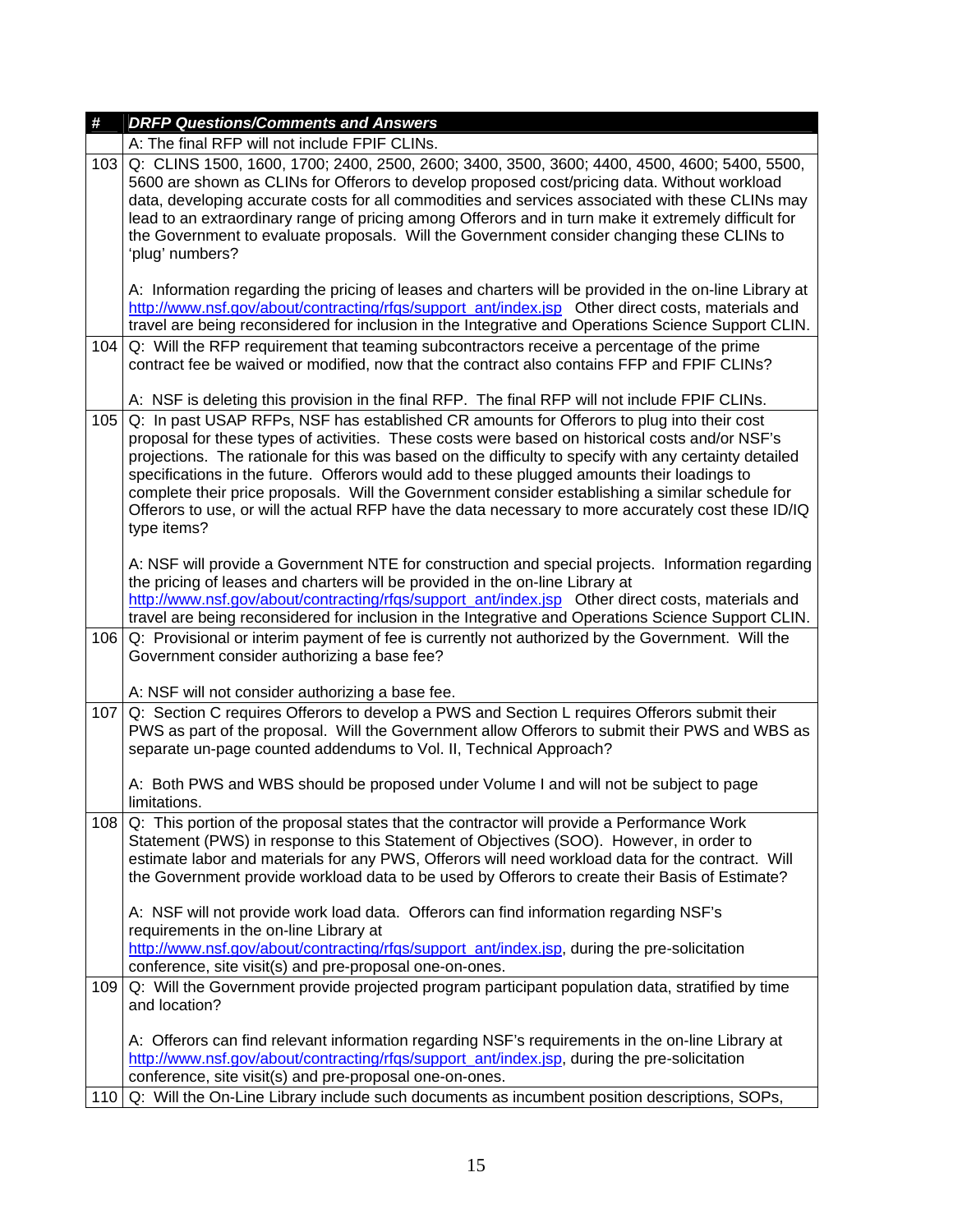| #   | <b>DRFP Questions/Comments and Answers</b>                                                                                                                                                                                                                                                                                                                                                                                                                                                                                                                                                                                  |
|-----|-----------------------------------------------------------------------------------------------------------------------------------------------------------------------------------------------------------------------------------------------------------------------------------------------------------------------------------------------------------------------------------------------------------------------------------------------------------------------------------------------------------------------------------------------------------------------------------------------------------------------------|
|     | Plans, and hiring and wage/benefit information?                                                                                                                                                                                                                                                                                                                                                                                                                                                                                                                                                                             |
|     | A: SOPs will be made available for most functions; however, position descriptions and<br>wage/benefit will not be provided. The SOPs will be provided in the on-line Library at<br>http://www.nsf.gov/about/contracting/rfqs/support_ant/index.jsp                                                                                                                                                                                                                                                                                                                                                                          |
| 111 | Q: Will the Government consider placing all On-Line Library information in an electronic format e.g.                                                                                                                                                                                                                                                                                                                                                                                                                                                                                                                        |
|     | on the USAP website?                                                                                                                                                                                                                                                                                                                                                                                                                                                                                                                                                                                                        |
|     | A: No, the material will remain on the NSF's re-compete website at<br>http://www.nsf.gov/about/contracting/rfgs/support_ant/index.jsp A link from the USAP.gov site to<br>NSF.gov site will be provided.                                                                                                                                                                                                                                                                                                                                                                                                                    |
| 112 | Q: Will the Government provide access to all systems data and databases utilized to perform the<br>current operations?                                                                                                                                                                                                                                                                                                                                                                                                                                                                                                      |
|     | A: Access to a snapshot of current systems data for the MAPCON, P-1000, Cargo Tracking<br>System, and Personnel Tracking System, which is publicly releasable, will be provided. Access to<br>synthetic data used to train new users of the POLARICE system will be made available for<br>POLARICE. This information will be provided after the RFP is issued in a form to be determined.                                                                                                                                                                                                                                   |
| 113 | Q: How much time will be allocated to Offerors at OPP and incumbent contractor locations?                                                                                                                                                                                                                                                                                                                                                                                                                                                                                                                                   |
|     | A: There will be no site visit of NSF and OPP. Information on site visit(s) will be posted on<br>FedBizOpps.                                                                                                                                                                                                                                                                                                                                                                                                                                                                                                                |
| 114 | Q: NSF DRFP requires the contractor to oversee and assess all aspects of safety risk<br>management in Antarctica and refer enforcement issues to the NSF, if required. Based on the<br>above NSF safety risk management oversight and assessment requirements, is it the<br>Government's desire that the contractor's proposed Safety and Occupational Health Program be a<br>primacy document for the contractor to oversee and assess all aspects of safety/risk management<br>in Antarctica (in addition to interfacing and complimenting the safety programs of other participating<br>organizations and institutions)? |
|     | A: The contractor's safety and occupational health program should be the standard for non-military<br>USAP operations for a wide spectrum of USAP participants, including the contractor's employees<br>and unaffiliated individuals. Business judgment will be required in applying appropriate policies<br>and standards to specific participants and situations. The contractor will act as NSF's full-time<br>safety representative. In the event of any disagreement on safety matters, NSF has final authority,<br>normally through the respective NSF Representative or NSF Station Manager.                         |
| 115 | Q: The SOO states Contractor shall manage and operate health care facilities comparable to<br>urgent care centers in the US and staff appropriately. Urgent health care centers in the US vary<br>greatly in levels of capability. Will the Government please designate the level(s) of urgent care<br>they require Offerors to provide when developing their staffing?                                                                                                                                                                                                                                                     |
|     | A: The level of urgent care should meet the reasonably anticipated health care needs of a<br>medically and dentally screened population. Consideration should also be given to the<br>occupational and non-occupational hazards to which USAP participants may be exposed.                                                                                                                                                                                                                                                                                                                                                  |
| 116 | Q: Will the Government provide a comprehensive equipment density/inventory list (regardless of<br>item dollar value) displaying type (make, manufacturer), year of manufacture, whether the<br>equipment was purchased or leased that includes all project locations?                                                                                                                                                                                                                                                                                                                                                       |
|     | A: Listings of accountable property (GFE and GFP) are available at<br>http://www.nsf.gov/about/contracting/rfgs/support_ant/index.jsp Because of the scope of the<br>operation, a full inventory of all government property is not available for non-accountable items. A<br>listing of all licensed software will also be made available. It is the offeror's responsibility to acquire<br>necessary information via the on-line library, pre-solicitation, site visits and pre-proposal one-on-                                                                                                                           |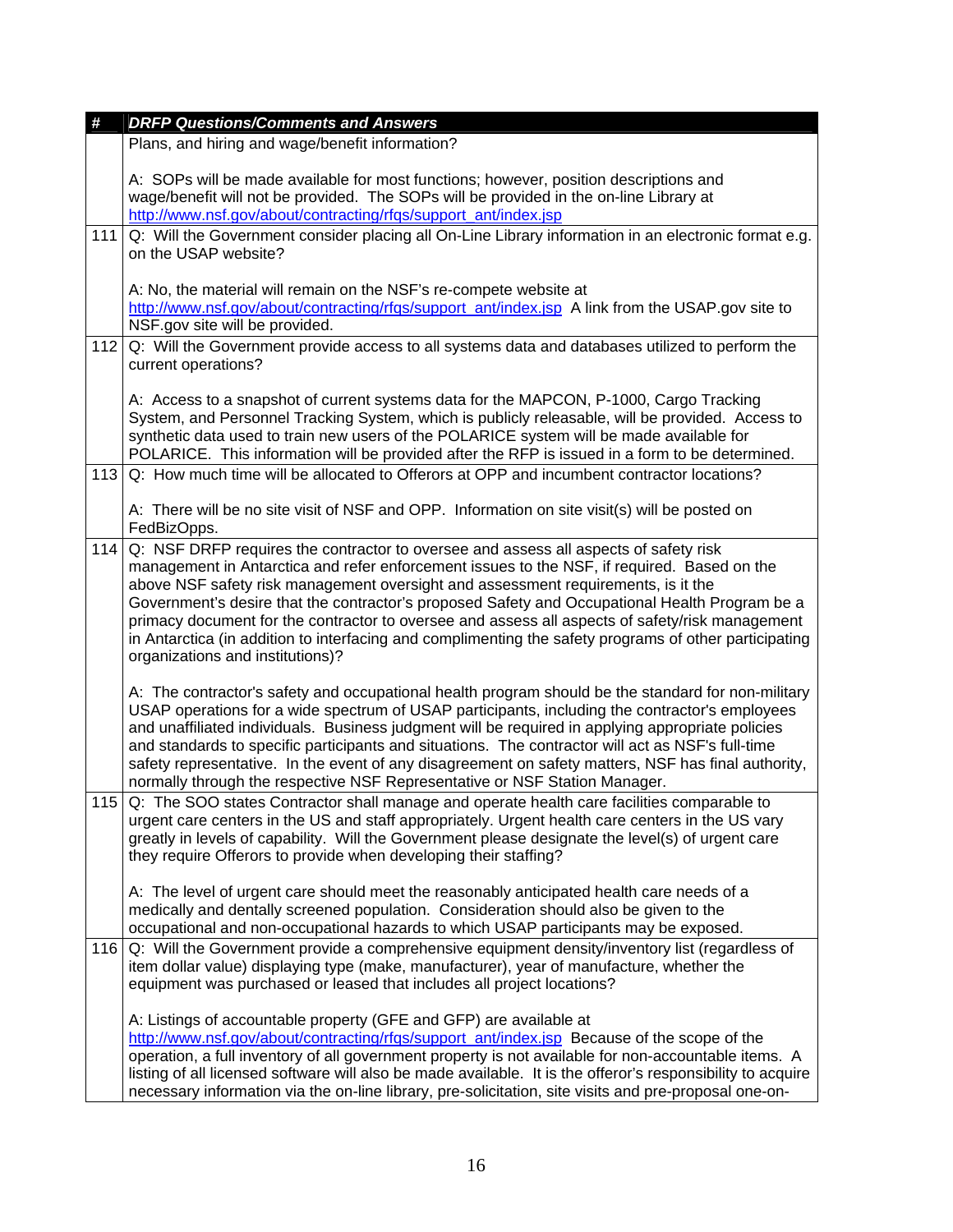| #   | <b>DRFP Questions/Comments and Answers</b>                                                                                                                                                                                                                                                                                                                                                                                                                                                                                                                                                                                                                                                                               |
|-----|--------------------------------------------------------------------------------------------------------------------------------------------------------------------------------------------------------------------------------------------------------------------------------------------------------------------------------------------------------------------------------------------------------------------------------------------------------------------------------------------------------------------------------------------------------------------------------------------------------------------------------------------------------------------------------------------------------------------------|
|     | ones for non-accountable property.                                                                                                                                                                                                                                                                                                                                                                                                                                                                                                                                                                                                                                                                                       |
| 117 | Reserved                                                                                                                                                                                                                                                                                                                                                                                                                                                                                                                                                                                                                                                                                                                 |
| 118 | Q: Will the Government provide Offerors copies of all charters and leases so that we may review<br>their contractual provisions, legal aspects and costs, etc.?                                                                                                                                                                                                                                                                                                                                                                                                                                                                                                                                                          |
|     | A: Copies of charters and leases will be made available in the on-line Library at<br>http://www.nsf.gov/about/contracting/rfqs/support_ant/index.jsp. There is no operating agreement<br>for Port Hueneme.                                                                                                                                                                                                                                                                                                                                                                                                                                                                                                               |
| 119 | Q: Are the following documents going to be provided in the On-Line Library? - Waste Management<br><b>Plan and Users Guide</b>                                                                                                                                                                                                                                                                                                                                                                                                                                                                                                                                                                                            |
|     | A: NSF will make this available in the on-line Library at<br>http://www.nsf.gov/about/contracting/rfqs/support_ant/index.jsp.                                                                                                                                                                                                                                                                                                                                                                                                                                                                                                                                                                                            |
| 120 | Q: Are the following documents going to be provided in the On-Line Library? - Compliance Plan<br>for the USAP Master Permit.                                                                                                                                                                                                                                                                                                                                                                                                                                                                                                                                                                                             |
|     | A: NSF will make this available in the on-line Library at                                                                                                                                                                                                                                                                                                                                                                                                                                                                                                                                                                                                                                                                |
|     | http://www.nsf.gov/about/contracting/rfgs/support_ant/index.jsp                                                                                                                                                                                                                                                                                                                                                                                                                                                                                                                                                                                                                                                          |
| 121 | Q: Are the following documents going to be provided in the On-Line Library? -<br><b>Environmental Protection Plan</b>                                                                                                                                                                                                                                                                                                                                                                                                                                                                                                                                                                                                    |
|     | A: The information can be found at www.ats.aq\index e.htm                                                                                                                                                                                                                                                                                                                                                                                                                                                                                                                                                                                                                                                                |
| 122 | Q: Can NSF provide Exhibit A to the Master Permit - Inventory of Materials Containing Designated<br>Pollutants?                                                                                                                                                                                                                                                                                                                                                                                                                                                                                                                                                                                                          |
|     | A: 45 CFR 671.3 (a) defines designated pollutant as "any substance designated as such by the<br>Director pursuant to subpart E of this part; any pesticide, radioactive substance, or substance<br>consisting of or containing any chemical listed by source, generic or chemical name at 40 CFR<br>61.01, Table 116.4A of 40 CFR 116.4; subpart D of 40 CFR part 261, 40 CFR 302.4, part 355, and<br>part 372; and any substance which exhibits a hazardous waste characteristic as defined in<br>subparts B and C of 40 CFR part 261; but shall not include any banned substance. Information on<br>materials containing designated pollutants can be found at<br>http://nsf.gov/od/opp/antarct/aca/nsf01151/start.jsp |
| 123 | Q: Can NSF provide Exhibit B to the Master Permit - Release Characterization Data?                                                                                                                                                                                                                                                                                                                                                                                                                                                                                                                                                                                                                                       |
|     | A: NSF intends to make this available in the on-line Library at<br>http://www.nsf.gov/about/contracting/rfqs/support_ant/index.jsp                                                                                                                                                                                                                                                                                                                                                                                                                                                                                                                                                                                       |
| 124 | Q: Can NSF provide Exhibit C to the Master Permit - Environmental Review documents                                                                                                                                                                                                                                                                                                                                                                                                                                                                                                                                                                                                                                       |
|     | A: NSF will make this available in the on-line Library at<br>http://www.nsf.gov/about/contracting/rfqs/support_ant/index.jsp                                                                                                                                                                                                                                                                                                                                                                                                                                                                                                                                                                                             |
| 125 | Q: When will the Government provide a copy of the "USAP Medical Screening Guideline"?                                                                                                                                                                                                                                                                                                                                                                                                                                                                                                                                                                                                                                    |
|     | A: NSF will make this available in the on-line Library at<br>http://www.nsf.gov/about/contracting/rfqs/support_ant/index.jsp                                                                                                                                                                                                                                                                                                                                                                                                                                                                                                                                                                                             |
| 126 | Q: The SOO states: The contractor shall provide an information database for interactive science<br>planning with investigators and ensure continuity of legacy data. How and when will the<br>Government provide access to the system(s) that contain the legacy data?                                                                                                                                                                                                                                                                                                                                                                                                                                                   |
|     |                                                                                                                                                                                                                                                                                                                                                                                                                                                                                                                                                                                                                                                                                                                          |
|     | A: Access to live planning data in POLARICE will not be provided, however, access to synthetic<br>data used to train new users of the POLARICE system will be made available for POLARICE.                                                                                                                                                                                                                                                                                                                                                                                                                                                                                                                               |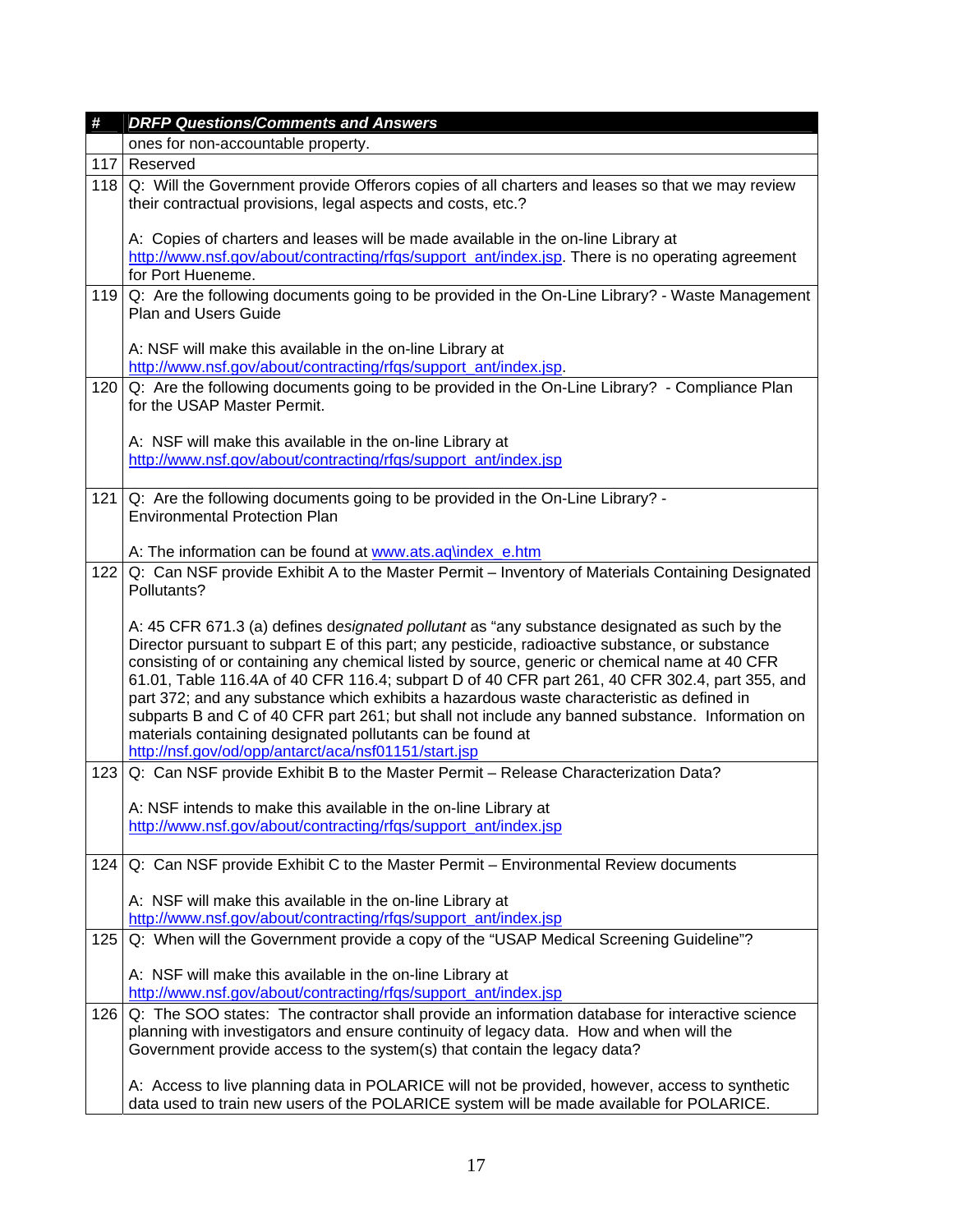| #   | <b>DRFP Questions/Comments and Answers</b>                                                                                                                                                                                                                                                                                                                                                                            |
|-----|-----------------------------------------------------------------------------------------------------------------------------------------------------------------------------------------------------------------------------------------------------------------------------------------------------------------------------------------------------------------------------------------------------------------------|
|     | Additional information for access to USAP business systems (i.e.- POLARICE, MAPCON) will be<br>posted in FedBizOpps.                                                                                                                                                                                                                                                                                                  |
| 127 | Reserved                                                                                                                                                                                                                                                                                                                                                                                                              |
| 128 | Reserved                                                                                                                                                                                                                                                                                                                                                                                                              |
| 129 | Q: The 1998 RFP contained systems description and specifications to include name, function,<br>origin, technical description, functional description, utilizations, attributes. Will the Government<br>provide a listing of all existing IT systems, architectures, definitions and specifications of each?<br>A: NSF will provide information on major applications as well as a listing of licensed applications in |
|     | the on-line library at http://www.nsf.gov/about/contracting/rfqs/support_ant/index.jsp                                                                                                                                                                                                                                                                                                                                |
| 130 | Q: Will the Government provide the methods of interface for these current IT systems to the<br>Government cost accounting systems?                                                                                                                                                                                                                                                                                    |
|     | A: There is no interface with the current government cost accounting systems.                                                                                                                                                                                                                                                                                                                                         |
| 131 | Q: What GFE legacy mission applications are currently in place?                                                                                                                                                                                                                                                                                                                                                       |
|     | A: NSF will provide information on major applications as well as a listing of licensed applications in<br>the on-line library at http://www.nsf.gov/about/contracting/rfqs/support_ant/index.jsp.                                                                                                                                                                                                                     |
| 132 | Q: Is there a replacement schedule for any of the existing software systems?                                                                                                                                                                                                                                                                                                                                          |
|     | A: NSF does not have a replacement schedule for existing software systems.                                                                                                                                                                                                                                                                                                                                            |
| 133 | Q: At what point in time will the Government provide copies of all Memorandum of Agreements?                                                                                                                                                                                                                                                                                                                          |
|     | A: NSF will make those available to the offerors in the on-line Library at<br>http://www.nsf.gov/about/contracting/rfgs/support_ant/index.jsp.                                                                                                                                                                                                                                                                        |
| 134 | Q: The contractor shall develop engineering designs as required for new infrastructure or<br>modifications to existing facilities. All engineered designs shall be stamped by a professional<br>engineer and/or architect as appropriate. Is it correct to assume that all construction work will be<br>designed by the contractor?                                                                                   |
|     | A: This will depend on the specific construction requirement and will be determined as the need<br>arises after the award is made.                                                                                                                                                                                                                                                                                    |
| 135 | Q: What is the anticipated average size of the projects over the next five years?                                                                                                                                                                                                                                                                                                                                     |
|     | A: The size of construction and special projects will be determined on an as-needed basis.                                                                                                                                                                                                                                                                                                                            |
| 136 | Q: The SOO states that the contractor must manage, operate and maintain the USAP bulk fuel<br>storage and distribution systems. Will the Government provide equipment specifications, facilities<br>and capacities of the equipment at each location?                                                                                                                                                                 |
|     | A: The NSF has site plans and details and documents of all facilities, storage, and distribution<br>systems that depict the equipment and capacities including procedures and O&M manuals. These<br>will be made available to offerors in the on-line Library at<br>http://www.nsf.gov/about/contracting/rfqs/support_ant/index.jsp                                                                                   |
| 137 | Q: How much fuel will be delivered and delivery schedule requirements for each location?                                                                                                                                                                                                                                                                                                                              |
|     | A: Currently, the USAP purchases approximately 6.4 million gallons of fuel annually for McMurdo<br>and the South Pole Stations and 70 thousand gallons for Palmer Station. These amounts will vary<br>based on annual requirement.                                                                                                                                                                                    |
| 138 | Q: Ref DRFP Section C.9.2.p. Paragraph "p" states: "The contractor shall manage, operate,<br>construct, and maintain USAP facilities to provide for safe and efficient operations." Will the<br>Government provide a definition for Special Projects?                                                                                                                                                                 |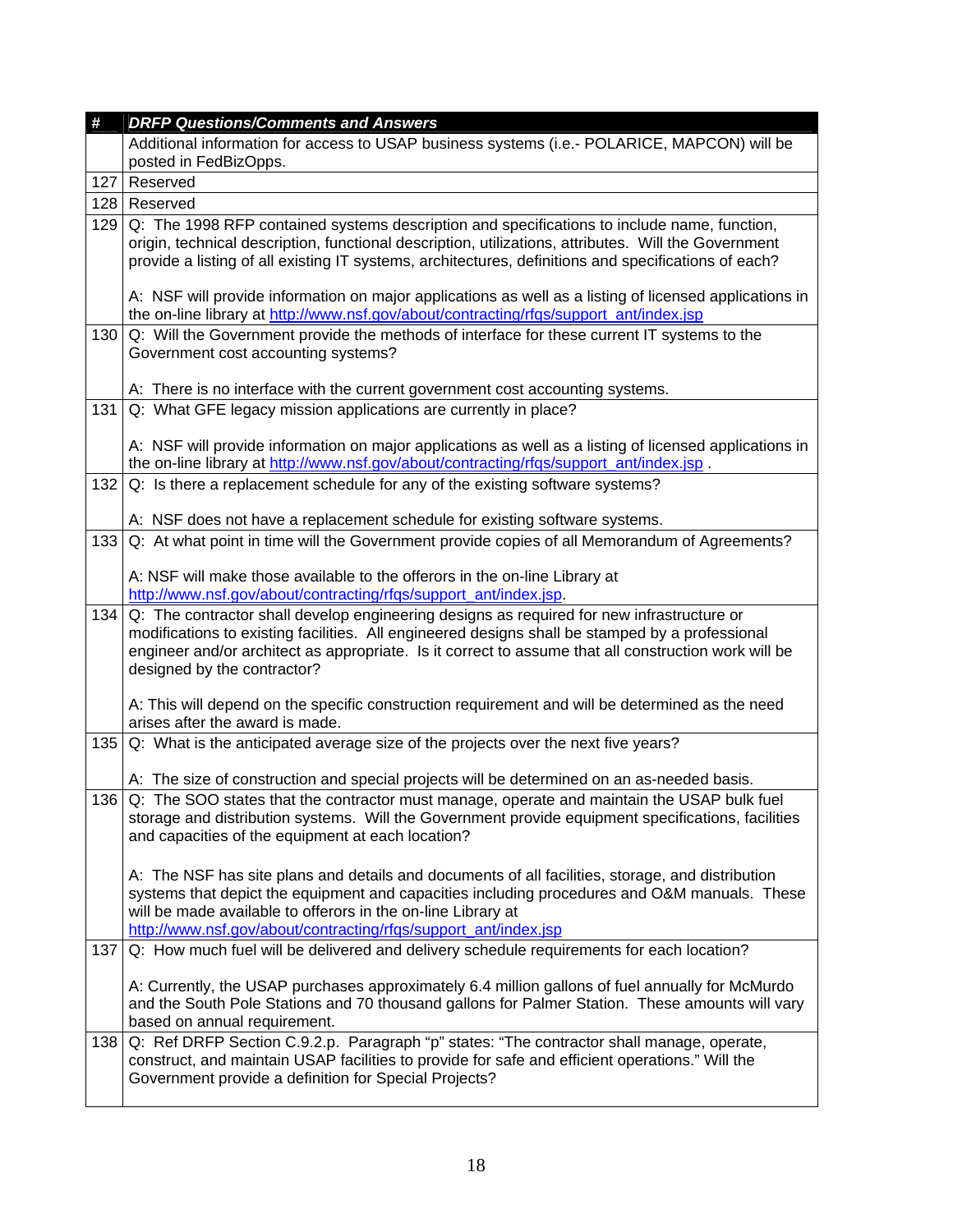| #   | <b>DRFP Questions/Comments and Answers</b>                                                                                                                                                                                                                                                     |
|-----|------------------------------------------------------------------------------------------------------------------------------------------------------------------------------------------------------------------------------------------------------------------------------------------------|
|     | A: Construction and special projects will be defined and negotiated within the APP every year.<br>Special projects can be defined as those NSF has determined to fall outside the scope of the<br>normal operations and maintenance of the USAP, examples include: Icecube, South Pole Station |
|     | Modernization.                                                                                                                                                                                                                                                                                 |
| 139 | Q: Will the Government provide information on the required approvals and funding process for                                                                                                                                                                                                   |
|     | minor and major construction projects, and the annual timeline for each approval/funding step?                                                                                                                                                                                                 |
|     | A: Major construction and special projects will be negotiated within the APP. The timeline for each<br>approval/funding step will also be determined with the applicable APP.                                                                                                                  |
| 140 | Q: Will the Government provide a list of Construction in Progress (CIP)?                                                                                                                                                                                                                       |
|     | A: This will be made available in the on-line Library at                                                                                                                                                                                                                                       |
|     | http://www.nsf.gov/about/contracting/rfgs/support_ant/index.jsp                                                                                                                                                                                                                                |
| 141 | Q: Will the Government provide a list of projects approved/funded for FY 2010?                                                                                                                                                                                                                 |
|     | A: There is no list of approved projects for FY2010 at this time.                                                                                                                                                                                                                              |
| 142 | Q: Will the Government provide a list of forecasted and prioritized requirements for major facility<br>projects?                                                                                                                                                                               |
|     | A: This information is not available.                                                                                                                                                                                                                                                          |
| 143 | Q: Will construction projects in progress be transferred to the successor contactor? If so, will they<br>be cost reimbursable?                                                                                                                                                                 |
|     | A: This will be addressed during the transition-in period. These costs will fall under the Major<br>construction/special project NTE CLIN.                                                                                                                                                     |
| 144 | Q: Will the Government provide a listing of current suppliers for all types of materials and<br>services?                                                                                                                                                                                      |
|     | A: This information is not available.                                                                                                                                                                                                                                                          |
| 145 | Q: Will the Government provide the last three years of the Annual Program Plan?                                                                                                                                                                                                                |
|     |                                                                                                                                                                                                                                                                                                |
|     | A: NSF will provide this information in the on-line Library at                                                                                                                                                                                                                                 |
|     | http://www.nsf.gov/about/contracting/rfqs/support_ant/index.jsp.                                                                                                                                                                                                                               |
| 146 | Q: Please identify which training will be reimbursed by the Government?                                                                                                                                                                                                                        |
|     | A: NSF will only allow training unique to the Antarctic operation to be a billable expense to the                                                                                                                                                                                              |
|     | contract. NSF expects the contractor employees to be trained professionals in their areas of                                                                                                                                                                                                   |
|     | expertise. Please see Section H. 17.                                                                                                                                                                                                                                                           |
| 147 | Q: The SOO defines the USAP Freight Cost Model. Will the Government provide a copy of the<br>"Freight Cost Model"?                                                                                                                                                                             |
|     | A: NSF will provide all current FCM information.                                                                                                                                                                                                                                               |
| 148 | Q: Will the Government provide electronic copies of the existing ACAs?                                                                                                                                                                                                                         |
|     | A: No Associate Contractor Agreements exist at this time.                                                                                                                                                                                                                                      |
| 149 | Q: Ref DRFP Section H.17.b. Does this clause apply to our team mates?                                                                                                                                                                                                                          |
|     | A: This clause applies across the team.                                                                                                                                                                                                                                                        |
| 150 | Q: Will the Government identify the employee position(s) that require security clearances?                                                                                                                                                                                                     |
|     | A: There are no positions that require security clearance at this time.                                                                                                                                                                                                                        |
| 151 | Q: Does the Government intend for Section H.22 or Section H.23 to apply for                                                                                                                                                                                                                    |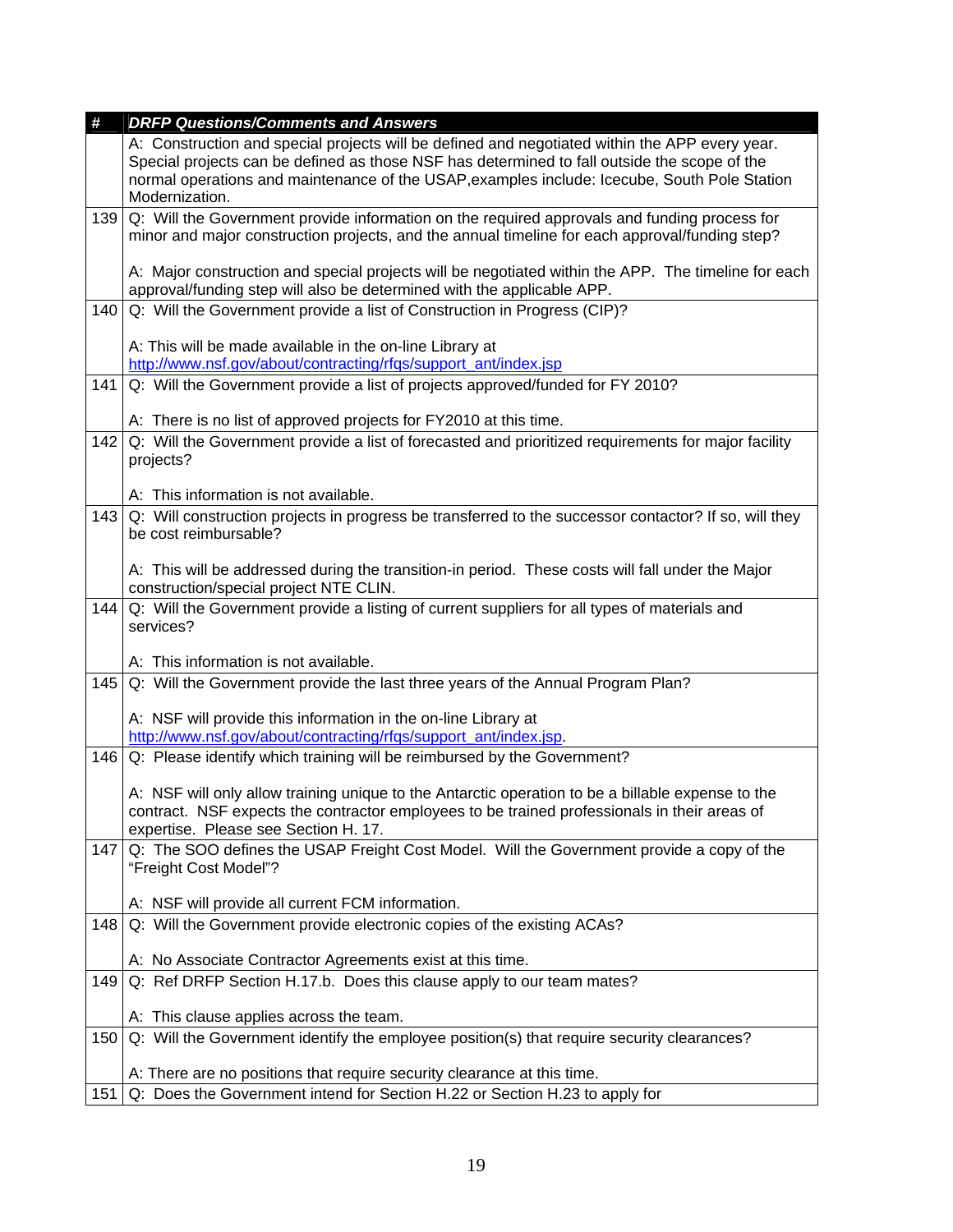| #   | <b>DRFP Questions/Comments and Answers</b>                                                                                                                                                                                                  |
|-----|---------------------------------------------------------------------------------------------------------------------------------------------------------------------------------------------------------------------------------------------|
|     | Mobilization/Demobilization of employees?                                                                                                                                                                                                   |
|     | A: Sections H.22 and H.23 do not apply to Mobilization/Demobilization of employees.                                                                                                                                                         |
| 152 | Q: Will the Government consider adding construction related FAR clauses to Section I.2 such as:<br>FAR 52.232-27, "Prompt payment for construction contracts"                                                                               |
|     | A: FAR clauses associated with construction activities outside the United States will be addressed<br>in applicable post-award modifications for construction requirements.                                                                 |
| 153 | Q: Will the Government consider adding construction related FAR clauses to Section I.2 such as:<br>FAR 52.232-5, "Payments under Fixed Price Construction Contracts"                                                                        |
|     | A: FAR clauses associated with construction activities outside the United States will be addressed<br>in applicable post-award modifications for construction requirements                                                                  |
| 154 | Q: Will the Government consider adding construction related FAR clauses to Section I.2 such as:<br>FAR 52.232-16, "Progress Payments"                                                                                                       |
|     | A: FAR clauses associated with construction activities outside the United States will be addressed<br>in applicable post-award modifications for construction requirements                                                                  |
| 155 | Q: Ref DRFP Section J.1. In Item #1, the Award Fee Plan is shown to be proposed by Offerors vs.<br>provided by the Government. Will this plan be a separate submittal from Vol. II, Technical<br>Approach and excluded from the page count? |
|     | A: The award fee plan should be proposed as Section J, Attachment 1 and is excluded from the<br>page count.                                                                                                                                 |
| 156 | Q: Ref DRFP Section L.6.3.9. Will the Government consider allowing 11" x 17" foldouts in the<br>technical volume, and if so for each 11" x 17" to be counted as two pages?                                                                  |
|     | A: The RFP will be changed to allow up to ten (10) 11"x17" fold-outs in the Technical Volume.<br>Each fold-out will count as one page. All fold-outs will be single-sided.                                                                  |
| 157 | Q: For EXCEL spreadsheets in the cost volume may we use foldouts on 11" x 17" paper?                                                                                                                                                        |
|     | A: The RFP will be changed to allow unlimited single-sided 11" x 17" fold-outs for the Cost<br>Volume.                                                                                                                                      |
| 158 | Q: Due to the complexity of the organization, will the Government allow D-size drawing for<br>organization/staffing charts?                                                                                                                 |
|     | A: The maximum size for fold-outs or drawing is 11" x 17".                                                                                                                                                                                  |
| 159 | Q: Since Volume I (Administrative) is submitted early and amendments are to be acknowledged on<br>SF 33, what if an amendment comes out after submittal of Volume I?                                                                        |
|     | A: This will be addressed in the final RFP at Section L.                                                                                                                                                                                    |
| 160 | Q: Since Section B is required in this volume, but it would not be complete until the cost is done,<br>does a blank copy go in with Volume I and then a completed copy with the rest of the volumes?                                        |
|     | A: This will be addressed in the final RFP at Section L.                                                                                                                                                                                    |
| 161 | Q: Will the Government consider making project schedules relative to the transition plan not within<br>the page count?                                                                                                                      |
|     | A: All information related to the transition will be subject to the page count of the Technical<br>Volume.                                                                                                                                  |
| 162 | Q: If so, could these be 11" x 17"?                                                                                                                                                                                                         |
|     | A: The RFP will be changed to allow up to ten (10) 11"x17" fold-outs in the Technical Volume.                                                                                                                                               |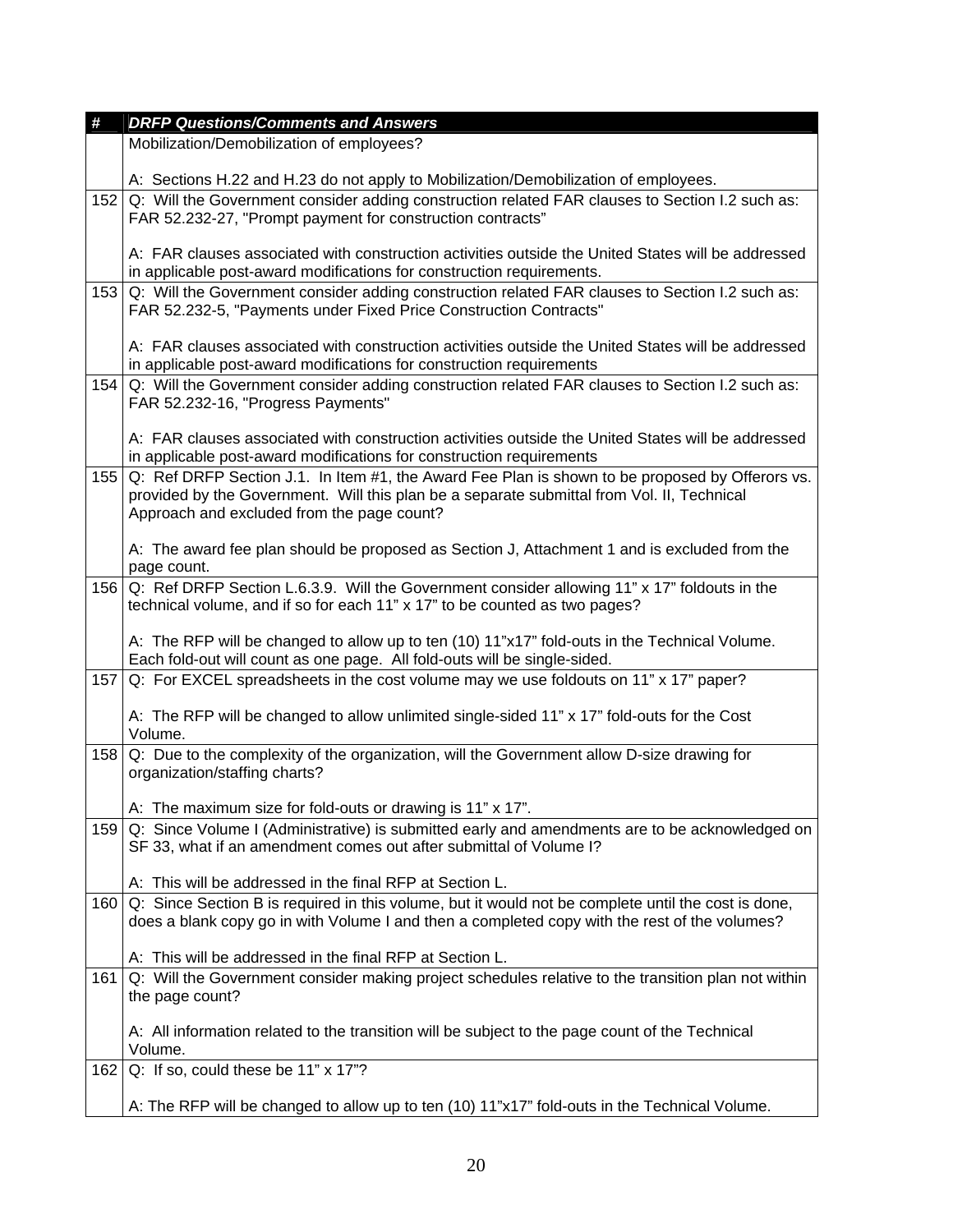| #   | <b>DRFP Questions/Comments and Answers</b>                                                                                                                                                                                                                                                                                                                                                                                                              |
|-----|---------------------------------------------------------------------------------------------------------------------------------------------------------------------------------------------------------------------------------------------------------------------------------------------------------------------------------------------------------------------------------------------------------------------------------------------------------|
|     | Each fold-out will count as one page. All fold-outs will be single-sided.                                                                                                                                                                                                                                                                                                                                                                               |
| 163 | Q: Will the Government consider allowing clients to return questionnaires no later than the<br>submission date of the past performance volume?                                                                                                                                                                                                                                                                                                          |
|     | A: Past Performance questionnaires are due as prescribed in the RFP.                                                                                                                                                                                                                                                                                                                                                                                    |
| 164 | Q: Will the Government consider providing clients alternative methods of returning questionnaires,<br>such as e-mail and postal service?                                                                                                                                                                                                                                                                                                                |
|     | A: If the decision is made to allow the alternative methods, then the RFP will be modified to reflect<br>that.                                                                                                                                                                                                                                                                                                                                          |
| 165 | Q: Will the Government spell out the acronym IT&C in the client past performance questionnaire to<br>prevent misunderstanding?                                                                                                                                                                                                                                                                                                                          |
|     | A: The Past Performance questionnaire will be modified to spell out the acronym.                                                                                                                                                                                                                                                                                                                                                                        |
| 166 | Q: Will the Government specify the cost reimbursable amounts to be used in Offeror proposals or<br>will the Government provide workload data adequate to support an estimate?                                                                                                                                                                                                                                                                           |
|     | A: Offerors can find relevant information regarding NSF's requirements in the on-line Library at<br>http://www.nsf.gov/about/contracting/rfgs/support_ant/index.jsp, during the pre-solicitation<br>conference, site visit(s) and pre-proposal one-on-ones.                                                                                                                                                                                             |
| 167 | Q: Award Fee, NSF has designated 0 - 80% as a single Award Fee Score Category earning an<br>Award Fee Amount of 0%. This performance spread seems overly broad and limiting on the ability<br>of a contractor to earn fee. We would suggest the NSF consider use of $0 - 60\%$ performance<br>rating. In addition, there does not appear to be any NSF proposed Base Fee to cover the<br>contractor's costs for unallowable cost or negative cash flow. |
|     | A: The award fee scale is presented in the RFP as it was intended. Alternatives to the award fee<br>scale will not be considered.                                                                                                                                                                                                                                                                                                                       |
| 168 | Q: Pt. Hueneme is not listed as a required place of performance. Is this an oversight, or is the<br>government open to options for ship based cargo operations?                                                                                                                                                                                                                                                                                         |
|     | A: The NSF will consider alternate locations for shipping and receiving of materials and supplies.                                                                                                                                                                                                                                                                                                                                                      |
| 169 | Q: Does the government plan to provide an outline of the currently used environmental education<br>program and/or the specific education requirements for Offerors to respond to in the final RFP?                                                                                                                                                                                                                                                      |
|     | A: Information on the environmental education program can be found within the 07-08<br>Environmental Work Plan Summary which will be made available at the on-line Library at<br>http://www.nsf.gov/about/contracting/rfgs/support_ant/index.jsp.                                                                                                                                                                                                       |
| 170 | Q: Will the Government provide detailed information about the specific property, equipment and<br>applications it will require the contractor to maintain and/or replace in the final RFP?                                                                                                                                                                                                                                                              |
|     | A: Offerors can find relevant information regarding NSF's requirements in the on-line library at<br>http://www.nsf.gov/about/contracting/rfgs/support_ant/index.jsp, during the pre-solicitation<br>conference, site visit(s) and pre-proposal one-on-ones.                                                                                                                                                                                             |
| 171 | Q: Will the Government provide detailed information about the existing leases, charters and<br>operator agreements it will require the contractor to assume in the final RFP?                                                                                                                                                                                                                                                                           |
|     | A: Copies of charters and leases will be made available at                                                                                                                                                                                                                                                                                                                                                                                              |
|     | http://www.nsf.gov/about/contracting/rfqs/support_ant/index.jsp                                                                                                                                                                                                                                                                                                                                                                                         |
| 172 | Q: There is no mention of structural fire fighting capability requirements. Is this a contractor<br>requirement?                                                                                                                                                                                                                                                                                                                                        |
|     | A: Offerors for the Antarctic Support Contract should describe how they propose to provide the                                                                                                                                                                                                                                                                                                                                                          |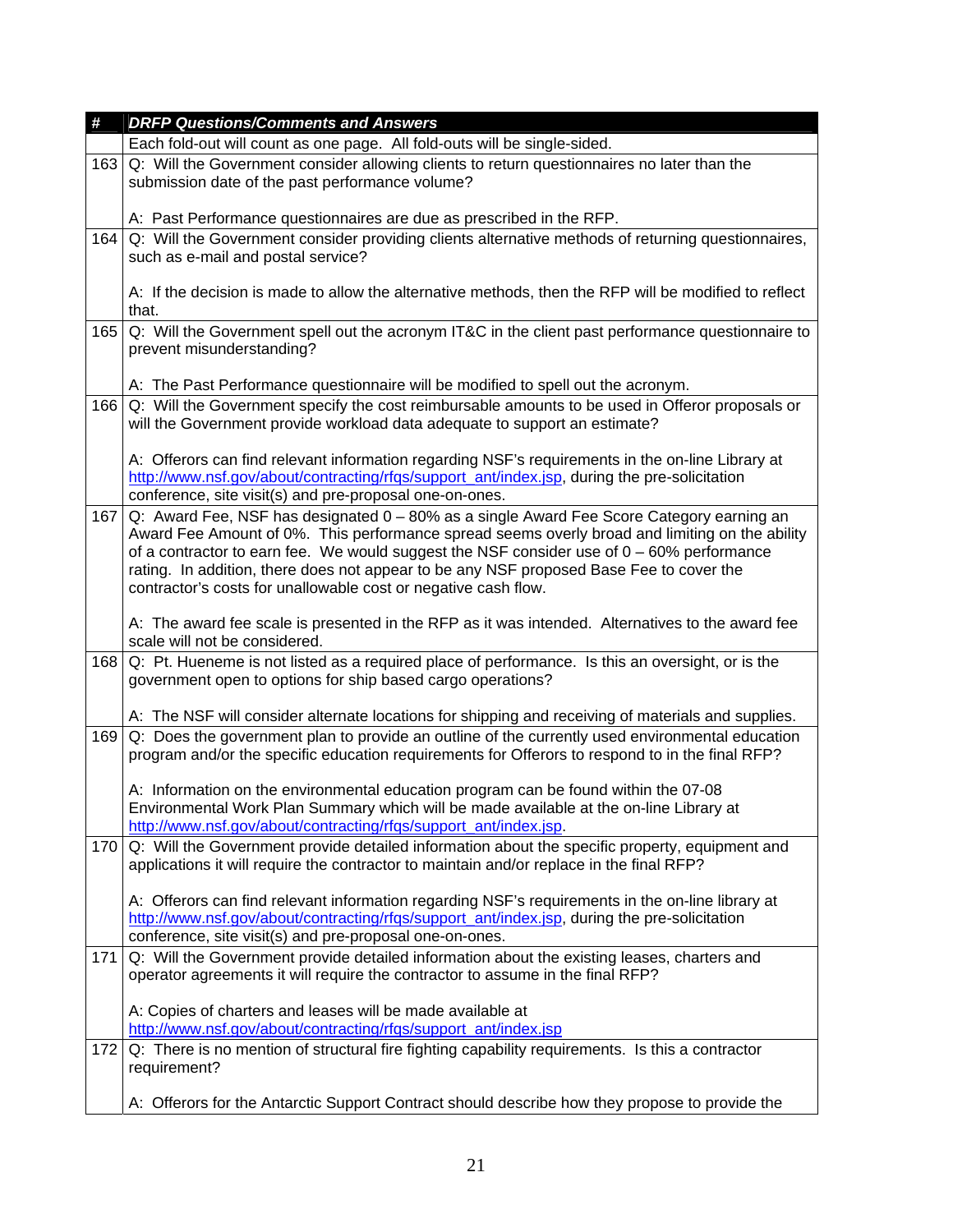| $\pmb{\#}$ | <b>DRFP Questions/Comments and Answers</b>                                                                                                                                                                                                                                                                                                                                               |
|------------|------------------------------------------------------------------------------------------------------------------------------------------------------------------------------------------------------------------------------------------------------------------------------------------------------------------------------------------------------------------------------------------|
|            | USAP with a complete and comprehensive program for fire protection for all aspects of Antarctic<br>operations including structural, airfield, field camp, and vehicle elements.                                                                                                                                                                                                          |
| 173        | Q: There is no mention of specific training requirements for scientists. Will the government provide<br>information about the current program or specific field safety and other mandated researcher or<br>participant training requirements to be facilitated by the contractor in the final RFP?                                                                                       |
|            | A: Information about the field safety program will be provided in the on-line Library at<br>http://www.nsf.gov/about/contracting/rfgs/support_ant/index.jsp. Program requirements for field<br>safety apply equally to all personnel.                                                                                                                                                    |
| 174        | Q: Will the government include some basic information such as average numbers of scientists and<br>science projects per station and vessel in the final RFP?                                                                                                                                                                                                                             |
|            | A: Offerors can find relevant information regarding NSF's requirements in the on-line Library at<br>http://www.nsf.gov/about/contracting/rfgs/support_ant/index.jsp, during the pre-solicitation<br>conference, site visit(s) and pre-proposal one-on-ones.                                                                                                                              |
| 175        | Q: There is no mention of a requirement for Cryogenic or Analytical Chemistry support. Is there a<br>requirement for either of these at any of the stations?                                                                                                                                                                                                                             |
|            | A: Requirements for these programs depend on research proposals.                                                                                                                                                                                                                                                                                                                         |
| 176        | Q: Will the Government require its Polarlce database for ongoing use as a science-planning tool?                                                                                                                                                                                                                                                                                         |
|            | A: POLARICE will be a GFE application system and is not a new requirement; the contractor may<br>choose to propose an alternative.                                                                                                                                                                                                                                                       |
| 177        | Q: Will the Government provide detailed information about the legacy mission applications it will<br>require the contractor to maintain and/or replace in the final RFP?                                                                                                                                                                                                                 |
|            | A: NSF will provide information on major applications as well as a listing of licensed applications in<br>the on-line library athttp://www.nsf.gov/about/contracting/rfqs/support_ant/index.jsp                                                                                                                                                                                          |
| 178        | Q: Will the Government provide detailed information about the USAP facilities, utilities,<br>infrastructure systems, and mechanical/electrical equipment it will require the contractor to maintain<br>in the final RFP?                                                                                                                                                                 |
|            | A: Offerors can find relevant information regarding NSF's requirements in the on-line Library at<br>http://www.nsf.gov/about/contracting/rfqs/support_ant/index.jsp, during the pre-solicitation<br>conference, site visit(s) and pre-proposal one-on-ones.                                                                                                                              |
| 179        | Q: Will the Government provide detailed information and requirements describing the food service<br>facilities, population estimates, and the level of service required at each station in the final RFP?                                                                                                                                                                                |
|            | A: Offerors can find relevant information regarding NSF's requirements in the on-line Library at<br>http://www.nsf.gov/about/contracting/rfgs/support_ant/index.jsp, during the pre-solicitation<br>conference, site visit(s) and pre-proposal one-on-ones.                                                                                                                              |
| 180        | Q: Will the Government provide detailed information and requirements describing NSF personnel,<br>military, and its direct subcontractor requirements for housing, and any specific requirements it has<br>for housing of scientists and contractor staff at all locations in the final RFP?                                                                                             |
|            | A: The current practice is to keep military personnel berthing consolidated to maintain unit<br>integrity. Single room accommodations are provided for aircrew to ensure minimal disruption for<br>adequate crew rest. Offerors may propose any strategy for berthing management, provided that<br>unit integrity is maintained and the aircrews are able to receive adequate crew rest. |
| 181        | Q: Will the Government provide detailed information and specific requirements about the power,<br>water, water treatment and waste- water disposal systems it will require the contractor to maintain<br>at each station in the final RFP?                                                                                                                                               |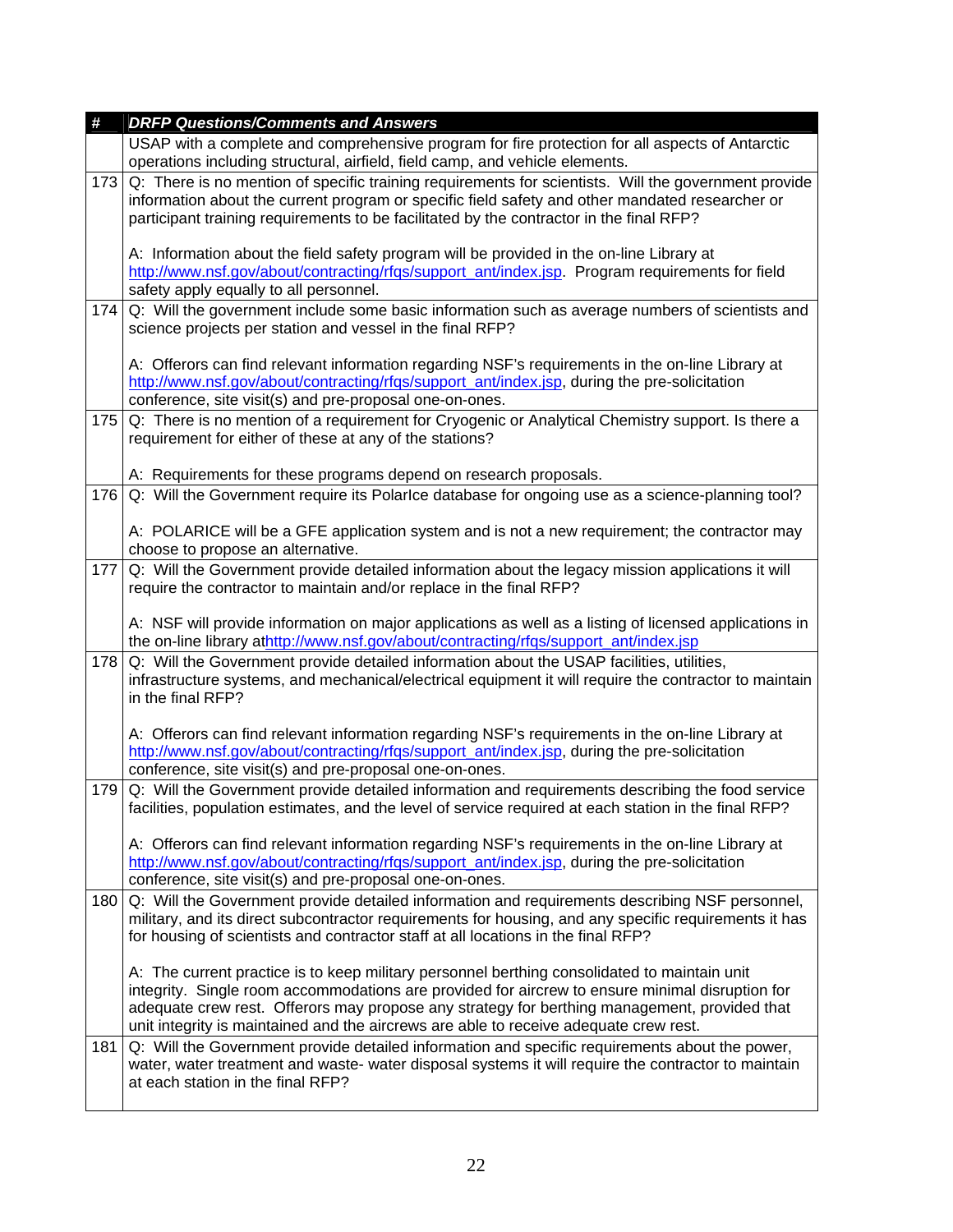| #   | <b>DRFP Questions/Comments and Answers</b>                                                                                                                                                                                                                                                                                                                                                                                                                                                            |
|-----|-------------------------------------------------------------------------------------------------------------------------------------------------------------------------------------------------------------------------------------------------------------------------------------------------------------------------------------------------------------------------------------------------------------------------------------------------------------------------------------------------------|
|     | A: Offerors can find relevant information regarding NSF's requirements in the on-line Library at<br>http://www.nsf.gov/about/contracting/rfgs/support_ant/index.jsp, during the pre-solicitation                                                                                                                                                                                                                                                                                                      |
|     | conference, site visit(s) and pre-proposal one-on-ones.                                                                                                                                                                                                                                                                                                                                                                                                                                               |
| 182 | Q: Will the Government define "USAP aircraft and vessels" and the level of coordination and<br>planning is required by the contractor for military and commercial aircraft and vessels in the final<br>RFP?                                                                                                                                                                                                                                                                                           |
|     | A: Offerors can find relevant information regarding NSF's requirements in the on-line Library at<br>http://www.nsf.gov/about/contracting/rfgs/support_ant/index.jsp, during the pre-solicitation<br>conference, site visit(s) and pre-proposal one-on-ones. NSF will take this under advisement.                                                                                                                                                                                                      |
| 183 | Q: Under what circumstances if any can New Zealand citizens be hired to work in Antarctica for<br>the contractor?                                                                                                                                                                                                                                                                                                                                                                                     |
|     | A: Please see the exceptions to Section H.4 of the RFP.                                                                                                                                                                                                                                                                                                                                                                                                                                               |
| 184 | Q: This section requests information on the Offeror and all Subcontractors' financial condition. Is<br>this request fulfilled by providing the information requested in Section L.8.2.g for both the Offeror<br>and major subcontractors not covered by a teaming agreement (if any)?                                                                                                                                                                                                                 |
|     | A: This request is fulfilled by responding to all paragraphs of Section L.8                                                                                                                                                                                                                                                                                                                                                                                                                           |
| 185 | Q: The final RFP should contain a definition of "construction" and "special projects" as they relate<br>to these FPIF CLINS. For example, can science projects be considered special projects? If so,<br>which ones and, if so, what is the definition of construction that should be included in this FPIF<br>CLIN vs. the costs to be included in non-fee bearing Science Support CLINS?                                                                                                            |
|     | A: Construction and special projects will be defined and negotiated within the APP every year.<br>Special projects can be defined as those NSF has determined to fall outside the scope of the<br>normal operations and maintenance of the USAP, examples include: Icecube, South Pole Station<br>Modernization. NSF will not be including any FPIF CLINs in the final RFP.                                                                                                                           |
| 186 | Q: Offeror is required to propose target, over/under range and share ratio. Ceiling price is<br>established by the government at \$90M for CLIN 1400 and \$20M for each of the other CLINs.<br>Specific requirements for construction/special projects has not been provided, without which the<br>contractor cannot estimate a target for these FPIF CLINs.<br>1) Does the Gov't intend to provide with the RFP the requirements upon which the ceilings are                                         |
|     | based?<br>2) If requirements will not be provided in the RFP, will the Gov't consider restructuring these CLINS<br>into IDIQ CLINs under which FPIF task orders would be issued for projects as requirements<br>become known? Under this scenario the Gov't could define the ceiling in this RFP as a percentage<br>of target rather than a specific dollar amount and that percentage would apply to all task orders.                                                                                |
|     | A: NSF will not be including any FPIF CLINs in the final RFP. The IDIQ contract type will not be<br>applicable to the ASC. Construction and special projects will be negotiated in the contents of the<br>Annual Program Plan each year and added to the contract through contract modifications.                                                                                                                                                                                                     |
| 187 | Q: "Cost-Plus-Award Fee States that maximum award fee is to be provided by the government." 1)<br>Shouldn't maximum award fee be proposed by the Offeror?<br>2) If the government is to provide the maximum award fee, how will it be calculated?                                                                                                                                                                                                                                                     |
|     | A: 1) No. 2) NSF will determine the maximum fee which will be based on the pool of dollars<br>available for award fee by the Government. See Section B.7.b                                                                                                                                                                                                                                                                                                                                            |
| 188 | Q: "Award Fee shows table of award fee earning potential based on evaluation score." The award<br>fee schedule with it's discrete award of fees for arbitrary score milestones could leave the<br>contractor with a disproportionally low award fee, particularly if the contractor must spend a few<br>years rebuilding. Will NSF consider a 1:1 correspondence between award fee score percentage<br>and award fee earned - for example 89% score would yield 89% award fee rather than the present |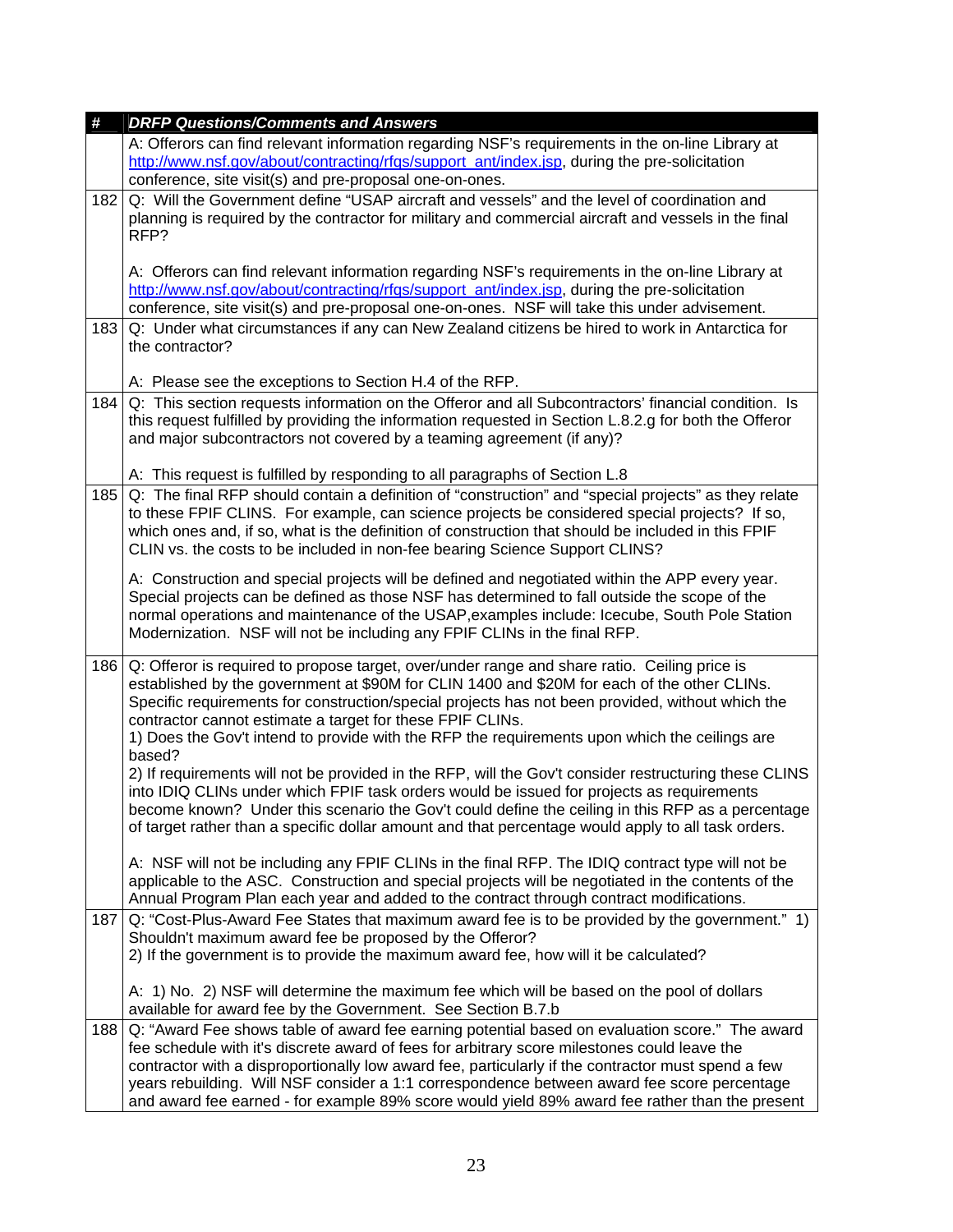| #   | <b>DRFP Questions/Comments and Answers</b>                                                                                                                                                                                                                                                                                                                                                                                                                                                                                                                                                                                                                                                                                               |
|-----|------------------------------------------------------------------------------------------------------------------------------------------------------------------------------------------------------------------------------------------------------------------------------------------------------------------------------------------------------------------------------------------------------------------------------------------------------------------------------------------------------------------------------------------------------------------------------------------------------------------------------------------------------------------------------------------------------------------------------------------|
|     | scheme there the contractor would receive only 40%?                                                                                                                                                                                                                                                                                                                                                                                                                                                                                                                                                                                                                                                                                      |
|     | A: The award fee scale is presented in the RFP as it was intended. Alternatives to the award fee<br>scale will not be considered.                                                                                                                                                                                                                                                                                                                                                                                                                                                                                                                                                                                                        |
| 189 | Q: "If the contractor is part of a consortium, joint venture, and/or other teaming arrangement, the<br>entire team shall share in this contract award fee structure and separate additional fee for teaming<br>partners shall not be considered an allowable cost under the contract." 1) Does this clause<br>disallow fee for all subcontractors to a joint venture prime contractor? If not: 2) Does this clause<br>disallow fee for subcontractors with which a joint venture prime has, prior to submission of the<br>prime's proposal, entered into an agreement to subcontract exclusively for certain requirements<br>under this procurement?                                                                                     |
|     | A: Section B.7(d) will be removed from the final RFP.                                                                                                                                                                                                                                                                                                                                                                                                                                                                                                                                                                                                                                                                                    |
| 190 | Q: "Contractor shall be paid award fee upon submittal of proper invoice." Will there be time limits<br>on how long the NSF can take to determine award fee and process payment after receipt of proper<br>invoice?                                                                                                                                                                                                                                                                                                                                                                                                                                                                                                                       |
| 191 | A: Requirements for processing award fee payments will be established in the final RFP.<br>Q: "In response to NSF's responsibility to be a steward of the Antarctic environment in the conduct<br>of its activities, the contractor shall continue the environmental education program for all USAP<br>participants." 1) Is this program outside of the proposed SOO and therefore not priced? 2) If it is<br>part of the SOO to be priced - will the Government provide the parameters and content of the<br>program?                                                                                                                                                                                                                   |
|     | A: Environmental education and stewardship is part of everything NSF does in the Antarctic and<br>should be fully integrated throughout the contractor's proposal. This program is a requirement of<br>the SOO and should be included in any pricing. The Government expects the Offeror to propose<br>the parameters and contents of the program. It is the offeror's responsibility to acquire necessary<br>information via the on-line library, pre-solicitation, site visits and pre-proposal one-on-ones.<br>Information on the environmental education program can also be found within the 07-08<br>Environmental Work Plan Summary in the on-line Library at<br>http://www.nsf.gov/about/contracting/rfqs/support_ant/index.jsp. |
| 192 | Q: "The contractor will assume responsibility for existing leases and charters and operator<br>agreements (e.g. Christchurch Airport Authority, NZ, and Punta Arenas, Chile)." What are the<br>costs and the terms of the agreements?                                                                                                                                                                                                                                                                                                                                                                                                                                                                                                    |
|     | A: Copies of charters and leases will be made available in the on-line Library at<br>http://www.nsf.gov/about/contracting/rfqs/support_ant/index.jsp. There is no operating agreement<br>for Port Hueneme.                                                                                                                                                                                                                                                                                                                                                                                                                                                                                                                               |
| 193 | Q: "The contractor must ensure that Government furnished legacy mission applications transitioned<br>to the contractor remain functional until replaced. 1) Will the government furnish any applicable<br>license? 2) Will the Government tell us what these systems are so the bidders will know if any<br>specialty resources are necessary?                                                                                                                                                                                                                                                                                                                                                                                           |
|     | A: (1) Necessary licenses will be transferred from the incumbent contractor. (2) NSF will provide<br>information on major applications as well as a listing of licensed applications in the on-line library<br>athttp://www.nsf.gov/about/contracting/rfgs/support_ant/index.jsp                                                                                                                                                                                                                                                                                                                                                                                                                                                         |
| 194 | Q: "Unless specifically waived by NSF, the contractor must comply with Federal occupational<br>safety and health standards, and, in other countries, the host national, regional and local standards<br>when more stringent than U.S. standards." Will a list of the current waivers be provided?                                                                                                                                                                                                                                                                                                                                                                                                                                        |
|     | A: There is no list of standing waivers. OSHA<br>standards will be the default standards, but due to the unique environment and nature of                                                                                                                                                                                                                                                                                                                                                                                                                                                                                                                                                                                                |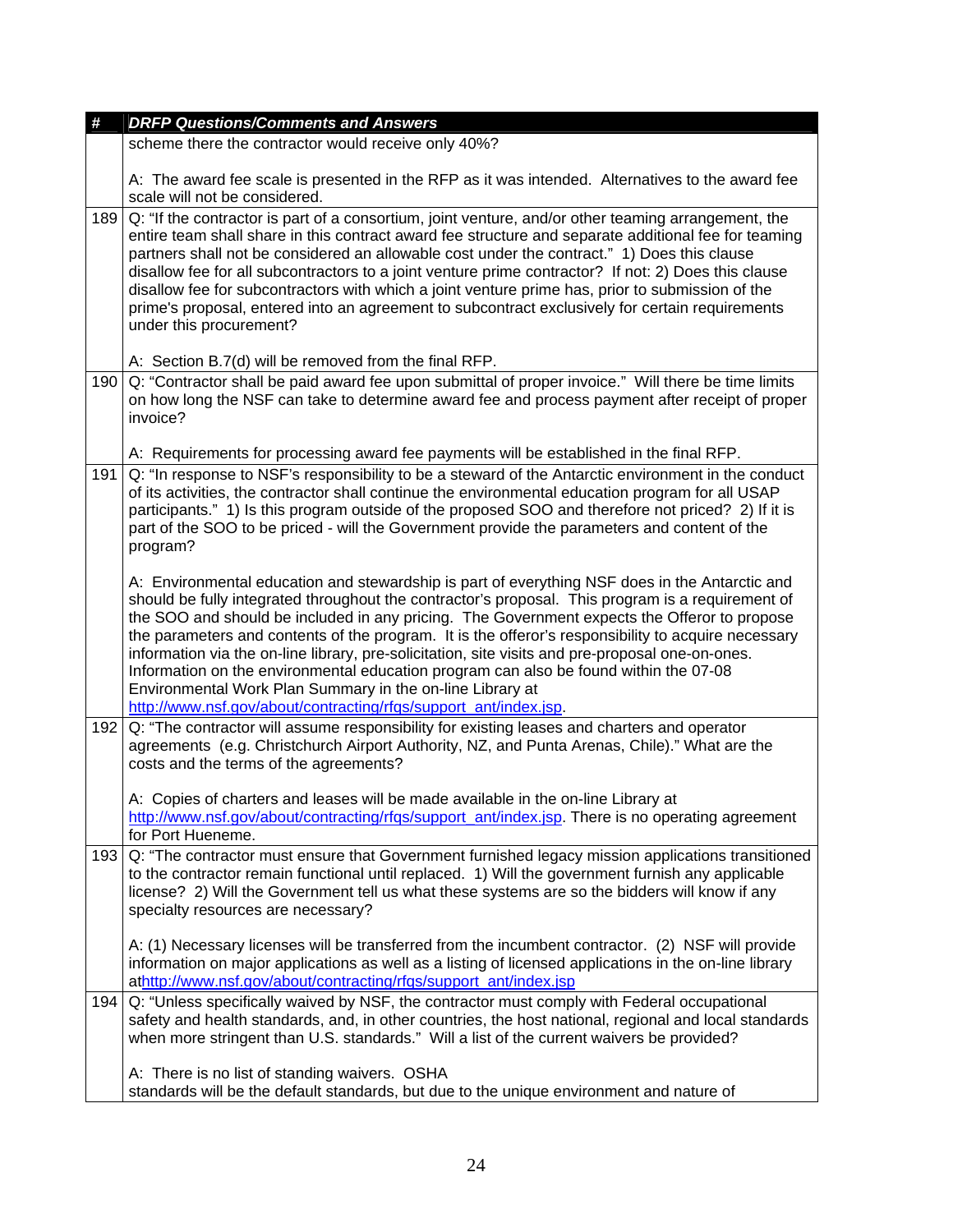| #   | <b>DRFP Questions/Comments and Answers</b>                                                                                                                                                                                                                                                                                                                                                                                                                                                                                                                                                           |
|-----|------------------------------------------------------------------------------------------------------------------------------------------------------------------------------------------------------------------------------------------------------------------------------------------------------------------------------------------------------------------------------------------------------------------------------------------------------------------------------------------------------------------------------------------------------------------------------------------------------|
|     | operations, some OSHA standards are not applicable, highly impractical, or impossible to<br>implement. NSF is willing to consider alternatives described in proposals. In situations after award<br>where a Federal standard applies, but the contractor wishes to implement an alternative means of                                                                                                                                                                                                                                                                                                 |
|     | controlling risk, the contractor shalll seek NSF guidance.                                                                                                                                                                                                                                                                                                                                                                                                                                                                                                                                           |
| 195 | Q: Are shipments subject to ITAR rules?                                                                                                                                                                                                                                                                                                                                                                                                                                                                                                                                                              |
|     | A: The contractor is responsible for knowing when ITAR is applicable.                                                                                                                                                                                                                                                                                                                                                                                                                                                                                                                                |
| 196 | Q: Period of performance goes through March 2023 in Section F.2 and Sept 2023 in Section F.3.<br>Which is correct?                                                                                                                                                                                                                                                                                                                                                                                                                                                                                   |
|     | A: Period of Performance is through March 31 <sup>st</sup> 2023                                                                                                                                                                                                                                                                                                                                                                                                                                                                                                                                      |
| 197 | Q: "Work under this Contract shall be performed in accordance with an Annual Program Plan<br>developed by the Contractor in consult with the NSF." Will the APP replace the Contract CLINs<br>each year?                                                                                                                                                                                                                                                                                                                                                                                             |
|     | A: The Annual Program Plan is developed within the Contract CLIN structure.                                                                                                                                                                                                                                                                                                                                                                                                                                                                                                                          |
| 198 | Q: "After Operations report will serve as the quarterly technical report in the quarter of the year in<br>which it is due." There is mention here of quarter reports, is there a requirement for them? There<br>is no requirement listed in the deliverables section.                                                                                                                                                                                                                                                                                                                                |
|     | A: The final RFP will be edited to remove the reference to the After Operations Report. The intent<br>is only to have quarterly technical reports in the future and no consolidated annual report.                                                                                                                                                                                                                                                                                                                                                                                                   |
| 199 | Reserved                                                                                                                                                                                                                                                                                                                                                                                                                                                                                                                                                                                             |
| 200 | Q: "Project Director; Deputy Director or Chief Operating Officer; Department or Division Directors;<br>Chief Information Officer (CIO)"-- has the Government established minimum qualifications for these<br>Key Personnel positions? If so, where is this documentation provided?                                                                                                                                                                                                                                                                                                                   |
|     | A: NSF will not establish minimum qualifications for personnel. Offerors will be required to provide<br>qualifications of their key personnel in their proposals.                                                                                                                                                                                                                                                                                                                                                                                                                                    |
| 201 | Q: "The Government will furnish, at no cost to the contractor, the necessary office space, utilities,<br>telephone service, general purpose office equipment, and office furniture for its personnel assigned<br>to work under this contract at Government locations in Antarctica and at operating locations in New<br>Zealand and South America." 1) What about the assignment of the existing lease and GFE in the<br>Denver office. Are all the furnishings and equipment GFE? 2) Is the warehouse at Punta Arenas<br>provided?                                                                  |
|     | A: (1) The contractor is not required to use the existing facilities of the current contractor in<br>Centennial, Colorado, and may propose other locations for the contiguous United States<br>headquarters facility. The lease for the Centennial facility is not controlled by the government. The<br>furnishings and equipment in the Centennial facility are owned by the government and can be<br>made available for any operating location proposed. (2) The warehouse facilities in Punta Arenas<br>are leased through a subcontract with the current prime and are not government-furnished. |
| 202 | Q: "The contractor shall be responsible for all costs including labor hours associated with the<br>equivalent training of replacement personnel when contractor personnel who have received<br>Government-funded training leave and are replaced." 1) Will the NSF provide a list of government<br>funded training? Does this apply on an annual basis or over the life of the contract?                                                                                                                                                                                                             |
|     | A: NSF will only allow training unique to the Antarctic operation to be a billable expense to the<br>contract. NSF expects the contractor employees to be trained professionals in their areas of<br>expertise.                                                                                                                                                                                                                                                                                                                                                                                      |
| 203 | Q: "Government emergency vehicles and medical personnel may be used in emergency situations<br>affecting contractor personnel whose life may be in danger or suffering unendurable pain.<br>Government facilities may be used in these instances as the first point of treatment. Transfer to                                                                                                                                                                                                                                                                                                        |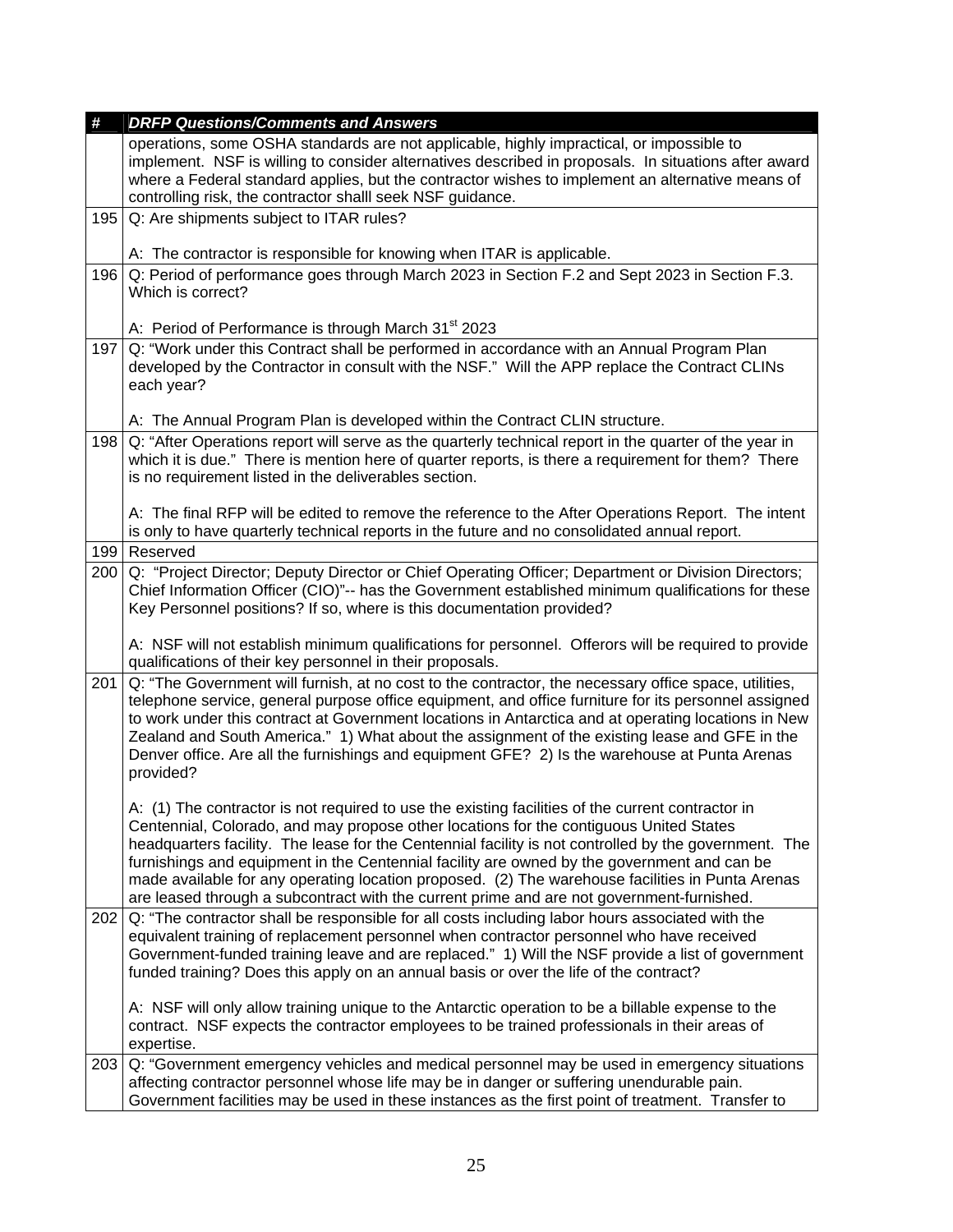| #   | <b>DRFP Questions/Comments and Answers</b>                                                                                                                                                                                                                                                                                                                                                                                                                                                                                                                                                                                                                                                                                                                                                                                                                     |
|-----|----------------------------------------------------------------------------------------------------------------------------------------------------------------------------------------------------------------------------------------------------------------------------------------------------------------------------------------------------------------------------------------------------------------------------------------------------------------------------------------------------------------------------------------------------------------------------------------------------------------------------------------------------------------------------------------------------------------------------------------------------------------------------------------------------------------------------------------------------------------|
|     | other than Government medical treatment facilities shall be accomplished as soon as possible and<br>as determined by attending medical authorities. Reimbursement to the Government for emergency<br>treatment will be in accordance with Federal Statutes and Government Regulations." 1) Does the<br>government expect reimbursement for all emergency medical treatment on ice? 2) Is there an<br>expectation that the contractor will provide non-emergent care at permanent stations?                                                                                                                                                                                                                                                                                                                                                                     |
|     | A: (1) The government does not expect reimbursement for emergency medical treatment in<br>Antarctica. However, the Contracting officer reserves the right to determine the allowability of<br>these costs on a case by case basis. (2) Yes.                                                                                                                                                                                                                                                                                                                                                                                                                                                                                                                                                                                                                    |
| 204 | Q: "Transportation of employees from domicile to work places shall not be an allowable cost under<br>this contract." Does this apply to daily commuting only?                                                                                                                                                                                                                                                                                                                                                                                                                                                                                                                                                                                                                                                                                                  |
|     | A: Domicile, as defined in Black's Law Dictionary, is where an individual has a permanent home or<br>principal residence. Transportation from domicile to work will not be an allowable cost except to<br>and from Antarctica.                                                                                                                                                                                                                                                                                                                                                                                                                                                                                                                                                                                                                                 |
| 205 | Q: "The Contractor Shall not submit an invoice for payment until the supplies covered by the<br>invoice have been shipped to the destination." Does this mean the contractor is not allowed to bill<br>the NSF for material purchased until that material reaches the FOB destination?                                                                                                                                                                                                                                                                                                                                                                                                                                                                                                                                                                         |
|     | A: NSF's current management procedures indicate that items are considered "shipped" when they<br>have been properly transferred from the vendor to the US shipping and receiving location for trans-<br>shipment to Antarctica. Presently this takes place at Port Hueneme, or at forward locations (e.g.<br>Christchurch) for materials purchased outside the USA.                                                                                                                                                                                                                                                                                                                                                                                                                                                                                            |
| 206 | Q: Vol III Past Performance "1) States that "Relevancy is defined as past performance which<br>exhibits: same division of company doing the work. 2) Also states "Past performance<br>information may include data on efforts performed by other divisions, corporate management, and<br>critical subcontractors or teaming contractors, if such information is relevant to the subject<br>acquisition and will influence the performance of the proposed effort." 1) In first statement, does<br>"same divisiondoing the work" mean we provide only past performance references from our joint<br>venture parent company's contracts? 2) Does "may include data on efforts performed by other<br>divisions" mean that we may provide information on a joint venture's parent company divisions'<br>experience, but not as actual past performance references? |
|     | A: 1) Past performance regarding other divisions, corporate management, and critical<br>subcontractors or teaming contractors shall be relevant where the past performance exhibits:<br>"similar scope and contracting environment; same division as company doing the work; same<br>critical subcontractor interaction; same division; same teaming offeror; ". Section L.10.1 provides<br>specific information. 2) Yes.                                                                                                                                                                                                                                                                                                                                                                                                                                      |
| 207 | Q: Vol III Past Performance "The Offeror shall identify a minimum of three (3) contracts "What is<br>the maximum number or contracts allowed? Is there a requirement for references from<br>subcontractors?                                                                                                                                                                                                                                                                                                                                                                                                                                                                                                                                                                                                                                                    |
|     | A: 1) While 3 is the minimum, there is no maximum number, as long as the information provided<br>falls within the page limitation of 30 pages for the Past Performance Volume. 2) It is at the offeror's<br>discretion to provide relevant and recent past performance information on subcontractors.                                                                                                                                                                                                                                                                                                                                                                                                                                                                                                                                                          |
| 208 | Q: "The cost model shall reflect the offeror's overall technical solution and must incorporate any<br>additional proposed firm-fixed price areas." Please explain what additional proposed firm-fixed<br>price areas there may be. The only FFP CLIN is the Transition CLIN.                                                                                                                                                                                                                                                                                                                                                                                                                                                                                                                                                                                   |
|     | A: At this time the only FFP CLIN is the Transition-in CLIN. The final RFP will address this<br>change.                                                                                                                                                                                                                                                                                                                                                                                                                                                                                                                                                                                                                                                                                                                                                        |
| 209 | Q: "The instructions for Section 3 of the Cost Volume state that "Other information such as<br>Government Furnished Property/Government Furnished Equipment (GFP/GFE), base support "                                                                                                                                                                                                                                                                                                                                                                                                                                                                                                                                                                                                                                                                          |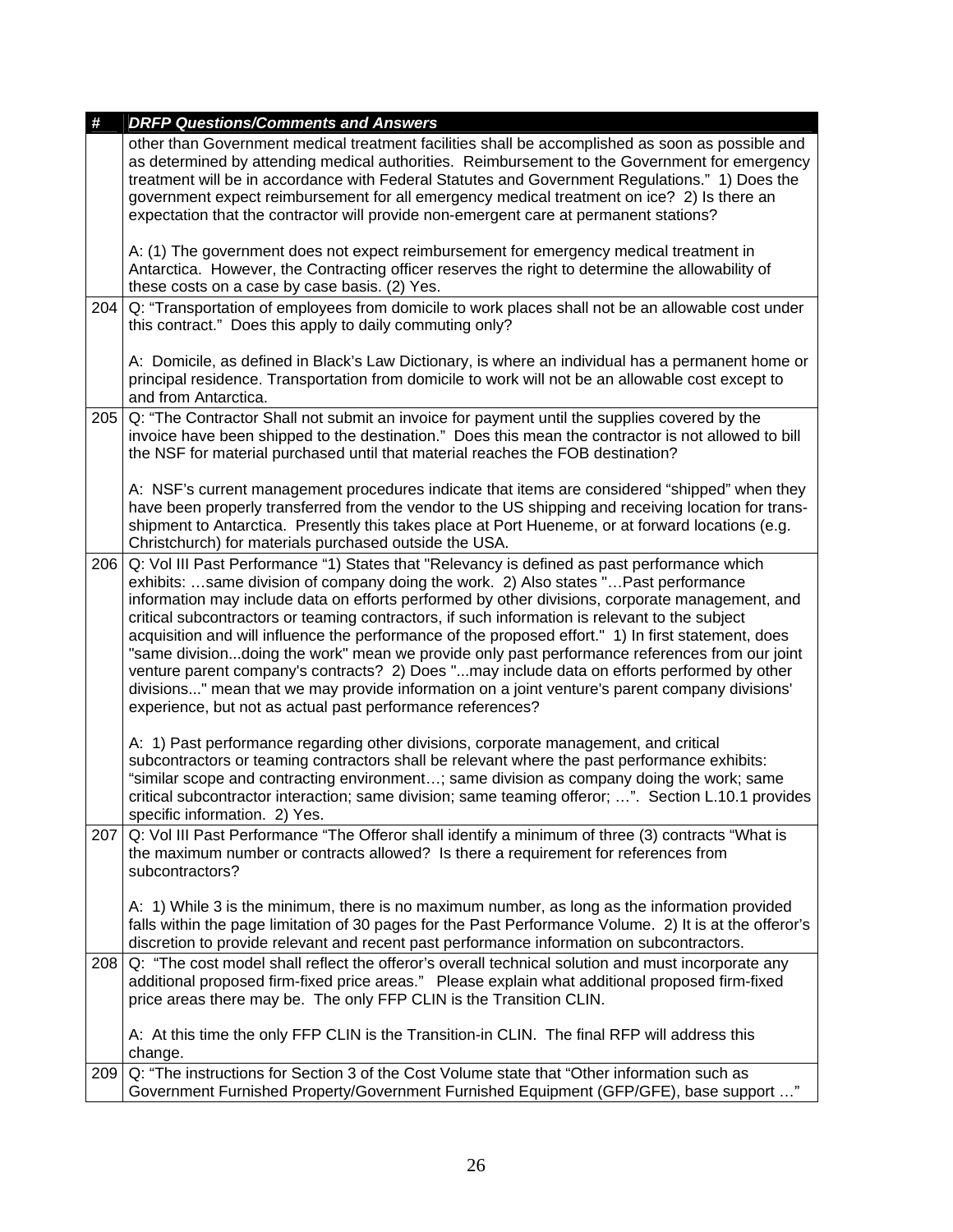| #   | <b>DRFP Questions/Comments and Answers</b>                                                                                                                                                                                                                                                                                                                                                                                                                                                                                                                                                                                                                                                                            |
|-----|-----------------------------------------------------------------------------------------------------------------------------------------------------------------------------------------------------------------------------------------------------------------------------------------------------------------------------------------------------------------------------------------------------------------------------------------------------------------------------------------------------------------------------------------------------------------------------------------------------------------------------------------------------------------------------------------------------------------------|
|     | is to be included. Is the Government looking for Offerors to identify in this Section those GFP/GFE<br>and base support needs that are above and beyond what's identified in the RFP?                                                                                                                                                                                                                                                                                                                                                                                                                                                                                                                                 |
|     | A: Section L. 28 of the draft RFP specifically directs the offeror to identify additional GFP/GFE<br>requirements in excess of that identified in the RFP. While Section L.11.9, SECTION 3 addresses<br>where the GFP/GFE should be located in the Cost Volume, Section M.6.3.1 states "the evaluated<br>cost/price may include adjustments to offset any competitive advantage from the use of additional<br>GFP/GFE (e.g. GFE/GFP/GFF not furnished to all offerors)".                                                                                                                                                                                                                                              |
| 210 | Q: "The instructions for Section 2 of the Cost Volume state that the supporting data should include<br>information on the purchasing system, accounting system, etc "How is this different from the<br>purchasing and accounting systems information that's required to be included in Section 1 of the<br>Cost Volume?                                                                                                                                                                                                                                                                                                                                                                                               |
|     | A: This appears duplicative and NSF is taking the comment under consideration and will address<br>the issue in the Final RFP.                                                                                                                                                                                                                                                                                                                                                                                                                                                                                                                                                                                         |
| 211 | Q: "There are conflicting statements within the Subcontracting Plan paragraph: 1) The goals listed<br>below represent the dollar percentage of subcontract dollars. Or 2) The dollar amount provided will<br>be compared to total contract dollars to determine a percentage of total contract dollars for each of<br>the categories:" 1) Are the Subcontract Plans goals based on percent of Total Contract Dollars or<br>Subcontract Dollars? 2) If the answer is Total Contract Dollars does that total include FPIF<br>Construction CLINS and Cost Reimbursable CLINS such as Leases & Charters, Materials, and<br>Travel?                                                                                        |
|     | A: (1) It will be based on total contract dollars not subcontract dollars. (2) The final RFP will not<br>include any FPIF CLINs. Total contract dollars will include the cost of all CLINs.                                                                                                                                                                                                                                                                                                                                                                                                                                                                                                                           |
| 212 | Q: "The Extent of Participation of Small Disadvantaged Business Concerns Factor shall be<br>evaluated using the "meets/fails to meet" criteria." We receive a pass/fail grade based on likelihood<br>of successful accomplishment. Is this grade simply a result of proposing the target ratio or goal of<br>28.3% and meeting all individual sub factor goals or is it more subjective?                                                                                                                                                                                                                                                                                                                              |
|     | A: NSF will evaluate pursuant to Section M.6.4.                                                                                                                                                                                                                                                                                                                                                                                                                                                                                                                                                                                                                                                                       |
| 213 | Q: "Oral Presentations - The offeror's presentation shall be given by the Program Manager and is<br>limited to three hours including time for questions and answers." Are other key personnel allowed<br>to attend and participate during the question and answer session?                                                                                                                                                                                                                                                                                                                                                                                                                                            |
|     | A: At this time no decision on oral presentations have been made. If oral presentations are<br>required, detailed instructions as to their conduct will be provided to offerors in a timely manner.                                                                                                                                                                                                                                                                                                                                                                                                                                                                                                                   |
| 214 | Q: Page 3, Note A: This section states that Offeror may propose areas for consideration for a Firm<br>Fixed Price (FFP) contract. Section M does not discuss how Offerors' proposals that include a FFP<br>contract type will be evaluated but it does mention in Section M6.13 e incentive/disincentive plans<br>will be evaluated. For example, will Offerors' proposals that include both CPAF and FFP contract<br>types be evaluated more favorably than lower cost Offeror proposals that are exclusively CPAF?                                                                                                                                                                                                  |
|     | A: At this time the only FFP CLIN is the Transition-In CLIN. The final RFP will address this<br>change.                                                                                                                                                                                                                                                                                                                                                                                                                                                                                                                                                                                                               |
| 215 | Q: Page 6, Section B.7.d.1: It is unclear how the terms "consortium, joint venture, or other teaming<br>arrangement" is intended to apply. The first two examples of the subsection, "consortium" and<br>"joint venture" necessarily imply a prime contractor, or Offeror, relationship. We agree that any<br>prime contractor (Offeror) should share the award fee amongst the prime contractor (Offeror)<br>members. However, the lack of clarity in what is considered an "other teaming arrangement" could<br>have far-reaching and unusual consequences that are not predictable. We recommend the<br>Government consider that fees will be shared by the member companies of the prime contractor<br>(Offeror). |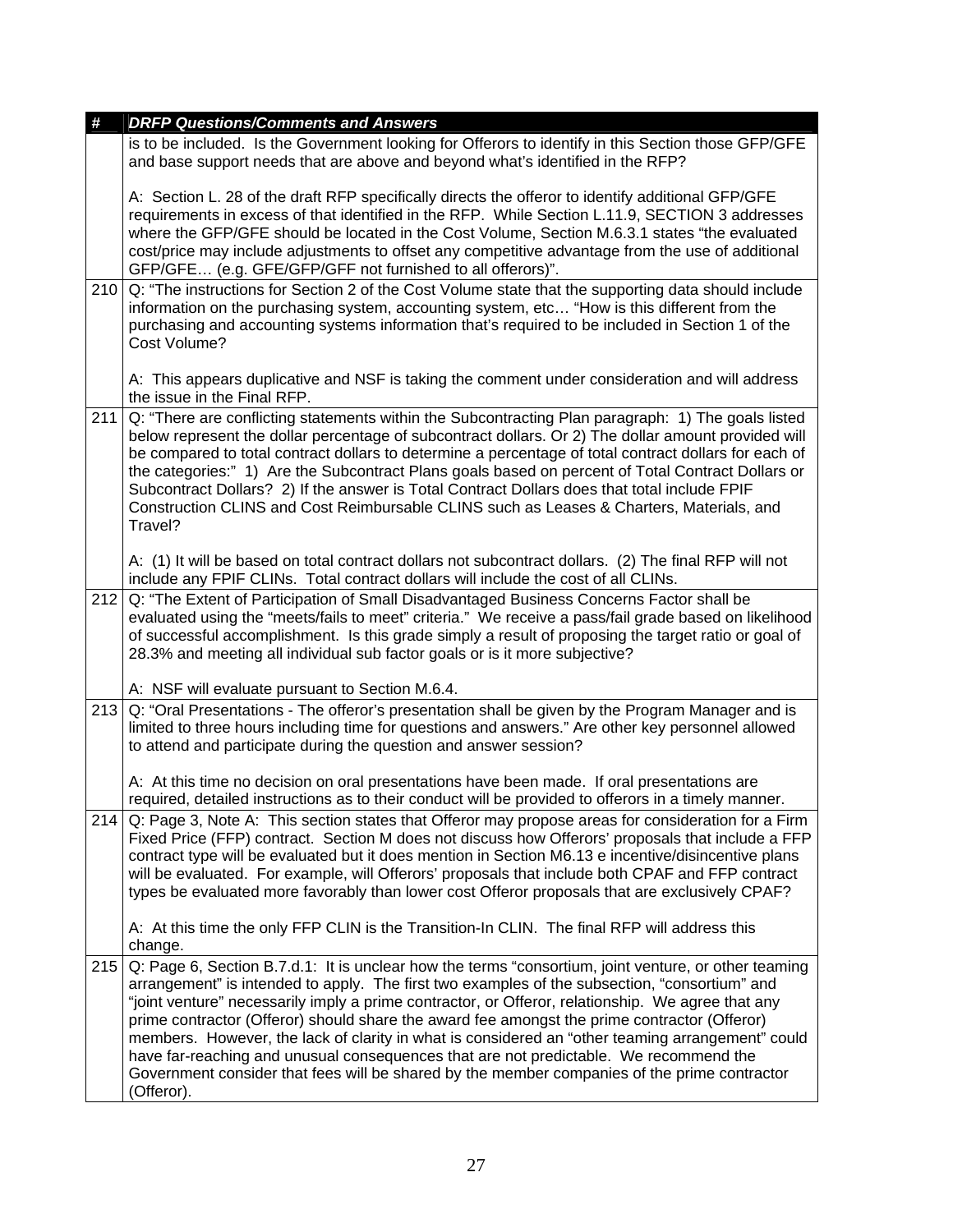| #   | <b>DRFP Questions/Comments and Answers</b>                                                                                                                                                                                                                                                                                                                                                                                                                                                                                                                                                                                                                                                                                                                                                                                                                                                                                                                                                                                                                                                                                                                                         |
|-----|------------------------------------------------------------------------------------------------------------------------------------------------------------------------------------------------------------------------------------------------------------------------------------------------------------------------------------------------------------------------------------------------------------------------------------------------------------------------------------------------------------------------------------------------------------------------------------------------------------------------------------------------------------------------------------------------------------------------------------------------------------------------------------------------------------------------------------------------------------------------------------------------------------------------------------------------------------------------------------------------------------------------------------------------------------------------------------------------------------------------------------------------------------------------------------|
|     |                                                                                                                                                                                                                                                                                                                                                                                                                                                                                                                                                                                                                                                                                                                                                                                                                                                                                                                                                                                                                                                                                                                                                                                    |
| 216 | A: Section B.7(d) will be removed from the final RFP.<br>Q: Page 6, Section B.7.d.1: With regard to the "Allowability of subcontractor Award Fee," the Prime                                                                                                                                                                                                                                                                                                                                                                                                                                                                                                                                                                                                                                                                                                                                                                                                                                                                                                                                                                                                                       |
|     | Contractor should not be penalized for providing niche/specialty/small business subcontractors that<br>bring important value to NSF. This is not considered fee on fee in the industry, and given the<br>challenges the ASC provides, the Prime Contractor should have the contractual flexibility to<br>motivate its subcontractors with various forms of contract vehicles that best suit their role(s) and<br>accomplishments of the Work. We would suggest that NSF consider making subcontractor fee an                                                                                                                                                                                                                                                                                                                                                                                                                                                                                                                                                                                                                                                                       |
|     | allowable cost for niche/specialty and small business subcontractors.                                                                                                                                                                                                                                                                                                                                                                                                                                                                                                                                                                                                                                                                                                                                                                                                                                                                                                                                                                                                                                                                                                              |
|     | A: Section B.7(d) will be removed from the final RFP.                                                                                                                                                                                                                                                                                                                                                                                                                                                                                                                                                                                                                                                                                                                                                                                                                                                                                                                                                                                                                                                                                                                              |
| 217 | Q: Page 9, Section C.5.b, bullet 1: The draft RFP states here that the contractor is expected to<br>"Consistently take steps to understand the NSF's priority business and operations issues and<br>opportunities." What interfaces and mechanisms will the NSF use for the contractor to align to the<br>NSF's priorities? What are the preferred points of contact for the technical management and<br>administration elements of the contract?                                                                                                                                                                                                                                                                                                                                                                                                                                                                                                                                                                                                                                                                                                                                  |
|     | A: 1) NSF is taking this under consideration and will address this in the final RFP. 2) Prior to<br>award, all questions should be addressed to the Contracting Officer. Post-award POCs will be<br>provided in the awarded contract.                                                                                                                                                                                                                                                                                                                                                                                                                                                                                                                                                                                                                                                                                                                                                                                                                                                                                                                                              |
| 218 | Q: Page 9, Section C.5.b, bullet 2: The draft RFP states here that the contractor is expected to<br>"Share the risks and responsibilities of joint implementations and initiatives." Does the NSF expect<br>the contractor to share the funding and financial risks of implementations and initiatives jointly<br>agreed upon such as facility upgrades, process improvements, software applications, etc.?                                                                                                                                                                                                                                                                                                                                                                                                                                                                                                                                                                                                                                                                                                                                                                        |
|     | A: The intent is for the contractor and the government to share in the success or failure as a<br>balance against risk of non-performance. Performance metrics proposed must reflect the offeror's<br>willingness to share in this risk or failure.                                                                                                                                                                                                                                                                                                                                                                                                                                                                                                                                                                                                                                                                                                                                                                                                                                                                                                                                |
| 219 | Q: Page 9, Section C.5.c: This section states that, "Offerors should not infer or imply any other<br>constraints on solutions, other than as specified in this document." There is great merit in this<br>approach to gather insightful and creative solutions that demonstrate the Offerors' understanding of<br>the program and willingness to partner with the NSF in a cooperative relationship. However,<br>coupled with the broadly defined objectives of section C, this approach does not adequately guide<br>the Offerors in preparing an accurate proposal because there is no knowing the NSF's constraints<br>or appetite for innovation without further guidance. It is difficult to understand how the NSF can<br>fairly compare Offerors' proposals as each Offeror will suggest varying degrees of innovation to the<br>program in their technical proposals, with no guidance in, or constraint of, the level of funding<br>available. How does the NSF intend to evenly evaluate the technical proposals and the<br>reasonableness of the cost proposals considering there are so few constraints and data provided to<br>make a reliable cost benefit analysis? |
|     | A: The evaluation criteria will be set out in Section M and all proposals will be evaluated in<br>accordance with those criteria. Offerors can find relevant information regarding NSF's<br>requirements in the on-line Library at<br>http://www.nsf.gov/about/contracting/rfgs/support_ant/index.jsp, during the pre-solicitation<br>conference, site visit(s) and pre-proposal one-on-ones.                                                                                                                                                                                                                                                                                                                                                                                                                                                                                                                                                                                                                                                                                                                                                                                      |
| 220 | Reserved                                                                                                                                                                                                                                                                                                                                                                                                                                                                                                                                                                                                                                                                                                                                                                                                                                                                                                                                                                                                                                                                                                                                                                           |
| 221 | Reserved                                                                                                                                                                                                                                                                                                                                                                                                                                                                                                                                                                                                                                                                                                                                                                                                                                                                                                                                                                                                                                                                                                                                                                           |
| 222 | Q: Page17, Section C.8.3.c: The draft RFP states here, "The contractor must comply with the<br>terms/conditions of Memorandum of Agreements (MOA) as amended and extended, which define<br>IT&C service and supplier relationships." At what point in the procurement process will the NSF<br>provide, as is stated in Section C.5.c, the Offerors these MOAs and other documents?                                                                                                                                                                                                                                                                                                                                                                                                                                                                                                                                                                                                                                                                                                                                                                                                 |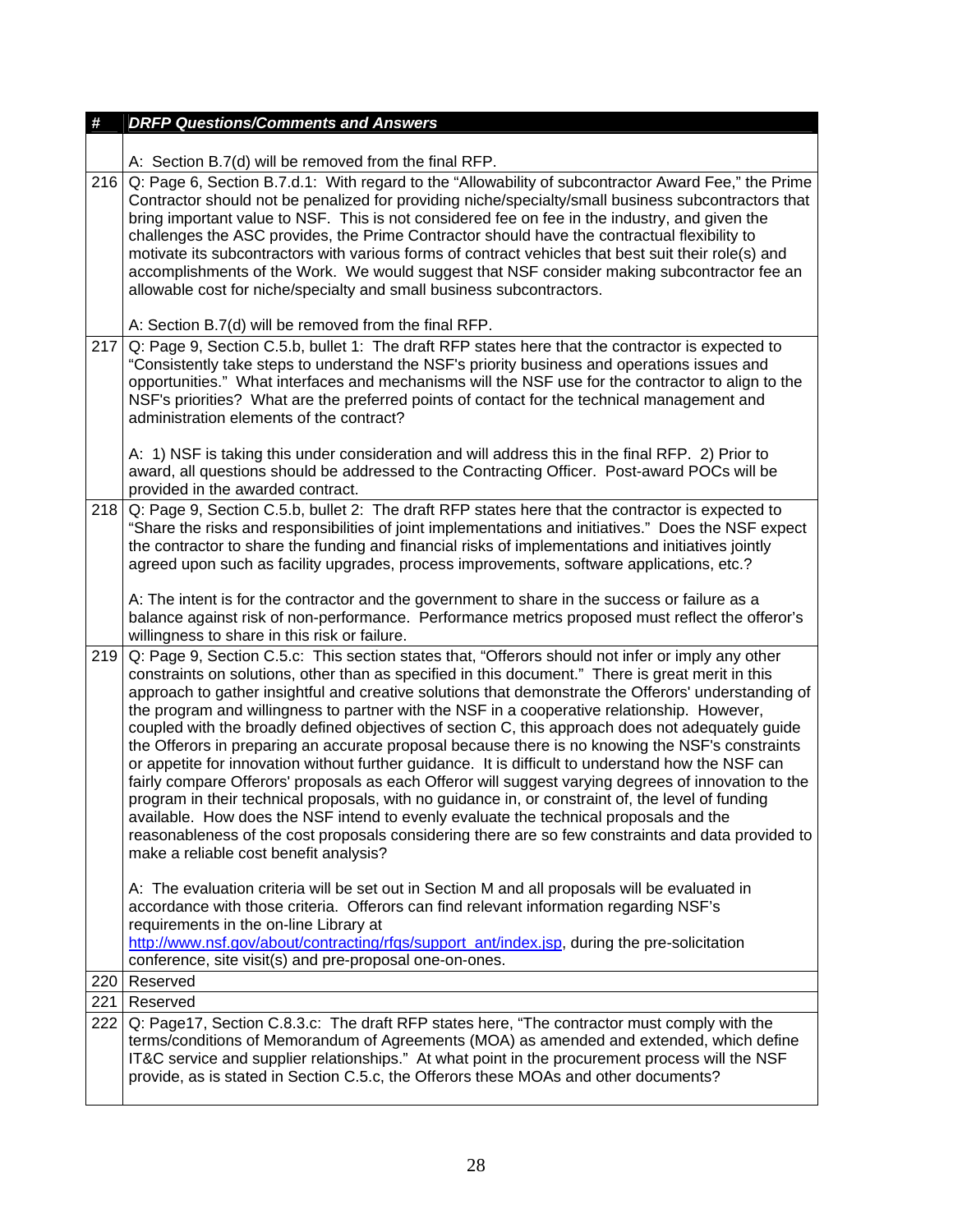| $\pmb{\#}$ | <b>DRFP Questions/Comments and Answers</b>                                                                                                                                                                                                                                                                                                                                                                                                                                                                                                                                                                                                                                                                                                                                                               |
|------------|----------------------------------------------------------------------------------------------------------------------------------------------------------------------------------------------------------------------------------------------------------------------------------------------------------------------------------------------------------------------------------------------------------------------------------------------------------------------------------------------------------------------------------------------------------------------------------------------------------------------------------------------------------------------------------------------------------------------------------------------------------------------------------------------------------|
|            | A: NSF will make those available in the on-line Library at                                                                                                                                                                                                                                                                                                                                                                                                                                                                                                                                                                                                                                                                                                                                               |
|            | http://www.nsf.gov/about/contracting/rfqs/support_ant/index.jsp.                                                                                                                                                                                                                                                                                                                                                                                                                                                                                                                                                                                                                                                                                                                                         |
| 223        | Q: Page 91, Section L.6.3.9, Section L.6.3.10, and Page 92, Section L.6.3.11: Is duplexing<br>allowable or encouraged? Section L.6.3.9 requires 1-1/2 inch left margin (to allow for binder),<br>which would indicate single-sided text, but Section L.6.3.11 states to mark "Page Intentionally Left<br>Blank" which would indicate duplex printing. Also, Section L.6.3.10 states that pages are to be<br>numbered in lower right corner, which would also indicate single-sided. Regarding the page<br>numbering and margin, if duplexing is encouraged, should the page numbering be on the outside of<br>the page (right for odd-numbered pages, left for even-numbered pages), and the 1-1/2" margin be<br>on the inside of the page (left for odd-numbered pages, right for even-numbered pages)? |
|            | A: NSF will require single-sided text.                                                                                                                                                                                                                                                                                                                                                                                                                                                                                                                                                                                                                                                                                                                                                                   |
| 224        | Q: Page 91, Section L.6.3.6: This section is not clear. The first sentence is a list, not a sentence.<br>What is the intended meaning?                                                                                                                                                                                                                                                                                                                                                                                                                                                                                                                                                                                                                                                                   |
|            | A: Items excluded from page count limits include volumes indicating "not page limited", the Award<br>Fee Plan, Surveillance Plan(s), Performance Work Statement, title page/cover pages, tables of<br>contents, cross-reference matrices, list of figures/acronyms, list(s) of tables and drawings, indexes,<br>tab/page dividers, Letters of Commitment, client authorization letters, past performance information<br>cover letters, past performance questionnaires, Subcontractor Consent Forms, and totally blank<br>pages                                                                                                                                                                                                                                                                          |
| 225        | Q: Page 91, Section L.6.3.9: The section states, "Text must be wrapped around for figures and<br>tables." What is the meaning of this? Does this mean that there must be text to the left or to the<br>right of all figures and tables rather than allowing some figures and tables span the entire width of<br>the page?                                                                                                                                                                                                                                                                                                                                                                                                                                                                                |
|            | A: If text is required, other than for cost or pricing data, the text is to be wrapped within each cell of<br>the spreadsheet so there is no truncation or loss of information.                                                                                                                                                                                                                                                                                                                                                                                                                                                                                                                                                                                                                          |
| 226        | Q: Page 91, Section L.6.3.9: The section states, "Foldout pages are not permitted." We<br>recommend that you do allow foldout pages for, at a minimum, schedules.                                                                                                                                                                                                                                                                                                                                                                                                                                                                                                                                                                                                                                        |
|            | A: The RFP will be changed to allow up to ten (10) 11"x17" fold-outs in the Technical Volume.<br>Each fold-out will count as one page. All fold-outs will be single sided. The RFP will be changed to<br>allow unlimited single-sided 11" x 17" fold-outs for the Cost Volume.                                                                                                                                                                                                                                                                                                                                                                                                                                                                                                                           |
| 227        | Q: Page 91, Section L.6.3.10: This section states, "Pages in each volume must be numbered<br>sequentially and consecutively." Can you give an example of what is required? Should the page<br>numbering be something like "Volume I - 1"?                                                                                                                                                                                                                                                                                                                                                                                                                                                                                                                                                                |
|            | A: Page numbering should be done sequentially. The volume identifier should be next to each<br>page number.                                                                                                                                                                                                                                                                                                                                                                                                                                                                                                                                                                                                                                                                                              |
| 228        | Q: In the event of a protest of contract award will the successful contractor be allowed to access<br>the incumbent contractor's records and employees during the proposed six month transition<br>period?                                                                                                                                                                                                                                                                                                                                                                                                                                                                                                                                                                                               |
|            | A: This will be determined on a case by case basis.                                                                                                                                                                                                                                                                                                                                                                                                                                                                                                                                                                                                                                                                                                                                                      |
| 229        | Q: As the quantity and complexity of future science projects significantly influence the requirements<br>for science support, are long range plans for science projects available to contractors in sufficient<br>detail for a contractor to bid a FFP for CLIN 1100 (Base Period) and four Option Periods?                                                                                                                                                                                                                                                                                                                                                                                                                                                                                              |
|            | A: The long range science program is not known in sufficient detail at this time. This information<br>will be addressed post-award.                                                                                                                                                                                                                                                                                                                                                                                                                                                                                                                                                                                                                                                                      |
| 230        | Q: As the quantity and complexity of future construction projects significantly influence the firm<br>fixed price of construction, are long range plans and/or the USAP Master Plan for construction                                                                                                                                                                                                                                                                                                                                                                                                                                                                                                                                                                                                     |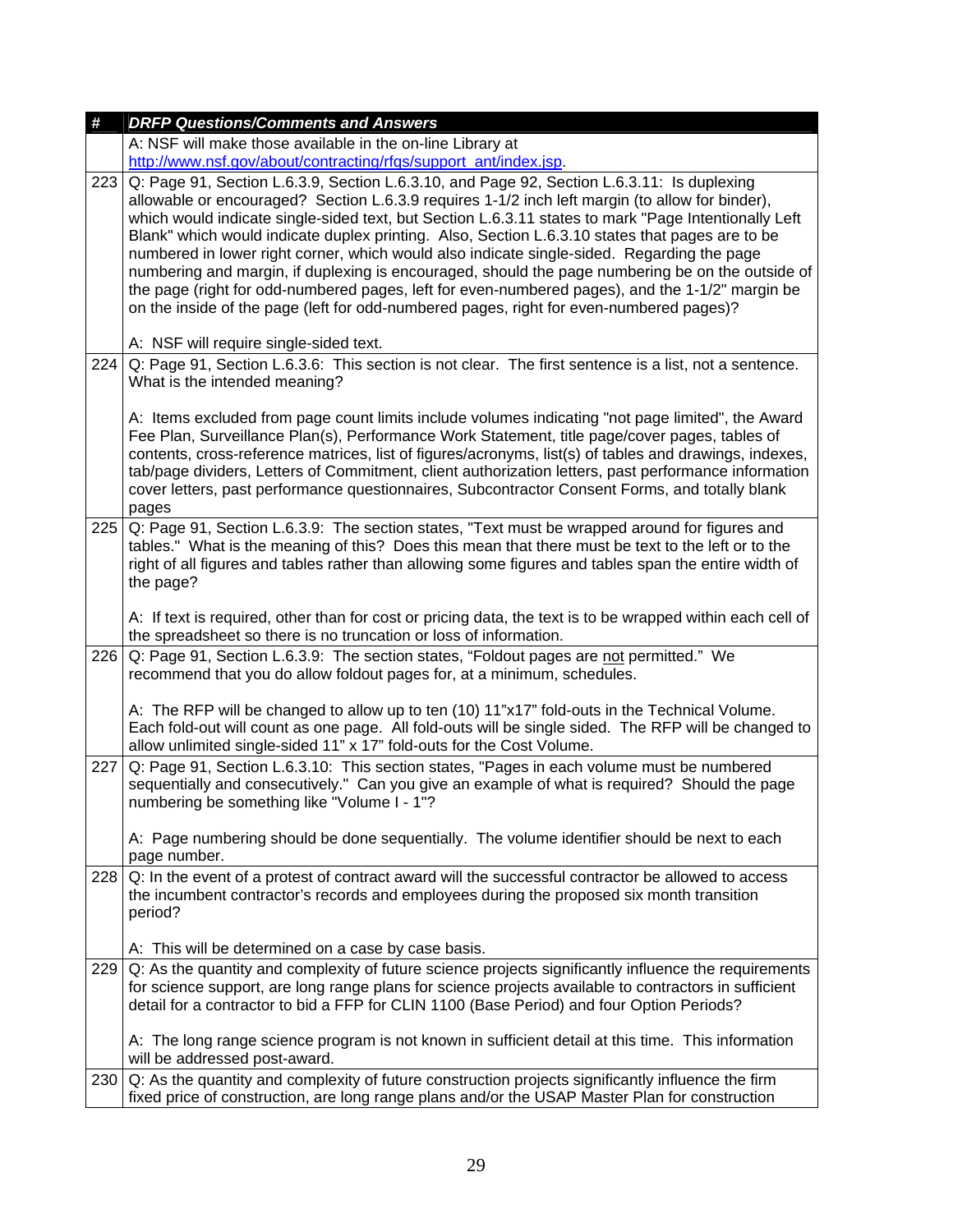| #   | <b>DRFP Questions/Comments and Answers</b>                                                                                                                                                                                                                                                                                                                                                                                                                                                                                                                                                                                                                                                                                                                                                                                                                                                                                                                                                                                                                                                                                                                                                                                                                          |
|-----|---------------------------------------------------------------------------------------------------------------------------------------------------------------------------------------------------------------------------------------------------------------------------------------------------------------------------------------------------------------------------------------------------------------------------------------------------------------------------------------------------------------------------------------------------------------------------------------------------------------------------------------------------------------------------------------------------------------------------------------------------------------------------------------------------------------------------------------------------------------------------------------------------------------------------------------------------------------------------------------------------------------------------------------------------------------------------------------------------------------------------------------------------------------------------------------------------------------------------------------------------------------------|
|     | projects available to contractors in sufficient in detail for a contractor to bid a Fixed Price Incentive<br>for CLIN 1400 (Base Period) and four Option Periods?                                                                                                                                                                                                                                                                                                                                                                                                                                                                                                                                                                                                                                                                                                                                                                                                                                                                                                                                                                                                                                                                                                   |
|     | A: The final RFP will not include FPIF CLINs. Major construction and special projects'<br>requirements will be determined post-award and will be incorporated by modification into the<br>contract and will be consistent with the pertinent Annual Program Plan. Long range plans and<br>USAP Master Plan from the current contract represent concepts and ideas for informational<br>purposes only. They are available in the on-line Library at<br>http://www.nsf.gov/about/contracting/rfqs/support_ant/index.jsp                                                                                                                                                                                                                                                                                                                                                                                                                                                                                                                                                                                                                                                                                                                                               |
| 231 | Q: For CLIN 1100 (Base Period) and four Option Periods, how is the amount of award fee to be<br>provided by the Government determined?                                                                                                                                                                                                                                                                                                                                                                                                                                                                                                                                                                                                                                                                                                                                                                                                                                                                                                                                                                                                                                                                                                                              |
|     | A: Requirements for processing award fee payments will be established in the final RFP. Award<br>fee information will be included in the final RFP.                                                                                                                                                                                                                                                                                                                                                                                                                                                                                                                                                                                                                                                                                                                                                                                                                                                                                                                                                                                                                                                                                                                 |
| 232 | Q: Where does the Offeror find an explanation of CLIN 1300, Data for items 1000 and 1100 (Not<br>separately Priced (NSP))?                                                                                                                                                                                                                                                                                                                                                                                                                                                                                                                                                                                                                                                                                                                                                                                                                                                                                                                                                                                                                                                                                                                                          |
|     | A: Information related to the data items will be provided in the final RFP. All data for CLIN 1100<br>will be included in that CLIN and not separately priced. All data generated for other CLINs will be<br>included in the price for those CLINS and not separately priced.                                                                                                                                                                                                                                                                                                                                                                                                                                                                                                                                                                                                                                                                                                                                                                                                                                                                                                                                                                                       |
| 233 | Q: Does Cost Reimbursable for CLINs 1500, 1600 and 1700 imply that there is no award fee<br>allowed for these Base Period CLINs and their Option Periods? Many ODCs are normally part of<br>the value-added services that typically warrant fee.                                                                                                                                                                                                                                                                                                                                                                                                                                                                                                                                                                                                                                                                                                                                                                                                                                                                                                                                                                                                                    |
|     | A: ODCs associated with construction and special projects will be included in the contract<br>modifications for those CLINs. ODCs will not impact the award fee pool.                                                                                                                                                                                                                                                                                                                                                                                                                                                                                                                                                                                                                                                                                                                                                                                                                                                                                                                                                                                                                                                                                               |
| 234 | Q: The FPIF CLINs include an annual ceiling price amount established by NSF. It's assumed that<br>there will be multiple construction/project services over an individual performance period. Is this a<br>funding limitation only intended to be the maximum amount for all construction/project services for<br>a given performance period?                                                                                                                                                                                                                                                                                                                                                                                                                                                                                                                                                                                                                                                                                                                                                                                                                                                                                                                       |
|     | A: NSF will not be including any FPIF CLINs in the final. Major construction and special projects'<br>requirements will be determined post-award and will be incorporated by modification into the<br>contract and will be consistent with the pertinent Annual Program Plan                                                                                                                                                                                                                                                                                                                                                                                                                                                                                                                                                                                                                                                                                                                                                                                                                                                                                                                                                                                        |
| 235 | Q: Will NSF provide award fee history data (including any information regarding rollover of<br>unearned fee) regarding the current contract?<br>A: Award fee history will not be provided.                                                                                                                                                                                                                                                                                                                                                                                                                                                                                                                                                                                                                                                                                                                                                                                                                                                                                                                                                                                                                                                                          |
| 236 | Q: Section B.7 says " The contractor may earn an award fee for superior performance in<br>accordance with the following: award fee score 0 - 80 award fee amount 0%"It appears that a<br>contractor may have very good performance and an award fee score of 80% and get zero fee on<br>this \$100M plus per year contract. It is recommended that the contract incentives should be more<br>graduated and aligned with the key expectations of NSF. It is recommended that there should be a<br>combination of a base fee, incentive fee and award fee. The base fee would insure the contractor<br>got some reward for good routine work. The incentive fee would give NSF the opportunity to<br>incentivize the contractor for quantitative goals of NSF such as percent of experiments supported<br>well, cost savings, safety results, etc. The award fee would reward the contractor for more<br>subjective performance such as quality of mission support, logistics excellence, etc. It is important<br>that the contractor have adequate incentive opportunity to perform with excellence, support the<br>mission and have continuous improvement and cost savings over time rather than be rewarded<br>with small fee potential on rising contract costs. |
|     | A: The award fee scale is presented in the RFP as it was intended. Alternatives to the award fee                                                                                                                                                                                                                                                                                                                                                                                                                                                                                                                                                                                                                                                                                                                                                                                                                                                                                                                                                                                                                                                                                                                                                                    |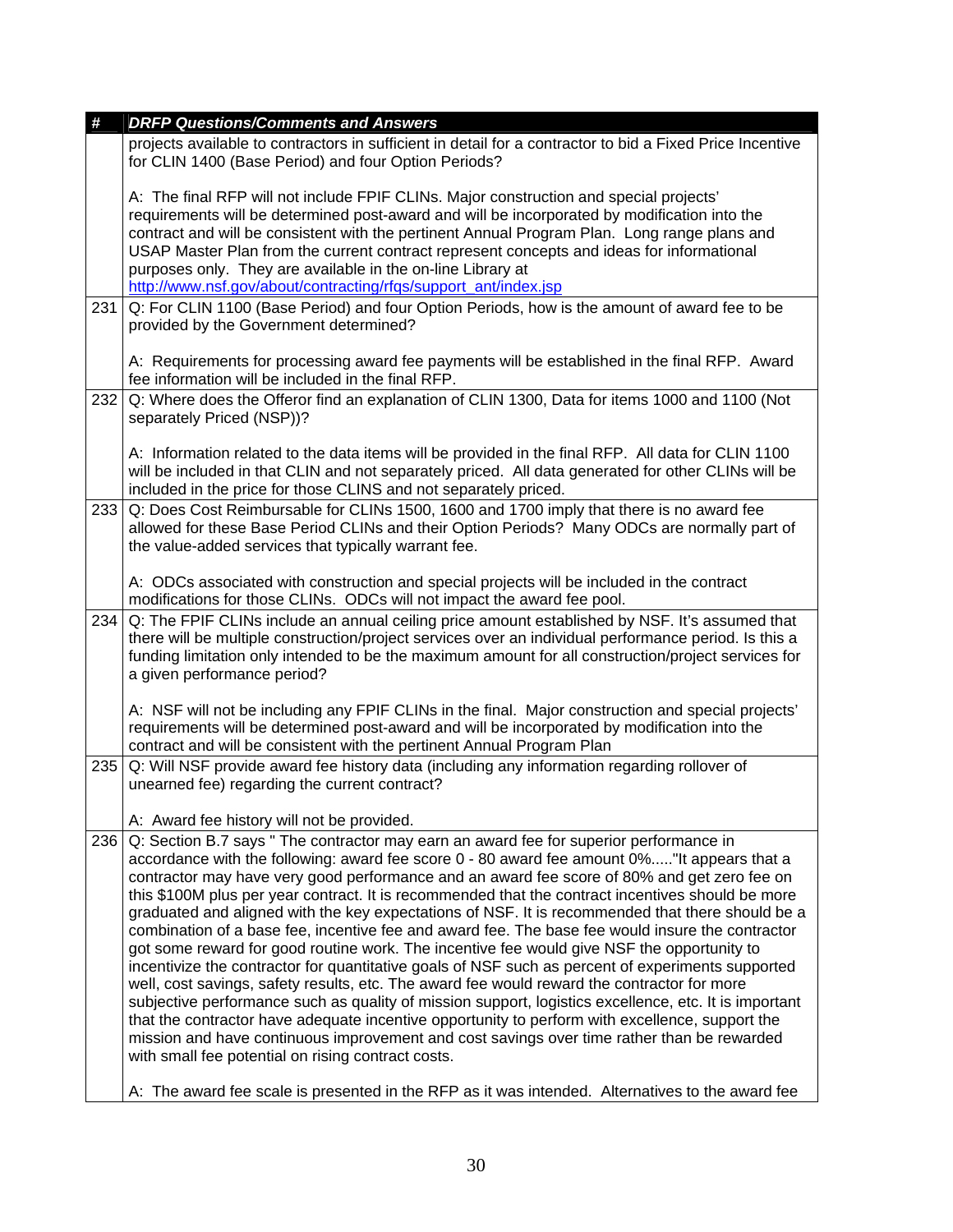| #   | <b>DRFP Questions/Comments and Answers</b>                                                                                                                                                                                                                                                                                                                                                                                                                                                                                                                                                                                                                                                                            |
|-----|-----------------------------------------------------------------------------------------------------------------------------------------------------------------------------------------------------------------------------------------------------------------------------------------------------------------------------------------------------------------------------------------------------------------------------------------------------------------------------------------------------------------------------------------------------------------------------------------------------------------------------------------------------------------------------------------------------------------------|
|     | scale will not be considered.                                                                                                                                                                                                                                                                                                                                                                                                                                                                                                                                                                                                                                                                                         |
| 237 | Q: The award fee score/scale appears to incentivize superior performance but penalizes anything<br>less than superior performance. Please explain the rationale behind the award fee scale identified<br>in Section B.7(b), Award Fee Determination? Would the Government consider a base fee for the<br>CPAF services? Is it standard for NSF to unilaterally change Award Fee determination parameters<br>and schedule?                                                                                                                                                                                                                                                                                             |
|     | A: (1) NSF's intent to incentivize superior performance. (2) NSF will not consider a base fee for<br>the CPAF services. (3) For the ASC, NSF will reserve the right to adjust the evaluation schedule<br>by unilateral contract modification, issued prior to the start of the affected award fee period(s).                                                                                                                                                                                                                                                                                                                                                                                                          |
| 238 | Q: With reference to Section B.7 paragraph d): "Allowability of Subcontractor Award Fee" requires<br>all teaming subcontractors and partners to share the award fee. Is there a concern that this will<br>properly incentivize potential Offerors to provide superior performance?                                                                                                                                                                                                                                                                                                                                                                                                                                    |
|     | A: Section B.7(d) will be removed from the final RFP.                                                                                                                                                                                                                                                                                                                                                                                                                                                                                                                                                                                                                                                                 |
| 239 | Q: With reference to Section B.7 paragraph d) (2): How will the Government determine whether a<br>company is "part of a  teaming arrangement" and thus their fee is not eligible for reimbursement<br>as cost? For instance, a vendor who provides a discrete service, such as maintaining or repairing<br>equipment, would presumably not be considered a teaming partner. However, how would the<br>Government consider a firm that was proposed by more than one Offeror to provide a specific<br>service under subcontract for the life of the contract? Going one step further, a firm that was<br>proposed by only one Offeror to provide a specific service under subcontract for the life of the<br>contract? |
|     | A: Section B.7(d) will be removed from the final RFP.                                                                                                                                                                                                                                                                                                                                                                                                                                                                                                                                                                                                                                                                 |
| 240 | Q: With reference to Section B.7 paragraph f): This clause indicates that the contractor invoices the<br>Government annually for award fee. For other than award fee, what is the method the Government<br>uses for cost reimbursement to the contractor? What is the frequency of reimbursement?                                                                                                                                                                                                                                                                                                                                                                                                                     |
|     | A: The award fee will be invoiced annually. Other costs will be invoiced under the CLIN in which<br>they were incurred. For invoice requirements see Section G.1 "Invoice Requirements" that<br>provides for monthly billing.                                                                                                                                                                                                                                                                                                                                                                                                                                                                                         |
| 241 | Q: With reference to Section B.8: Section on Incremental Funding indicates the contract and<br>options will not be fully funded. Will the final RFP include fully funded individual awarded contract<br>years or will there be incremental funding within a contract year?                                                                                                                                                                                                                                                                                                                                                                                                                                            |
|     | A: The contract will be incrementally funded.                                                                                                                                                                                                                                                                                                                                                                                                                                                                                                                                                                                                                                                                         |
|     | $242$ Q: Is the Government willing to describe their motivation for moving from a contract with a detailed<br>SOW developed by the Government to a general SOO and a PWS developed by the contractor?<br>A: NSF believes this was adequately addressed in the SOO. Please refer to DRFP Section C                                                                                                                                                                                                                                                                                                                                                                                                                     |
|     | Paragraph C.5.c - Contract Objectives.                                                                                                                                                                                                                                                                                                                                                                                                                                                                                                                                                                                                                                                                                |
| 243 | Q: With reference to Section C.1 paragraph g): What is the seasonal variation in workload for the<br>functional objective for Scientific Support at each location?                                                                                                                                                                                                                                                                                                                                                                                                                                                                                                                                                    |
|     | A: Offerors can find relevant information regarding NSF's requirements in the on-line Library at<br>http://www.nsf.gov/about/contracting/rfgs/support_ant/index.jsp, during the pre-solicitation<br>conference, site visit(s) and pre-proposal one-on-ones.                                                                                                                                                                                                                                                                                                                                                                                                                                                           |
| 244 | Q: With reference to Section C.5 paragraph c): When will the opportunity to examine extensive<br>documentation of the as-is current support contract begin? When will the examination of the<br>physical sites be scheduled?                                                                                                                                                                                                                                                                                                                                                                                                                                                                                          |
|     | A: (1) Offerors can find relevant information regarding NSF's requirements in the on-line Library at                                                                                                                                                                                                                                                                                                                                                                                                                                                                                                                                                                                                                  |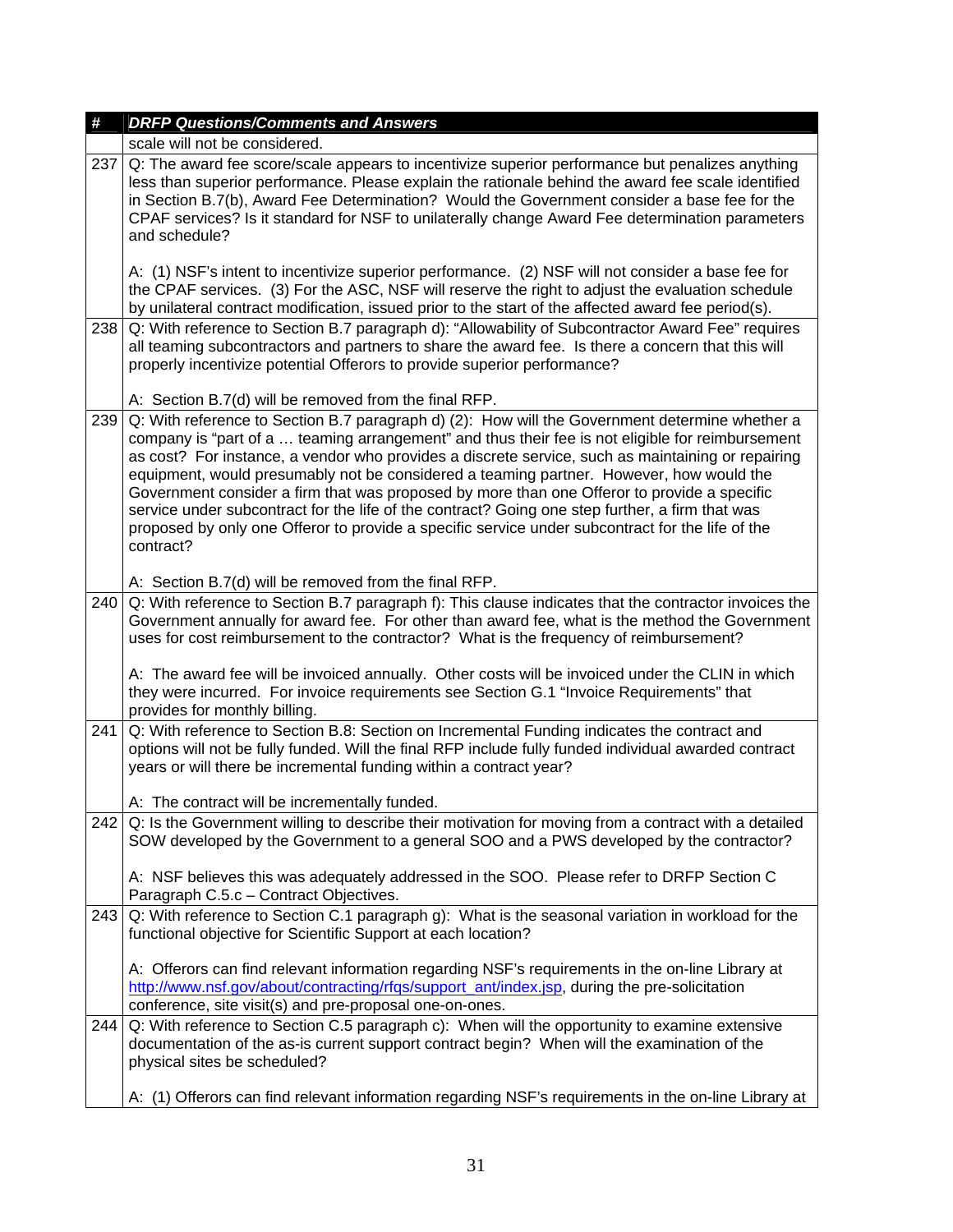| #   | <b>DRFP Questions/Comments and Answers</b>                                                                                                                                                            |
|-----|-------------------------------------------------------------------------------------------------------------------------------------------------------------------------------------------------------|
|     | http://www.nsf.gov/about/contracting/rfgs/support_ant/index.jsp, during the pre-solicitation                                                                                                          |
|     | conference, site visit(s) and pre-proposal one-on-ones. (2). Information on site visit(s) will be                                                                                                     |
|     | posted on FedBizOpps.                                                                                                                                                                                 |
| 245 | Q: With reference to Section C. 6.1 a): There are many service providers to the USAP; NYANG,                                                                                                          |
|     | SPAWAR, USTRANSCOM, to name a few. What is meant by "integrate" in this clause?                                                                                                                       |
|     |                                                                                                                                                                                                       |
|     | A: NSF believes DRFP Section C Paragraph 6.1 a) - Technical Management and Administration                                                                                                             |
|     | Objectives - is self-explanatory.                                                                                                                                                                     |
| 246 | Q: With reference to Section C.6.2 n): "The contractor shall develop procedures for medical                                                                                                           |
|     | evacuation of USAP personnel from Antarctica during the operating season." Is this a unilateral<br>decision on the part of the contractor or does the Government currently have established protocols |
|     | for what constitutes medical evacuation during the operating season?                                                                                                                                  |
|     |                                                                                                                                                                                                       |
|     | A: In all cases, medical evacuations are done in coordination with the NSF. The contractor does                                                                                                       |
|     | not have the authority to unilaterally evacuate personnel from Antarctica.                                                                                                                            |
| 247 | Q: With reference to Section C.6.2 p): "The contractor shall provide cost and resource loaded                                                                                                         |
|     | schedules for all activities in Antarctica in accordance with the Annual Program Plan." Where may                                                                                                     |
|     | we find the Annual Program Plan?                                                                                                                                                                      |
|     |                                                                                                                                                                                                       |
|     | A: NSF will provide this information in the on-line Library at                                                                                                                                        |
|     | http://www.nsf.gov/about/contracting/rfqs/support_ant/index.jsp.                                                                                                                                      |
| 248 | Q: With reference to Section C.6.2 t): Does such a repository currently exist? If not, how does the<br>contractor access "past" knowledge and activities?                                             |
|     |                                                                                                                                                                                                       |
|     | A: NSF is reconsidering the wording of the DRFP Section C Paragraph 6.2 t) - Technical                                                                                                                |
|     | Management and Administration Minimum Requirements.                                                                                                                                                   |
| 249 | Reserved                                                                                                                                                                                              |
| 250 | Q: With reference to Section C.6.3 d): Who will be responsible for resolution of any disputes                                                                                                         |
|     | (including any resulting costs) relating to the period before the new Contractor assumes these                                                                                                        |
|     | leases, charters, and operating agreements?                                                                                                                                                           |
|     |                                                                                                                                                                                                       |
|     | A: NSF will be responsible for the leases and any disputes before the new contractor assumes<br>them.                                                                                                 |
| 251 | Q: With reference to Section C.6.3 g): "All personnel must have a current National Agency Check                                                                                                       |
|     | with Inquiries (NACI) background investigation or the equivalent for foreign nationals." May we                                                                                                       |
|     | infer that the program may be staffed with other than U.S. citizens?                                                                                                                                  |
|     |                                                                                                                                                                                                       |
|     | A: Employment of foreign nationals is limited to the instances described in H.4.(i)-(iii)                                                                                                             |
| 252 | Q: With reference to Section C.6.3 i): Will the Contractor be responsible for making arrangements                                                                                                     |
|     | to dispose of the radioactive waste in a Commercial disposal site?                                                                                                                                    |
|     |                                                                                                                                                                                                       |
|     | A: The contractor will be responsible for making arrangements to dispose of radioactive waste in a                                                                                                    |
| 253 | licensed commercial facility.<br>Q: With reference to Section C.6.3 t): Is the CISO separate from the CIO? Should the CISO                                                                            |
|     | position also be considered as key staff?                                                                                                                                                             |
|     |                                                                                                                                                                                                       |
|     | A: The CISO is a separate position from the CIO. Offerors may propose additional key personnel.                                                                                                       |
| 254 |                                                                                                                                                                                                       |
|     | Q: With reference to Section C.7.2 a): How and when does the NSF identify potential projects to                                                                                                       |
|     | the Contractor? What fraction of potential projects identified to the contractor become approved                                                                                                      |
|     | projects that are executed? Can the Government provide historical data with respect to the                                                                                                            |
|     | number of potential projects that are identified as such that become approved projects?                                                                                                               |
|     | A: Science projects are identified through the NSF's annual research review process. Information                                                                                                      |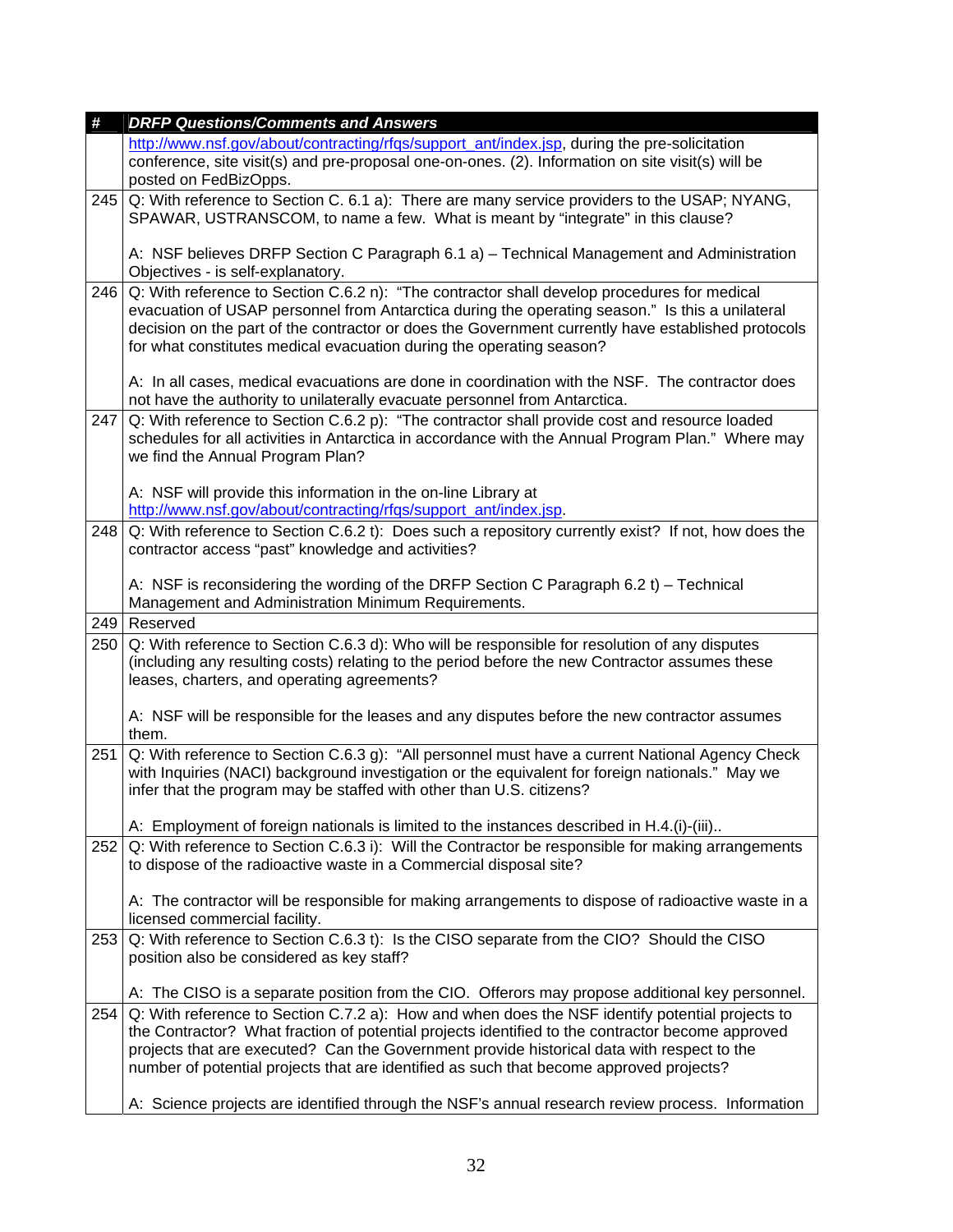| #   | <b>DRFP Questions/Comments and Answers</b>                                                                                                                                                                                                                                                                                                                                                                                                                                                                                                                                                                                                                      |
|-----|-----------------------------------------------------------------------------------------------------------------------------------------------------------------------------------------------------------------------------------------------------------------------------------------------------------------------------------------------------------------------------------------------------------------------------------------------------------------------------------------------------------------------------------------------------------------------------------------------------------------------------------------------------------------|
|     | describing NSF's grant process, to include awards since 1989, is publicly available at<br>http://www.nsf.gov/awards/about.jsp                                                                                                                                                                                                                                                                                                                                                                                                                                                                                                                                   |
| 255 | Q: With reference to Section C.7.2 f): Is the annual science support plan part of the APP listed in<br>the table that appears under Section CF.7 (d) or is it a separate report that should be listed in this<br>table?                                                                                                                                                                                                                                                                                                                                                                                                                                         |
|     | A: The APP contains both planned operations and maintenance and project support activities.<br>Research project support costs should be included in the APP (budget) submitted to NSF annually.                                                                                                                                                                                                                                                                                                                                                                                                                                                                 |
| 256 | Q: With reference to Section C.7.2 i): POLARICE currently provides an information database for<br>interactive science planning with investigators and ensures continuity of legacy data. Is the<br>Foundation implying that this program is not functioning satisfactorily and, as such, requires<br>replacement? Please elaborate on the requirements for "interactive science planning."                                                                                                                                                                                                                                                                      |
|     | A: No, the program is very functional and serves the needs of the research community. There is no<br>intention of replacing this system. However, it is inevitable that over time enhancements to the<br>system may be required to ensure that POLARICE continues to provide a high level of functionality.<br>"Interactive science planning" refers to the desire to have a tool whereby investigators can provide<br>their planning requirements and these can then be iterated by the contractor, NSF, and the<br>Principal Investigator (PI) with the goal of developing a research support plan to guide deployment<br>of a research project in the field. |
| 257 | Q: With reference to Section C.8.2 e): Do assessments performed under the Capability Maturity<br>Model Integrated (CMMI) according to procedures developed by the Carnegie-Mellon University<br>meet this requirement?                                                                                                                                                                                                                                                                                                                                                                                                                                          |
|     | A: This is an acceptable approach                                                                                                                                                                                                                                                                                                                                                                                                                                                                                                                                                                                                                               |
| 258 | Q: With reference to Section C.8.2 h): Please elaborate on the contents of this catalogue. Is this<br>catalogue intended to inform the leaders of potential and approved projects (C.7.2 (a)) or is there a<br>wider audience? If a wider audience, what is that audience?                                                                                                                                                                                                                                                                                                                                                                                      |
|     | A: (1) No, the catalog is not intended to inform the leaders of potential and approved projects. (2)<br>The audience is the USAP Participants.                                                                                                                                                                                                                                                                                                                                                                                                                                                                                                                  |
| 259 | Q: With reference to Section C.8.3 a): Where may we find the details of the Government furnished<br>legacy mission applications referenced here?                                                                                                                                                                                                                                                                                                                                                                                                                                                                                                                |
|     | A: NSF will provide information on major applications as well as a listing of licensed applications in<br>the on-line library at http://www.nsf.gov/about/contracting/rfgs/support_ant/index.jsp                                                                                                                                                                                                                                                                                                                                                                                                                                                                |
| 260 | Q: With reference to Section C.8.3 c): Will NSF make MOAs available for review?                                                                                                                                                                                                                                                                                                                                                                                                                                                                                                                                                                                 |
|     | A: NSF will make those available in the on-line Library at<br>http://www.nsf.gov/about/contracting/rfqs/support_ant/index.jsp.                                                                                                                                                                                                                                                                                                                                                                                                                                                                                                                                  |
| 261 | Q: With reference to Section C.9.2 f): Please define what is meant by "work trade centers".                                                                                                                                                                                                                                                                                                                                                                                                                                                                                                                                                                     |
|     | A: A work trade center is a term used to refer to a functional grouping of personnel by trade. For<br>example, there is a carpentry workcenter, a vehicle maintenance workcenter, etc. This is not<br>meant to impose any restrictions on what may be included in a work trade center.                                                                                                                                                                                                                                                                                                                                                                          |
| 262 | Q: With reference to Section C.9.2 I) & m): "ALL engineering disciplines" covers a very broad<br>spectrum of disciplines in which an engineer may become registered. Could the Foundation be<br>more specific with regard to this requirement?                                                                                                                                                                                                                                                                                                                                                                                                                  |
|     | A: The contractor shall provide professional engineering/architectural services for the core<br>disciplines of civil, architectural, structural, mechanical, and electrical engineering functions. Other<br>specializations in sub-disciplines can be acquired as needed.                                                                                                                                                                                                                                                                                                                                                                                       |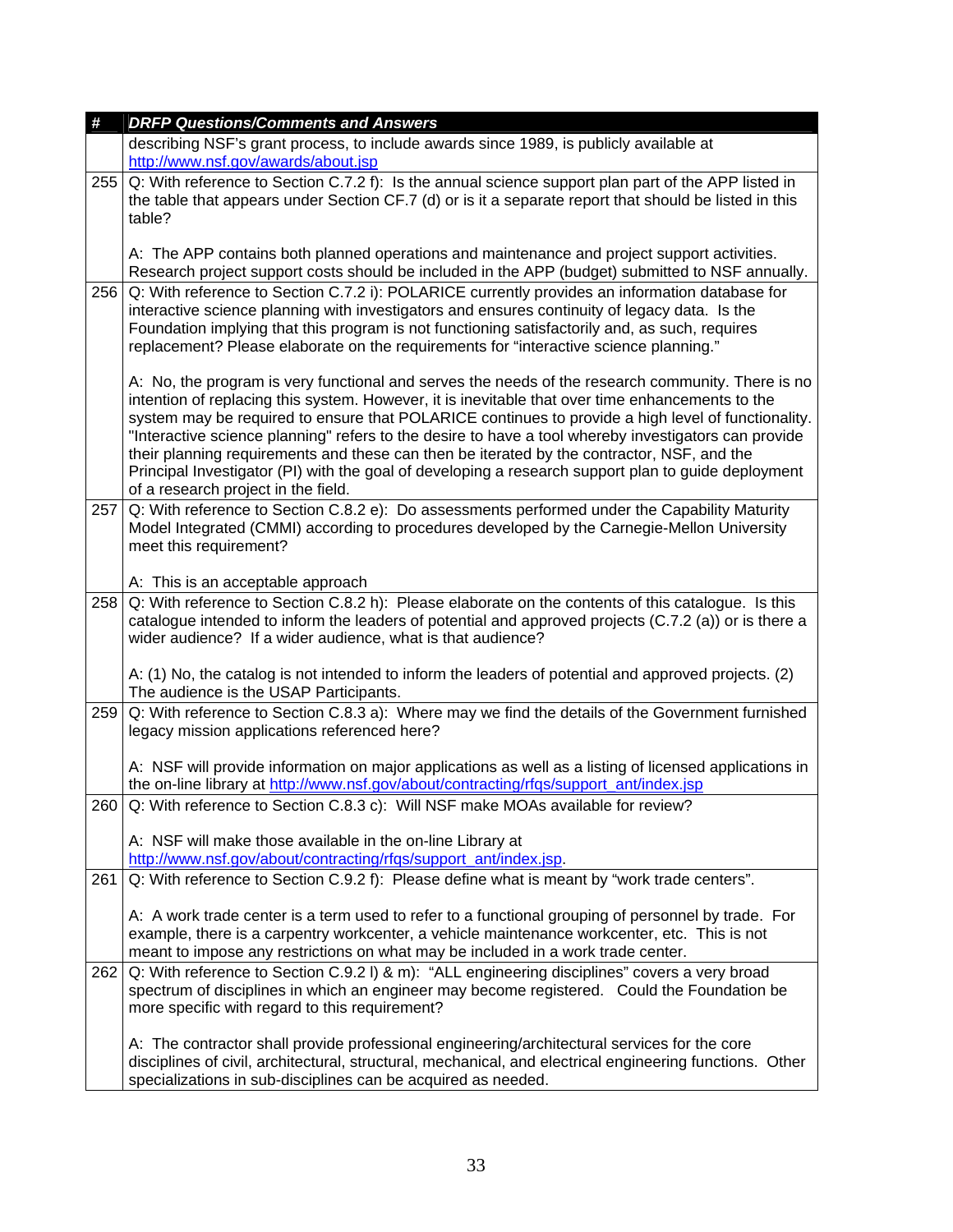| #   | <b>DRFP Questions/Comments and Answers</b>                                                                                                                                                                                                                                                                                                                                                                                                                                                                                                                                                                                            |
|-----|---------------------------------------------------------------------------------------------------------------------------------------------------------------------------------------------------------------------------------------------------------------------------------------------------------------------------------------------------------------------------------------------------------------------------------------------------------------------------------------------------------------------------------------------------------------------------------------------------------------------------------------|
| 263 | Q: Is a professional license from any state of the Union acceptable for this requirement? Are<br>professional licenses from more than one discipline required (e.g., civil, electrical, and                                                                                                                                                                                                                                                                                                                                                                                                                                           |
|     | mechanical?)                                                                                                                                                                                                                                                                                                                                                                                                                                                                                                                                                                                                                          |
|     | A: Yes it is acceptable to hold a license in any state.                                                                                                                                                                                                                                                                                                                                                                                                                                                                                                                                                                               |
| 264 | Q: With reference to Section C9.2 r): Will the Contractor be responsible for making arrangements                                                                                                                                                                                                                                                                                                                                                                                                                                                                                                                                      |
|     | to dispose of the solid waste in a Commercial disposal facility?                                                                                                                                                                                                                                                                                                                                                                                                                                                                                                                                                                      |
|     | A: The contractor will be responsible for making arrangements to dispose of waste in a licensed<br>commercial facility.                                                                                                                                                                                                                                                                                                                                                                                                                                                                                                               |
| 265 | Q: With reference to Section C.10.2 a): Does the Offeror have to use AMC and MSC for<br>transportation of personnel, materials and equipment to Antarctica? There are options that would<br>be more cost effective than these Government provided services.                                                                                                                                                                                                                                                                                                                                                                           |
|     | A: The offerors will be required to use AMC and MSC for transportation to Antarctica at this time.                                                                                                                                                                                                                                                                                                                                                                                                                                                                                                                                    |
| 266 | Q: With reference to Section F.2: As the contractor will commence performance in the middle of a<br>Fiscal Year, will the contractor be required to "assume" the Annual Program Plan for FY2011<br>prepared by the incumbent contractor?                                                                                                                                                                                                                                                                                                                                                                                              |
|     | A: The Annual Program Plan (APP) for October 1, 2009 through March 31, 2010 will be executed<br>by the incumbent contractor. The APP for April 1, 2010 through September 30, 2010 will be<br>prepared by the successful offeror during the transition-in period.                                                                                                                                                                                                                                                                                                                                                                      |
| 267 | Q: With reference to Section F.3 paragraph d) (6): If NSF exercises the unilateral right to modify<br>the APP, will the Contractor be entitled to an Equitable Adjustment under the Changes Clause to<br>address any resulting cost, schedule, and fee impacts?                                                                                                                                                                                                                                                                                                                                                                       |
|     | A: Requests for equitable adjustments will be determined on a case by case basis.                                                                                                                                                                                                                                                                                                                                                                                                                                                                                                                                                     |
| 268 | Q: With reference to Section F.3 paragraphs d) (8) & (9): Please clarify the application of the<br>flexible APP to the FPIF line items. It appears that the APP for the first FY of the contract would be<br>developed during the transition-in period. Is it correct to assume that APP would be a deliverable<br>under the FPP portion of the contract (transition-in) and, if so, what role would the incumbent<br>contractor play in its development in the case that the incumbent is not the successful Offeror?<br>That is, what should an Offeror assume that participation to be in the development of a fixed-price<br>bid? |
|     | A: The final RFP will not include any FPIF CLINs. The Annual Program Plan (APP) for October 1,<br>2009 through March 31, 2010 will be executed by the incumbent contractor. The APP for April 1,<br>2010 through September 30, 2010 will be prepared by the successful offeror during the transition-in<br>period. FFP SubCLINS associated with the integrated operations and science support CLIN will be<br>developed post-award. The successful offeror may have the opportunity to propose FFP<br>SubCLINs after gaining experience with the ASC.                                                                                 |
| 269 | Q: With reference to Section F.5 paragraph b): A quarterly technical report is referenced in this<br>requirement. Are details available on the content of this report?                                                                                                                                                                                                                                                                                                                                                                                                                                                                |
|     | A: The final RFP will be edited to remove the reference to the After Operations Report. The intent<br>is only to have quarterly technical reports in the future and no consolidated annual report.                                                                                                                                                                                                                                                                                                                                                                                                                                    |
| 270 | Q: With reference to Section F.6 paragraphs b) (2) and c) (2): Will a current copy of reports be<br>provided to potential bidders? If so, when?                                                                                                                                                                                                                                                                                                                                                                                                                                                                                       |
|     |                                                                                                                                                                                                                                                                                                                                                                                                                                                                                                                                                                                                                                       |
|     | A: This information is available in the on-line Library at<br>http://www.nsf.gov/about/contracting/rfqs/support_ant/index.jsp                                                                                                                                                                                                                                                                                                                                                                                                                                                                                                         |
| 271 | Q: With reference to Section F.7: Deliverable #003, Management, Standard Operating                                                                                                                                                                                                                                                                                                                                                                                                                                                                                                                                                    |
|     | Procedures and Preventive Maintenance Manuals. Is it safe to assume there are operating                                                                                                                                                                                                                                                                                                                                                                                                                                                                                                                                               |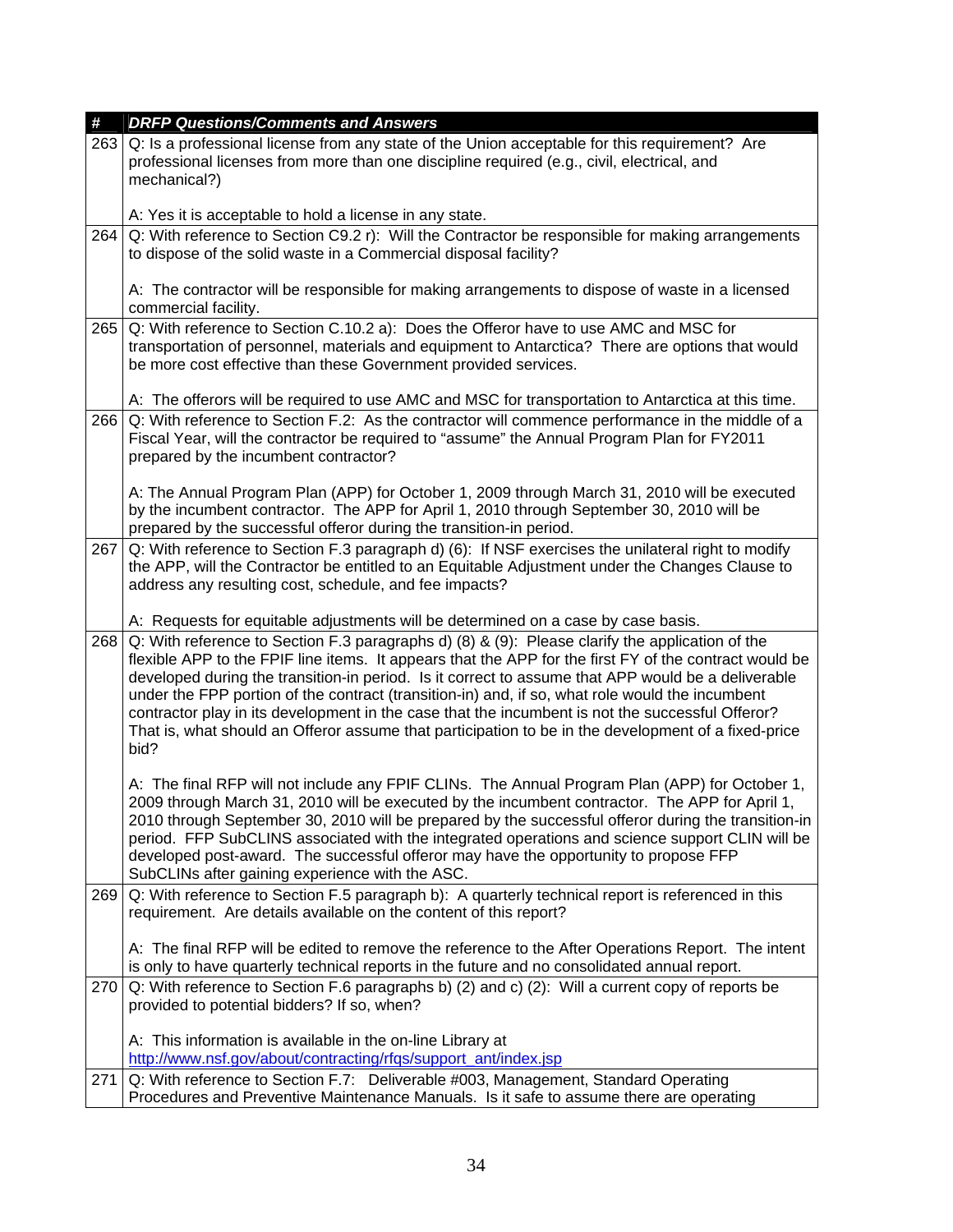| #   | <b>DRFP Questions/Comments and Answers</b>                                                                                                                                                                                                                                                                                                                                                                                                       |
|-----|--------------------------------------------------------------------------------------------------------------------------------------------------------------------------------------------------------------------------------------------------------------------------------------------------------------------------------------------------------------------------------------------------------------------------------------------------|
|     | instructions and maintenance guidelines currently available for all installed equipment and rolling<br>stock currently used on the program, or is it something the successful contractor is expected to<br>create?                                                                                                                                                                                                                               |
|     | A: NSF will or has made this information available in the on-line Library at<br>http://www.nsf.gov/about/contracting/rfqs/support_ant/index.jsp                                                                                                                                                                                                                                                                                                  |
| 272 | Q: With reference to Section G.4: Subparagraph (a) states that only the Contracting Officer has<br>authority to approve changes in any requirements under the contract. However, subparagraph (b)<br>indicates that a COTR has at least some level of authority to direct changes. Please clarify.                                                                                                                                               |
|     | A: NSF believes there is no conflict between DRFP Sections G.4 a) and Section G.4 b) Authority<br>of Government Personnel. COTR authority is limited to technical direction and reprogramming of<br>funds.                                                                                                                                                                                                                                       |
| 273 | Q: With reference to Section H.1 (a): The positions of Department or Division Directors as key<br>personnel appear to imply an organizational hierarchy beneath the Project Director/Deputy. Is this<br>organization and the actual position titles completely up to the Offeror or does the NSF have some<br>minimum requirement for number? Are there particular divisions or departments that the NSF<br>requires (e.g., IT, Communications)? |
|     | A: Position, title, and structure are determined by the offeror. The offeror is free to propose an<br>organizational structure.                                                                                                                                                                                                                                                                                                                  |
| 274 | Q: With reference to Section H.8: " the contractor shall not perform design-build workwith an<br>estimate of \$1,000,000 or greater." However, CLINs 1400, 2300, 3300, 4300, and 5300 call for 10's<br>of millions of dollars of construction projects. Is it a requirement of this contract that the contractor<br>do construction contracts? Does Section H.8 apply? Please explain.                                                           |
|     | A: 1) Yes. 2) Yes, CO authorization is required for any design/build construction project with an<br>estimated cost of \$1M or greater.                                                                                                                                                                                                                                                                                                          |
| 275 | Q: With reference to Section H.13: Is it correct to assume that at a minimum, submitting a grant<br>proposal for Antarctic Research to NSF would constitute an OCI for a potential Offeror or teammate<br>of same?                                                                                                                                                                                                                               |
|     | A: It is a conflict of interest for the successful offeror, teammate, or subcontractor to submit a grant<br>proposal for Antarctic research to NSF.                                                                                                                                                                                                                                                                                              |
| 276 | Q: With reference to Section H.14 paragraph a): Noticeably absent in this discussion are the<br>domestic facilities required to support the program. Are the leases for the facility in Centennial, CO<br>and facilities at Port Hueneme assignable to the new contractor?                                                                                                                                                                       |
|     | A: Copies of charters and leases will be made available in the on-line Library at<br>http://www.nsf.gov/about/contracting/rfqs/support_ant/index.jsp. There is no operating agreement<br>for Port Hueneme. Centennial, CO is not an NSF-leased facility. The incumbent is leasing the<br>property which is assignable.                                                                                                                           |
| 277 | Q: With reference to Section H.14 paragraph b) (3) (i): Aren't the stevedoring services referred to<br>provided by the support contractor?                                                                                                                                                                                                                                                                                                       |
|     | A: Stevedoring services at McMurdo Station, Antarctica are provided by the Naval Cargo Handling<br>Batallion One (NCHB-1) of Cheatham Annex, Virginia. The contractor contracts for stevedoring<br>services in Christchurch, New Zealand.                                                                                                                                                                                                        |
| 278 | Q: With reference to Section H.16: Will the existing and prior Associate Contractor Agreements be<br>made available for review?                                                                                                                                                                                                                                                                                                                  |
|     | A: No Associate Contractor Agreements exist at this time.                                                                                                                                                                                                                                                                                                                                                                                        |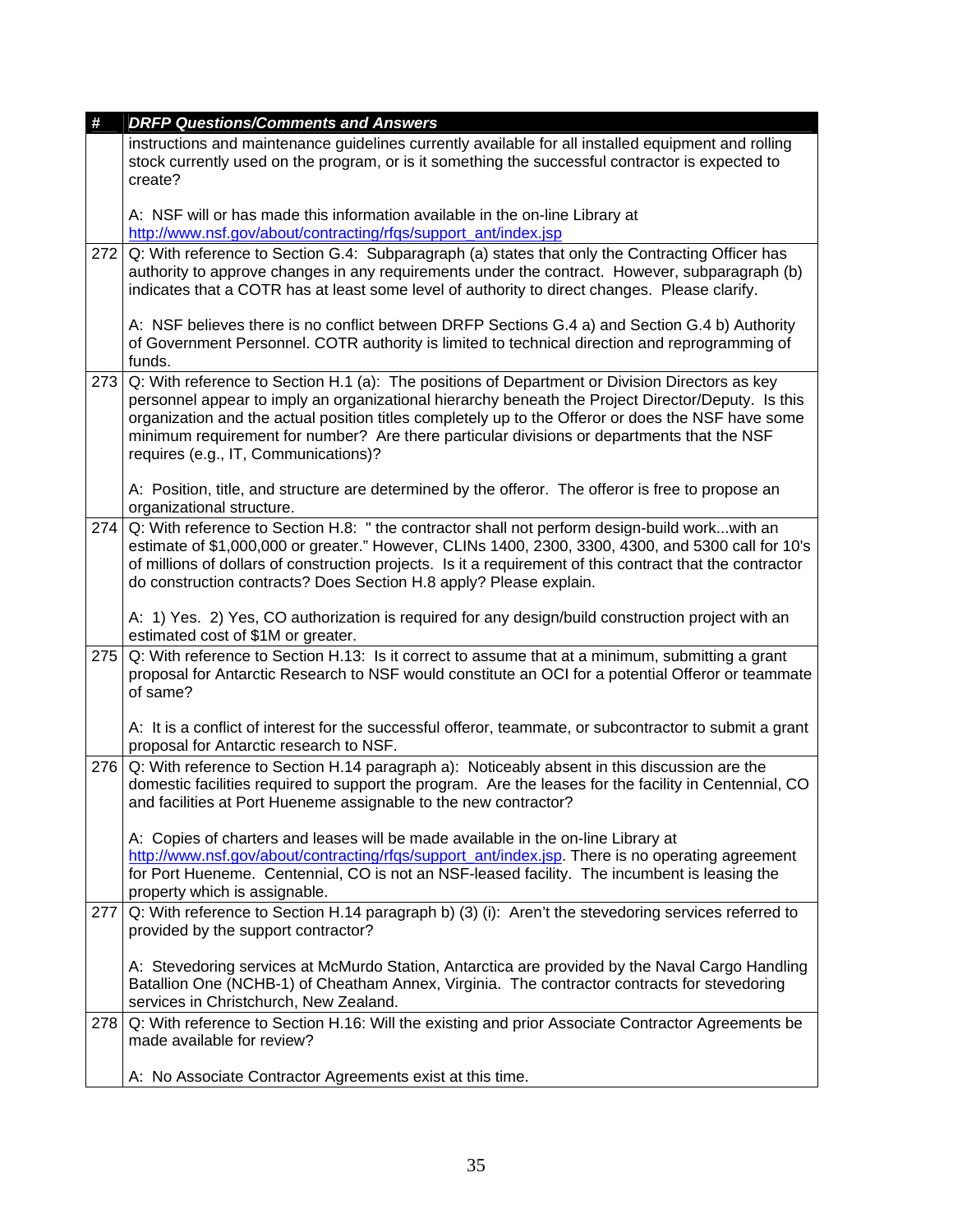| #   | <b>DRFP Questions/Comments and Answers</b>                                                                                                                                                                                                                                                                                                                                                                                                                                                                                                                                                                                                       |
|-----|--------------------------------------------------------------------------------------------------------------------------------------------------------------------------------------------------------------------------------------------------------------------------------------------------------------------------------------------------------------------------------------------------------------------------------------------------------------------------------------------------------------------------------------------------------------------------------------------------------------------------------------------------|
| 279 | Q: With reference to Section H.17 paragraph c): How is the contractor compensated for the<br>periodic training required to maintain the aforementioned registrations, certifications and licenses<br>required in part Section H.17, b), e.g. PDUs, CEUs, etc.?                                                                                                                                                                                                                                                                                                                                                                                   |
|     | A: NSF will only allow training unique to the Antarctic operation to be a billable expense to the<br>contract. NSF expects contractor employees to be trained professionals in their areas of expertise.                                                                                                                                                                                                                                                                                                                                                                                                                                         |
| 280 | Q: With reference to Section H.17 paragraph d): If, for example, CLIN 1100 is awarded as a Cost<br>Plus Award Fee (CPAF) CLIN, will the re-training not be considered a cost of contract performance<br>and thus be reimbursable regardless of the circumstances necessitating the training?                                                                                                                                                                                                                                                                                                                                                     |
|     | A: The allowability of costs will be determined on a case-by-case basis by the CO.                                                                                                                                                                                                                                                                                                                                                                                                                                                                                                                                                               |
| 281 | Q: With reference to Section H.18: Please clarify whether Workers' Compensation coverage is<br>intended for work performed in Antarctica or a foreign location.                                                                                                                                                                                                                                                                                                                                                                                                                                                                                  |
|     | A: Offerors are responsible for "compliance with applicable Federal and State workmen's<br>compensation and occupational disease statutes".                                                                                                                                                                                                                                                                                                                                                                                                                                                                                                      |
| 282 | Q: With reference to Section H.18 paragraph f): Paragraph (f) provides for reimbursement to the<br>Contractor for certain contractor liabilities for "Loss of or damage to property  or Death or bodily<br>injury." Most subcontractor and employee/former employee litigation and claims do not involve<br>loss or damage to actual real or personal property. Please clarify whether "lose of or damage to<br>property" is intended to include damages resulting from other property interests such as those<br>commonly involved in lawsuits or administrative claims involving, for example, subcontractors,<br>employees, or third parties. |
|     | A: NSF does not believe additional clarification is required. Damages may be determined on a<br>case-by-case basis.                                                                                                                                                                                                                                                                                                                                                                                                                                                                                                                              |
| 283 | Q: With reference to Section H.19: "Reimbursement to the Government for emergency treatment<br>will be in accordance with Federal Statutes and Government Regulations." If we read this correctly<br>and the contractor is responsible under the firm-fixed-price areas of this contract to reimburse the<br>Government for the use of Government facilities and transportation the event of injury or illness of<br>contractor personnel, will the Government provide current statistics on the frequency of these<br>occurrences?                                                                                                              |
|     | A: The Government does not expect reimbursement for emergency medical treatment in<br>Antarctica. However, the Contracting officer reserves the right to determine the allowability of<br>these costs on a case by case basis.                                                                                                                                                                                                                                                                                                                                                                                                                   |
|     | 284 Q: With reference to Section H.20 paragraph b): This provision seems inconsistent with the<br>provisions of Section H.18 providing for reimbursement of these types of costs under most<br>circumstances. Please clarify.                                                                                                                                                                                                                                                                                                                                                                                                                    |
|     | A: The final RFP will clarify H.20 b and H.18 $g(3)$ .                                                                                                                                                                                                                                                                                                                                                                                                                                                                                                                                                                                           |
| 285 | Q: With reference to Section H.22: "Transportation of employees from domicile to work places<br>shall not be an allowable cost under this contract." The contractor has historically been reimbursed<br>for transportation of employees from their point of origin (domicile) to Los Angeles and on to<br>Christchurch. Does this represent a change in policy?                                                                                                                                                                                                                                                                                  |
|     | A: Domicile, as defined in Black's Law Dictionary, is where an individual has a permanent home or<br>principal residence. Transportation from domicile to work will not be an allowable cost except to<br>and from Antarctica.                                                                                                                                                                                                                                                                                                                                                                                                                   |
| 286 | Q: With reference to Section H. 28 a): Please clarify that "Subject Data" does not include legal<br>information either.                                                                                                                                                                                                                                                                                                                                                                                                                                                                                                                          |
|     | A: Legal information is not referenced in the definition of "subject data" in Section H Paragraph                                                                                                                                                                                                                                                                                                                                                                                                                                                                                                                                                |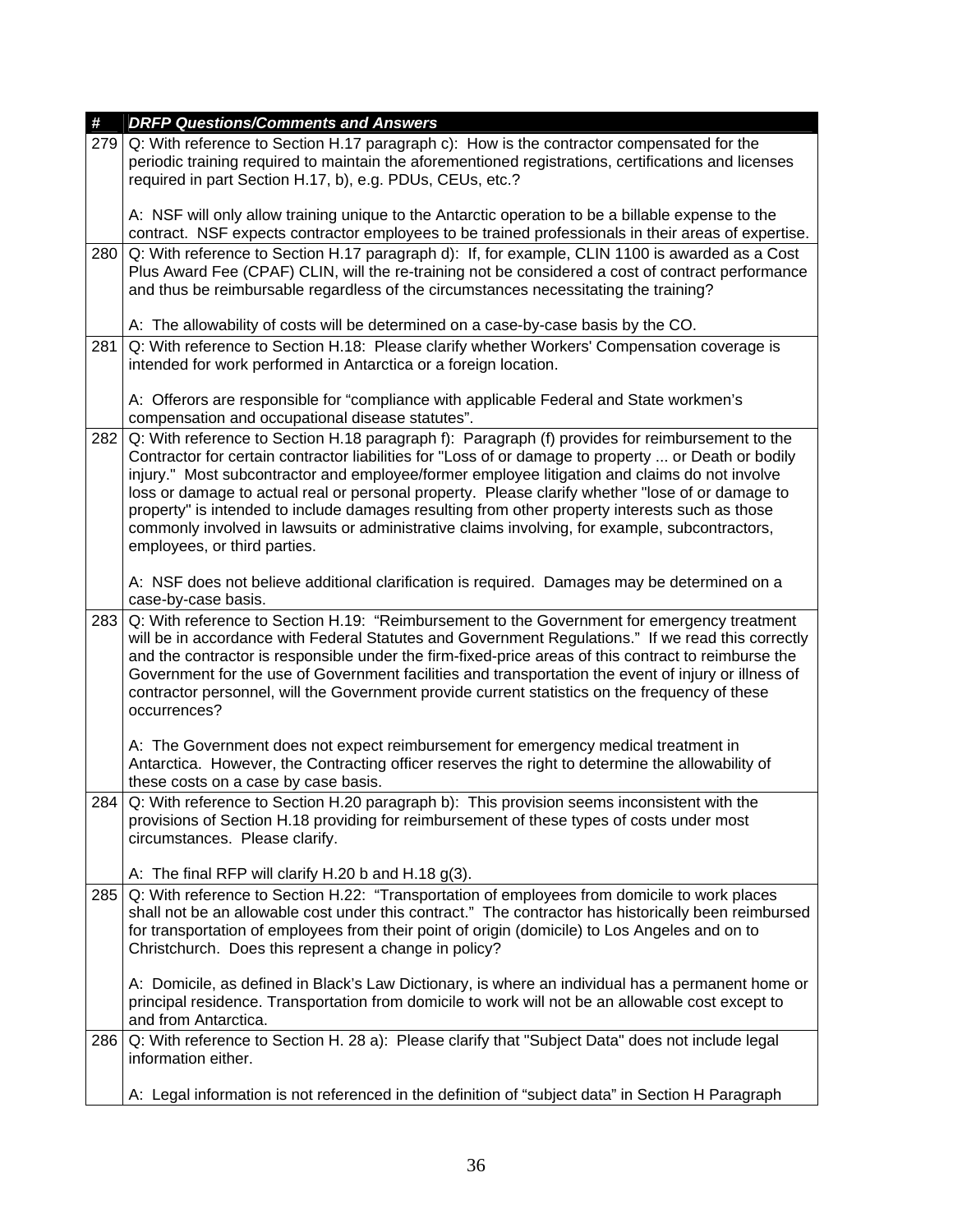| #   | <b>DRFP Questions/Comments and Answers</b>                                                                                                                                                                                                                                                                                                                                                                                                                                                                                                                                                                                                                                                                                                                                                                                                                                                                                                                                                                                                                                                                                                                                                                                                                                                                                                                                                                                      |
|-----|---------------------------------------------------------------------------------------------------------------------------------------------------------------------------------------------------------------------------------------------------------------------------------------------------------------------------------------------------------------------------------------------------------------------------------------------------------------------------------------------------------------------------------------------------------------------------------------------------------------------------------------------------------------------------------------------------------------------------------------------------------------------------------------------------------------------------------------------------------------------------------------------------------------------------------------------------------------------------------------------------------------------------------------------------------------------------------------------------------------------------------------------------------------------------------------------------------------------------------------------------------------------------------------------------------------------------------------------------------------------------------------------------------------------------------|
|     | $H.28$ a) – Right and Data (May 2008).                                                                                                                                                                                                                                                                                                                                                                                                                                                                                                                                                                                                                                                                                                                                                                                                                                                                                                                                                                                                                                                                                                                                                                                                                                                                                                                                                                                          |
| 287 | Q: With reference to Section L.7: In what section of the proposal is the Performance Work<br>Statement (PWS) to be provided? If in Volume II, is it correct to assume that this would not be<br>included in the page count?                                                                                                                                                                                                                                                                                                                                                                                                                                                                                                                                                                                                                                                                                                                                                                                                                                                                                                                                                                                                                                                                                                                                                                                                     |
|     | A: The PWS will be submitted as Section J, Attachment 2 and will not be subject to page<br>limitations.                                                                                                                                                                                                                                                                                                                                                                                                                                                                                                                                                                                                                                                                                                                                                                                                                                                                                                                                                                                                                                                                                                                                                                                                                                                                                                                         |
| 288 | Q: Could you explain the difference in Attachments L-4 and L-5?                                                                                                                                                                                                                                                                                                                                                                                                                                                                                                                                                                                                                                                                                                                                                                                                                                                                                                                                                                                                                                                                                                                                                                                                                                                                                                                                                                 |
| 289 | A: NSF is taking the comment under consideration and will address the issue in the final RFP.<br>Q: Will the Government agree to provide the opportunity for potential Offeror's (Prime Contractor<br>and any subcontractors) to meet with the NSF and engage in a collaborative dialogue on the draft<br>RFP? Such meetings, which we have participated in for other Government procurements, serve to<br>enhance incorporation of comments into the final RFP.                                                                                                                                                                                                                                                                                                                                                                                                                                                                                                                                                                                                                                                                                                                                                                                                                                                                                                                                                                |
|     | A: After the release of the RFP, scheduled communications between offerors and NSF will be<br>posted to FedBizOpps.                                                                                                                                                                                                                                                                                                                                                                                                                                                                                                                                                                                                                                                                                                                                                                                                                                                                                                                                                                                                                                                                                                                                                                                                                                                                                                             |
| 290 | Q: Clarity is needed in the definition of the Offeror, contractor; subcontractor; team members;<br>teaming partners; and major, critical team subcontractor(s). For example, in Section B.7.d.1 (Page<br>6 of 142) it states that "the entire team share in the contract award fee structure and separate<br>additional fee for teaming partners shall not be considered" Sections L.10.1 states that past<br>performance provided by the Offeror can include information from critical and teaming<br>subcontractors. We encourage NSF to modify the final RFP to include the following language:<br>"The term 'team members' refers to the respective company(s) that make up the 'Offeror' whether<br>they are part of a joint venture, Limited Liability Corporation, or a subcontractors to a Prime<br>Contractor or Limited Liability Corporation. The term 'major (critical or teaming) subcontractors'<br>refers to subcontractors who perform a significant role in the performance of the PWS, but are not<br>part of the 'Offeror', are not part of the 'Offeror' management team, and work under the direction of<br>the Offeror but are covered by a teaming agreement. 'Major (critical or teaming) subcontractors'<br>can be named in the proposal but do not share in the award fee pool, but may share in the<br>incentive fee pool, based upon their performance." The term 'teaming partner' can be deleted. |
|     | A: Section B.7(d) will be removed from the final RFP.                                                                                                                                                                                                                                                                                                                                                                                                                                                                                                                                                                                                                                                                                                                                                                                                                                                                                                                                                                                                                                                                                                                                                                                                                                                                                                                                                                           |
| 291 | Q: Neither the Draft RFP nor procurement website library currently contains sufficient information<br>necessary to prepare an accurate and reasonable cost proposal. In addition, the value of a cost<br>proposal to a WBS level 3 for the entire term of the contract has minimal value without sufficient<br>detail on the current budget, out year performance work requirements, workload, inventory and<br>conditional assessment of all equipment and facilities, inflation rates for labor, materials, and<br>equipment. Given the annual funding limitations and lack certainty of the requirements for the term<br>of the contact, we recommend that the NSF provide the bidders with the current year budget and<br>Annual Program Plan (APP) and a proposed APP and request the Offerors to provide a detailed<br>Cost Proposal for the first year, and proposed plans in how to reduce costs in out years.                                                                                                                                                                                                                                                                                                                                                                                                                                                                                                          |
|     | A: NSF plans to make additional information available in the on-line Library. The final RFP will not<br>include any FPIF CLINs. The Annual Program Plan (APP) for October 1, 2009 through March 31,<br>2010 will be executed by the incumbent contractor. The APP for April 1, 2010 through September<br>30, 2010 will be prepared by the successful offeror during the transition-in period.                                                                                                                                                                                                                                                                                                                                                                                                                                                                                                                                                                                                                                                                                                                                                                                                                                                                                                                                                                                                                                   |
| 292 | Q: Section B.1 and Section B.2 (Page 1 to 3 of 142) - Hybrid Contract Type & Price/Cost<br>Schedule; Section B.4 Fixed-Price Incentive (Firm Target) CLINs. Section B.1 refers to the use of<br>Fixed-Price-Incentive (Firm Target) (FPIF) as a component of this hybrid contract type and its<br>application in Section B.2 to CLINs 1400, 2300, 3300, 3300, 4300 and 5300 which represent<br>Construction/Special Projects. FAR 16.403-1 outlines the application of FPIF contracts and their<br>limitations. Specifically, "this contract type may be used only when  adequate cost or pricing<br>information for establishing reasonable firm targets is available at the time of initial contract                                                                                                                                                                                                                                                                                                                                                                                                                                                                                                                                                                                                                                                                                                                          |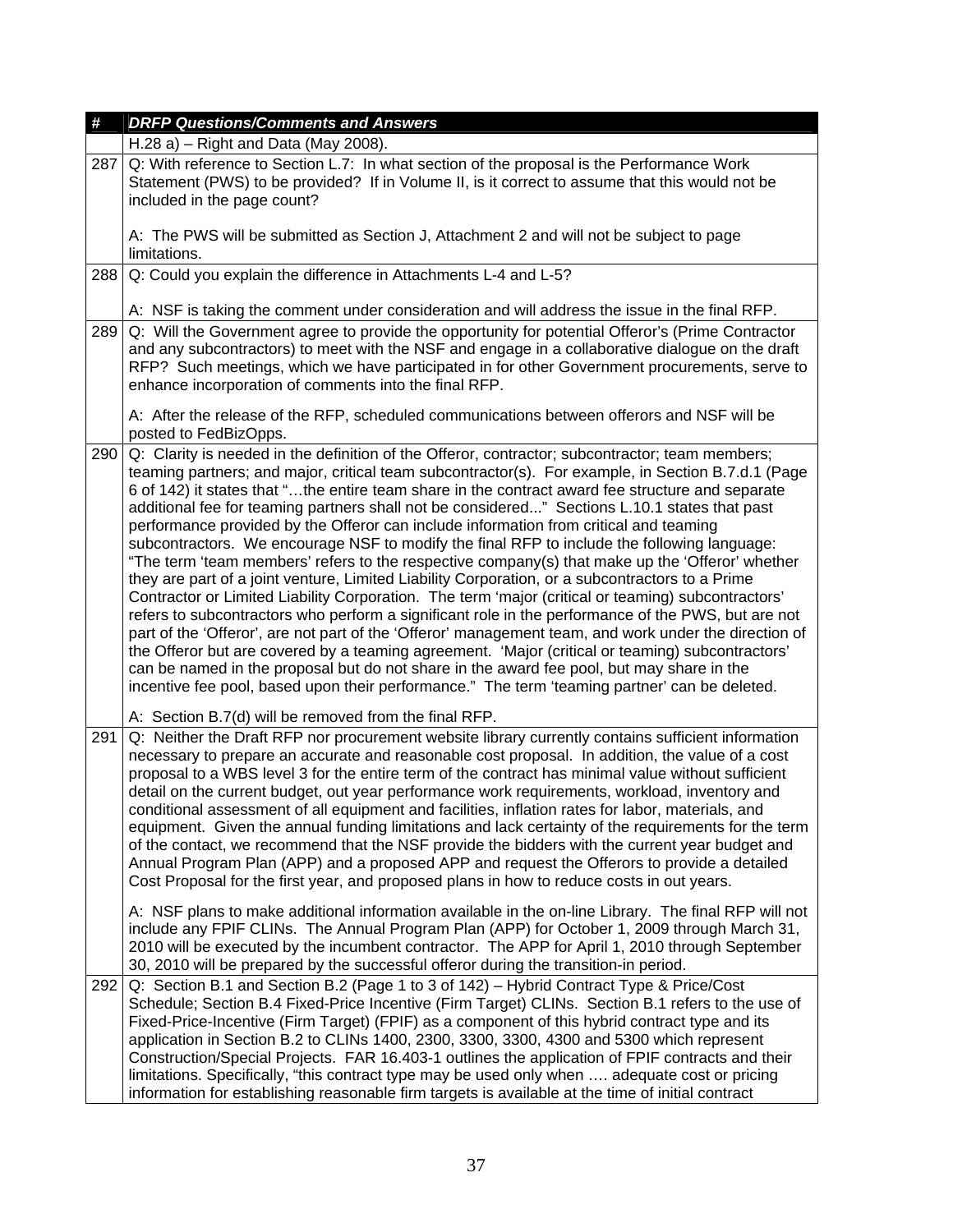| # |     | <b>DRFP Questions/Comments and Answers</b>                                                                                                                                                                                                                                                                                                                                                                                                                                                                                                                                                                                                                                                                                                                                                                                                                                                                                                                                                                                                                                                                                                                                                              |
|---|-----|---------------------------------------------------------------------------------------------------------------------------------------------------------------------------------------------------------------------------------------------------------------------------------------------------------------------------------------------------------------------------------------------------------------------------------------------------------------------------------------------------------------------------------------------------------------------------------------------------------------------------------------------------------------------------------------------------------------------------------------------------------------------------------------------------------------------------------------------------------------------------------------------------------------------------------------------------------------------------------------------------------------------------------------------------------------------------------------------------------------------------------------------------------------------------------------------------------|
|   |     | negotiation." The Draft RFP does not contain a sufficient level of detail describing specifications<br>and/or requirements of these work activities for the bidder to develop adequate cost or pricing<br>information for establishing firm targets. While bidders could develop a price as a result of an<br>assumed basis of estimate, this could create a situation where the price does not represent a<br>comparative basis across contractors nor, more importantly, in conformance with the government's<br>performance requirements. It appears that the NSF may intend to provide Government-provided<br>values to be used for proposal pricing purposes for these work components (Section M.6.3.2, Page<br>140 of 142). Please verify if that is correct and if so please provide clear wording in Section L of<br>the final RFP to clarify. If not, we recommend that the final RFP include performance specifications<br>and requirements for the bidder to price this scope of work and/or to exclude these CLINS from the<br>Price/Cost Schedule until such time as these requirements could be provided. Our preference<br>would be to change the contract type to either CPIF or CPAF. |
|   |     | A: NSF will not be including any FPIF CLINs in the final RFP.                                                                                                                                                                                                                                                                                                                                                                                                                                                                                                                                                                                                                                                                                                                                                                                                                                                                                                                                                                                                                                                                                                                                           |
|   | 293 | Q: Regarding Section B.1 and Section B.2 (Pages 1 to 3 of 142), please describe what is meant by<br>"over/under range" and "share ratio". These are not terms used by either the FAR clause 52.216-<br>16, or FAR 16.403-1. Instead, if FPIF is to be used, then to be consistent with FAR requirements<br>we believe the appropriate items to be proposed include a target cost, a target profit, and a profit<br>adjustment formula. Please clarify. In addition, if the Government will require the proposal of an<br>"over/under range" and "share ratio" for the FPIF CLINs, please provide instructions in Section L to<br>specify where this information should be in included in the proposal documents.                                                                                                                                                                                                                                                                                                                                                                                                                                                                                        |
|   |     | A: NSF will not be including any FPIF CLINs in the final RFP.                                                                                                                                                                                                                                                                                                                                                                                                                                                                                                                                                                                                                                                                                                                                                                                                                                                                                                                                                                                                                                                                                                                                           |
|   | 294 | Q: Section B.2 (Page 1 of 142), CLIN 1500, 1600, ODCs. These two CLINs appear to be non-fee<br>bearing. Given, a significant portion of the contract value is ODCs, this reduction in the potential<br>fee pool may result in a decrease in competitive participation on this procurement. Excluding<br>material and other direct costs from the fee bearing contract base will result in an unbalanced<br>distribution of fee across the CLINs. Further, the absence of incentive to manage material and<br>ODC costs is inconsistent with the Federal Acquisition Regulation and not in the best interests of<br>the Government. It is recommended that material and ODCs required to fulfill the requirements of<br>the Statement of Objectives be allocated to the appropriate CLINS as fee-bearing costs with<br>incentives to reduce overall costs or that Material and ODC cost CLINs be changed to CPIF or<br>CPAF.                                                                                                                                                                                                                                                                             |
|   |     | A: This is a CPAF contract with a fixed award fee pool. ODCs associated with construction and<br>special projects will be included in the contract modifications for those CLINs. ODCs will not<br>impact the award fee pool.                                                                                                                                                                                                                                                                                                                                                                                                                                                                                                                                                                                                                                                                                                                                                                                                                                                                                                                                                                           |
|   | 295 | Q: Will the ODCs that will be part of the Construction/Special Projects FPIF contract portions also<br>be excluded from fee?                                                                                                                                                                                                                                                                                                                                                                                                                                                                                                                                                                                                                                                                                                                                                                                                                                                                                                                                                                                                                                                                            |
|   |     | A: NSF will not be including any FPIF CLINs in the final RFP. ODCs associated with construction<br>and special projects will be included in the contract modifications for those CLINs. ODCs will not<br>impact the award fee pool.                                                                                                                                                                                                                                                                                                                                                                                                                                                                                                                                                                                                                                                                                                                                                                                                                                                                                                                                                                     |
|   | 296 | Q: Note A (Page 3 of 142) states that the Offeror may propose areas for consideration for a Firm<br>Fixed Price (FFP) contract. Section M.6.3.2 (Page 140 of 142) states that the Government will<br>utilize total evaluated cost. How will Offeror proposals that include FFP areas be factored into the<br>total evaluated cost, e.g. cost and fee are not segregated in FFP proposals? How does the<br>Government intend to ensure consistent and fair evaluation across potentially divergent Offeror<br>bids?                                                                                                                                                                                                                                                                                                                                                                                                                                                                                                                                                                                                                                                                                      |
|   |     | A: 1) At this time the only FFP CLIN is the Transition-in CLIN. The final RFP will address this<br>change. NSF will not be including any FPIF CLINs in the final RFP. 2) NSF will re-write Section<br>M.6.3.2 in the final RFP to clarify that all offerors' proposals will receive a consistent and fair<br>evaluation.                                                                                                                                                                                                                                                                                                                                                                                                                                                                                                                                                                                                                                                                                                                                                                                                                                                                                |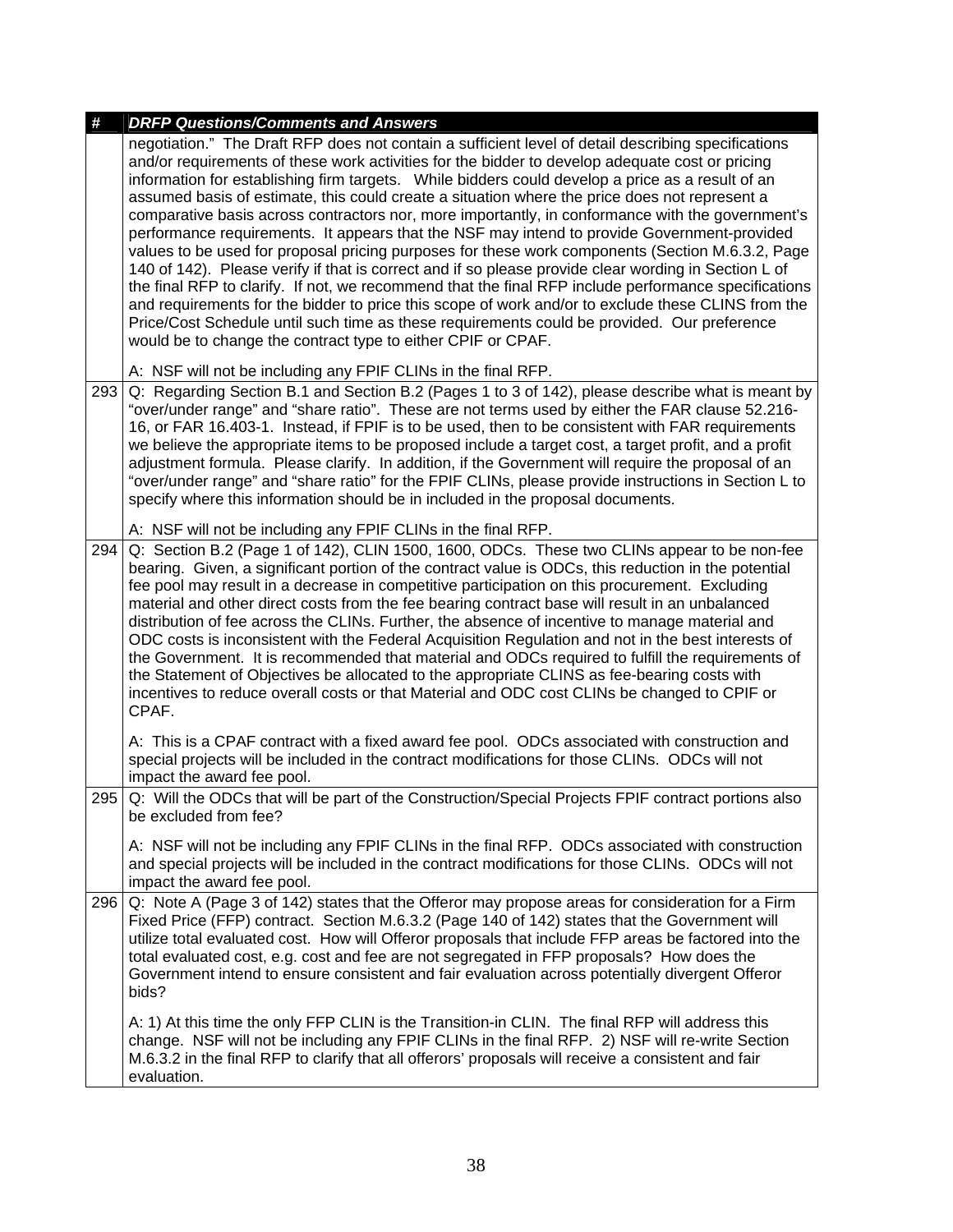| #   | <b>DRFP Questions/Comments and Answers</b>                                                                                                                                                                                                                                                                                                                                                                                                                                                                                                                                                                                                                                                                                                                                                                                                                                                                                               |
|-----|------------------------------------------------------------------------------------------------------------------------------------------------------------------------------------------------------------------------------------------------------------------------------------------------------------------------------------------------------------------------------------------------------------------------------------------------------------------------------------------------------------------------------------------------------------------------------------------------------------------------------------------------------------------------------------------------------------------------------------------------------------------------------------------------------------------------------------------------------------------------------------------------------------------------------------------|
| 297 | Q: Regarding Section B.4 (Page 4 of 142), given the absence of scope/workload data to support<br>an estimate for Construction/Special Projects, is it correct to assume that the Fixed Price Incentive<br>CLINs are IDIQ and that task orders will be negotiated on an as needed basis throughout the<br>contract's period of performance? If this assumption is correct, clarification of the CLINs to specify<br>IDIQ contract type is requested.                                                                                                                                                                                                                                                                                                                                                                                                                                                                                      |
|     | A: The IDIQ contract type will not be applicable to the ASC. Construction and special projects will<br>be negotiated in the contents of the Annual Program Plan each year and added to the contract<br>through contract modifications. NSF will not be including any FPIF CLINs in the final RFP.                                                                                                                                                                                                                                                                                                                                                                                                                                                                                                                                                                                                                                        |
| 298 | Q: Regarding Section B.5 (Page 4 of 142), can the Government make clear in the Final RFP what<br>the Government's intent is with respect to the provision of a Government-provided value for<br>maximum award fee?                                                                                                                                                                                                                                                                                                                                                                                                                                                                                                                                                                                                                                                                                                                       |
|     | A: Maximum award fee is based on the pool of dollars available for award fee by the Government.                                                                                                                                                                                                                                                                                                                                                                                                                                                                                                                                                                                                                                                                                                                                                                                                                                          |
| 299 | Q: Regarding Section B.5 (Page 4 of 142), the Base Fee for these cost-reimbursable CLINs<br>currently indicates \$0. In addition, in Section B. 7, the Award Fee calculation currently indicates<br>that unless the Contractor is evaluated at least 81 or higher, then no Award Fee will be provided<br>either. These CLINS represent value-added services performed by the Contractor. We believe a<br>more equitable manner of treating these fees is to allow a minimum base fee.<br>A: The award fee scale is presented in the RFP as it was intended. Alternatives to the award fee                                                                                                                                                                                                                                                                                                                                                |
|     | scale will not be considered.                                                                                                                                                                                                                                                                                                                                                                                                                                                                                                                                                                                                                                                                                                                                                                                                                                                                                                            |
| 300 | Q: Regarding Section B.6 (Page 4 of 142), will the final RFP include Government-provided values<br>for the cost reimbursable amounts to be used in Offeror proposals or will the Government provide<br>workload data adequate to support an estimate?                                                                                                                                                                                                                                                                                                                                                                                                                                                                                                                                                                                                                                                                                    |
|     | A: Offerors can find relevant information regarding NSF's requirements in the on-line Library at<br>http://www.nsf.gov/about/contracting/rfgs/support_ant/index.jsp, during the pre-solicitation<br>conference, site visit(s) and pre-proposal one-on-ones.                                                                                                                                                                                                                                                                                                                                                                                                                                                                                                                                                                                                                                                                              |
| 301 | Q: Regarding Section B.7.b.1 (Page 5 of 142), Award Fee scores and amounts are not equitably<br>distributed to properly provide incentive. If a Contractor scores at 80, they are treated the same as<br>a Contractor who scores at 20, or 50, even though the level of services provided is substantially<br>different. In addition, the difference of Award Fee between a 90 score and a 91 score is an<br>additional 40% award fee even though the score itself is not substantially different. Further, this<br>difference between 90 and 91 is actually rewarded higher than the difference between 95 and 96<br>(which only receives an additional 20%). We do not believe this inequitable distribution of award<br>fee is in the best interest of the Government. Please reconsider this award fee distribution. We<br>would recommend a more continuous curved distribution of Award Fee based incrementally on<br>performance. |
|     | A: The award fee scale is presented in the RFP as it was intended. Alternatives to the award fee<br>scale will not be considered.                                                                                                                                                                                                                                                                                                                                                                                                                                                                                                                                                                                                                                                                                                                                                                                                        |
| 302 | Q: Regarding Section B.7.c.2 (Page 5 of 152), in addition to potential for unearned award fee to be<br>rolled over, will the NSF include provisions for the contractor to receive provisional fee based on<br>the applicable FAR Clause?                                                                                                                                                                                                                                                                                                                                                                                                                                                                                                                                                                                                                                                                                                 |
|     | A: No. NSF currently is not considering provisional award fee. Refer to Draft RFP, Section B,<br>Paragraph 7.f, Payment of Award Fee, states that no provisional interim or advance billing of award<br>fee will be authorized.                                                                                                                                                                                                                                                                                                                                                                                                                                                                                                                                                                                                                                                                                                          |
| 303 | Q: In Section B.7.d (Page 6 of 142), Allowability of Subcontractor Award Fee, the Prime Contractor<br>should be encouraged to provide niche/specialty/Small Business subcontractors that bring<br>important value to NSF without inclusion in the Prime Contractor Fee pool. This is not considered<br>fee on fee in the industry, and given the challenges the ASC provides, the Prime Contractor should<br>have the contractual flexibility to motivate its subcontractors with various forms of contract vehicles<br>that best suit their role(s) and accomplishments of the Work. We would suggest that NSF consider                                                                                                                                                                                                                                                                                                                 |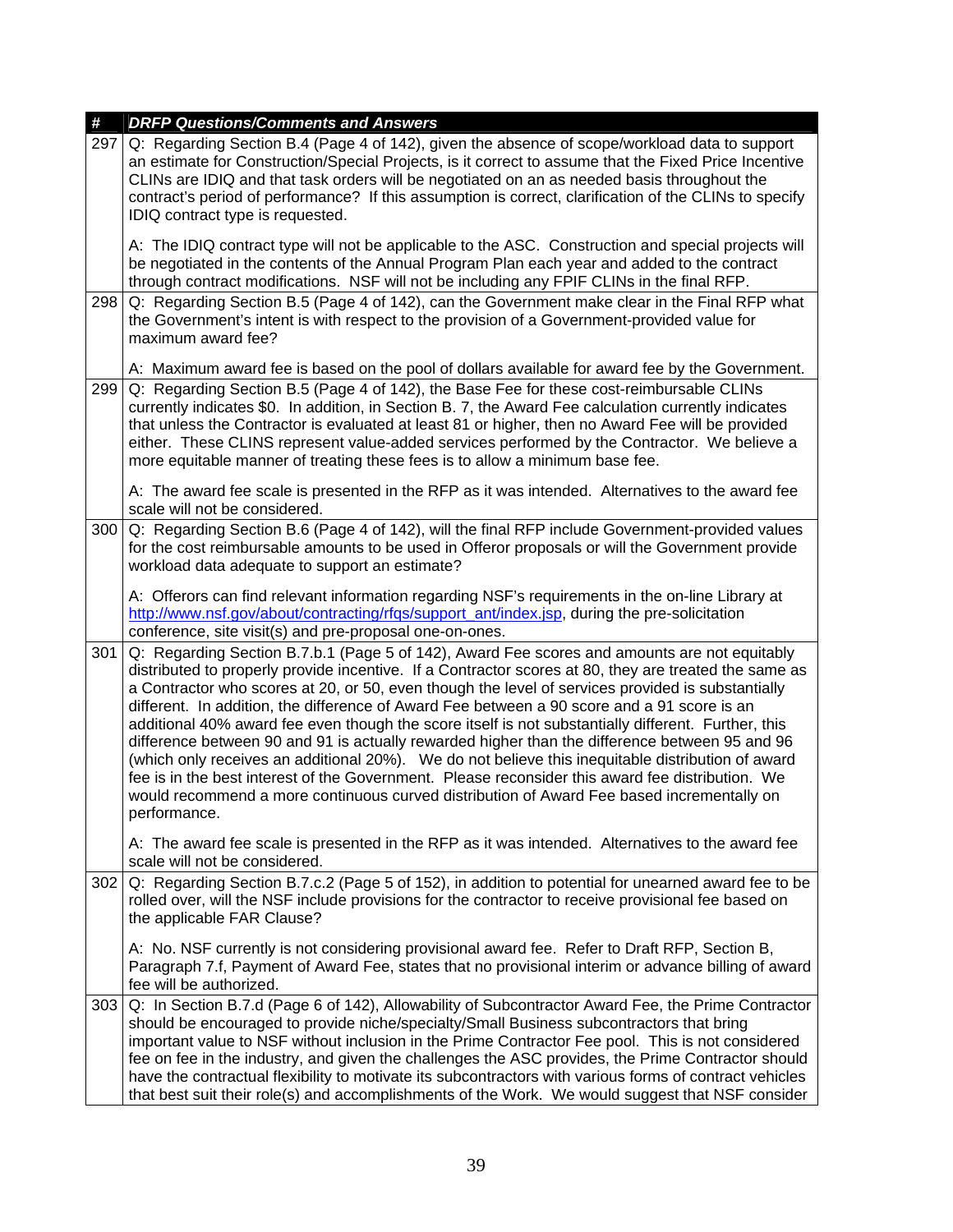| #   | <b>DRFP Questions/Comments and Answers</b>                                                                                                                                                                                                                                                                                                                                                                                                                                                                                                                                                  |
|-----|---------------------------------------------------------------------------------------------------------------------------------------------------------------------------------------------------------------------------------------------------------------------------------------------------------------------------------------------------------------------------------------------------------------------------------------------------------------------------------------------------------------------------------------------------------------------------------------------|
|     | making subcontractor fee an allowable cost for niche/specialty and small business subcontractors.                                                                                                                                                                                                                                                                                                                                                                                                                                                                                           |
|     | A: Section B.7(d) will be removed from the final RFP.                                                                                                                                                                                                                                                                                                                                                                                                                                                                                                                                       |
| 304 | Q: Section B.9 Funds Limitation (Page 6 of 142), please define in this context what NSF means by<br>"special projects" or provide examples of previous or anticipated "special projects."                                                                                                                                                                                                                                                                                                                                                                                                   |
|     | A: Construction and special projects will be defined and negotiated within the APP every year.<br>Special projects are projects that NSF has determined to fall outside the scope of the normal<br>operations and maintenance of the US Antarctic Program. These include: Icecube, South Pole<br>Station Modernization, etc. The scope of special projects for the future is unknown at this time.                                                                                                                                                                                          |
| 305 | Q: We would suggest the provision of detailed performance information across the major work<br>scope areas be provided in the final RFP or through posting to the Library. For example, in the<br>area of Transportation and Logistics, the following information would be necessary for the<br>development of a complete and accurate proposal. Similar level of detailed information would<br>likewise be necessary for Technical Management and Administration, Science Support, Information<br>Technology and Communications, and Infrastructure, Operations and Professional Services. |
|     | A: Offerors can find relevant information regarding NSF's requirements in the on-line Library at<br>http://www.nsf.gov/about/contracting/rfgs/support_ant/index.jsp, during the pre-solicitation<br>conference, site visit(s), and pre-proposal one-on-ones.                                                                                                                                                                                                                                                                                                                                |
| 306 | Q: What is the annual cost to operate CBC Packing? What is the fee structure - cost of labor,<br>materials, lease, services, etc. per year? What is the quantity and cost of packaging and crating by<br>packaging type i.e. skid box, multiwall, pallet, Milvan, etc. per year?                                                                                                                                                                                                                                                                                                            |
|     | A: Offerors can find relevant information regarding NSF's requirements in the on-line Library at<br>http://www.nsf.gov/about/contracting/rfgs/support_ant/index.jsp, during the pre-solicitation<br>conference, site visit(s), and pre-proposal one-on-ones.                                                                                                                                                                                                                                                                                                                                |
| 307 | Q: What annual cost of freight is incurred from materials procured via PO, by location?                                                                                                                                                                                                                                                                                                                                                                                                                                                                                                     |
|     | A: Offerors will have insight into these costs from the Annual Program Plans located in the on-line<br>Library at http://www.nsf.gov/about/contracting/rfgs/support_ant/index.jsp Specific cost of freight<br>by location is not available.                                                                                                                                                                                                                                                                                                                                                 |
| 308 | Q: How many SAAM and MAC Channel flights are supported per year?                                                                                                                                                                                                                                                                                                                                                                                                                                                                                                                            |
|     | A: NSF will make historical airlift information available in the on-line Library at<br>http://www.nsf.gov/about/contracting/rfqs/support_ant/index.jsp                                                                                                                                                                                                                                                                                                                                                                                                                                      |
| 309 | Q: What is the total cost of the resupply vessel and days on charter.                                                                                                                                                                                                                                                                                                                                                                                                                                                                                                                       |
|     | $A+$ NSF will make this information available in the on-line I ibrary at<br>http://www.nsf.gov/about/contracting/rfqs/support_ant/index.jsp                                                                                                                                                                                                                                                                                                                                                                                                                                                 |
| 310 | Q: What role does bar-coding play at all locations?                                                                                                                                                                                                                                                                                                                                                                                                                                                                                                                                         |
|     | A: Currently, bar-coding is used in a number of applications, such as point of sale, materials<br>management and cargo tracking. Offerors can find relevant information regarding NSF's<br>requirements in the on-line Library at<br>http://www.nsf.gov/about/contracting/rfgs/support_ant/index.jsp, during the pre-solicitation<br>conference, site visit(s), and pre-proposal one-on-ones.                                                                                                                                                                                               |
| 311 | Q: Please provide the vehicle fleet list by station to include make, model, and year, to include the<br>number of scheduled maintenance and unscheduled maintenance performed and associated<br>annual cost.                                                                                                                                                                                                                                                                                                                                                                                |
|     | A: Vehicle fleet list (\$25000+ as of 30 Sep 2007) is available in the on-line Library at<br>http://www.nsf.gov/about/contracting/rfqs/support_ant/index.jsp.                                                                                                                                                                                                                                                                                                                                                                                                                               |
| 312 | Q: Please provide inventory reports of each warehouse to include, manufacturer, part number,<br>description, calls, demand, min, max, safety stock, and any protected stock.                                                                                                                                                                                                                                                                                                                                                                                                                |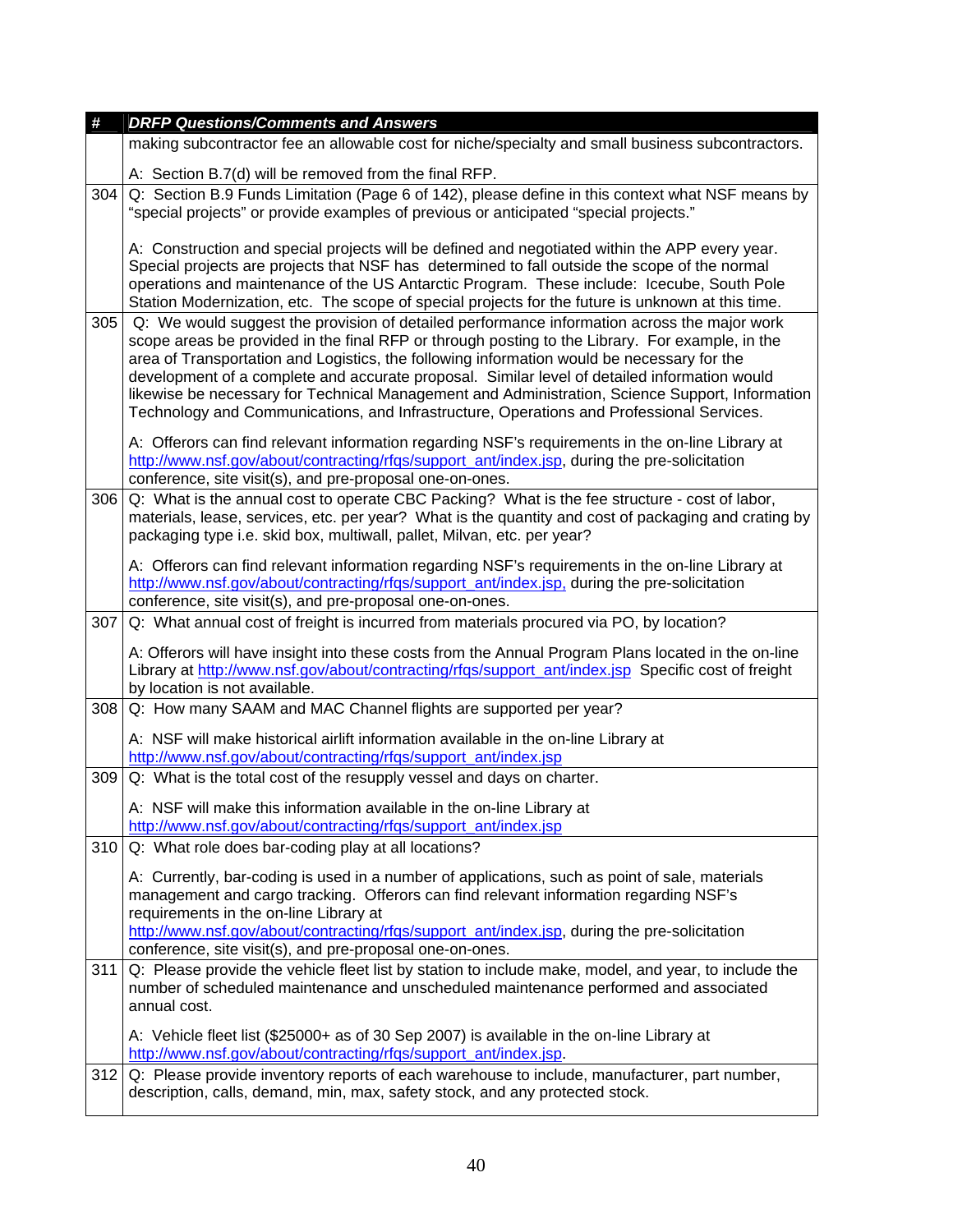| #   | <b>DRFP Questions/Comments and Answers</b>                                                                                                                                                       |
|-----|--------------------------------------------------------------------------------------------------------------------------------------------------------------------------------------------------|
|     | A: NSF will make this information available in the on-line Library at                                                                                                                            |
|     | http://www.nsf.gov/about/contracting/rfqs/support_ant/index.jsp                                                                                                                                  |
| 313 | Q: What method of inventory accountability is currently being provided in Punta Arenas and the                                                                                                   |
|     | research vessels?                                                                                                                                                                                |
|     | A: Offerors can find relevant information regarding NSF's requirements in the on-line Library at                                                                                                 |
|     | http://www.nsf.gov/about/contracting/rfgs/support_ant/index.jsp, during the pre-solicitation                                                                                                     |
|     | conference, site visit(s), and pre-proposal one-on-ones.                                                                                                                                         |
| 314 | Q: What is the quality control criteria and maintenance procedure for cold weather clothing in                                                                                                   |
|     | <b>Christchurch and Punta Arenas?</b>                                                                                                                                                            |
|     | A: Offerors can find relevant information regarding NSF's requirements in the on-line Library at                                                                                                 |
|     | http://www.nsf.gov/about/contracting/rfgs/support_ant/index.jsp, during the pre-solicitation                                                                                                     |
|     | conference, site visit(s), and pre-proposal one-on-ones.                                                                                                                                         |
| 315 | Q: Regarding Section C.5.c (Page 9 of 142), this paragraph references the availability of extensive                                                                                              |
|     | documentation of the as-is state of the current support contract. How and when will the                                                                                                          |
|     | Government provide this documentation to the Offeror? It is requested that the documentation                                                                                                     |
|     | include but not be limited to current staffing, bounding scope parameters, current workload data,                                                                                                |
|     | inventory to be transitioned to the contractor and the most recent performance metrics for use by                                                                                                |
|     | Offeror in developing a baseline for proposed improvements.                                                                                                                                      |
|     | A: Offerors can find relevant information regarding NSF's requirements in the on-line Library at                                                                                                 |
|     | http://www.nsf.gov/about/contracting/rfgs/support_ant/index.jsp, during the pre-solicitation                                                                                                     |
|     | conference, site visit(s), and pre-proposal one-on-ones.                                                                                                                                         |
| 316 | Q: Regarding Section C.6.1.b (page 10 of 142) - Is the NSF requiring the Bidder to self perform                                                                                                  |
|     | the medical program because the words "or integrate" are not included as they are in Section                                                                                                     |
|     | C.6.1.a? If so, is the intention that all medical personnel, including physicians be employees of the                                                                                            |
|     | <b>Prime Contractor?</b>                                                                                                                                                                         |
|     | A: 1) Offerors are free to propose any management arrangement that is appropriate to meet the                                                                                                    |
|     | program's needs. 2) No.                                                                                                                                                                          |
| 317 | Q: Regarding Section C.6.3.b (Page 12 of 142), please provide a list of the property, equipment,                                                                                                 |
|     | and applications referenced in this section?                                                                                                                                                     |
|     | A: Offerors can find relevant information regarding NSF's requirements in the on-line Library at                                                                                                 |
|     | http://www.nsf.gov/about/contracting/rfgs/support_ant/index.jsp, during the pre-solicitation                                                                                                     |
|     | conference, site visit(s) and pre-proposal one-on-ones.                                                                                                                                          |
| 318 | Q: Regarding Section C.6.3.d (Page 12 of 142), please provide copies of the existing leases,                                                                                                     |
|     | charters and operating agreements as part of the final RFP. In addition to the examples provided,                                                                                                |
|     | please provide any leases, charters and operating agreements for Port Hueneme, Denver, and                                                                                                       |
|     | Research Vessel Locations. Also, are operating agreements in place for "other southern ocean                                                                                                     |
|     | gateways"?                                                                                                                                                                                       |
|     | A: Copies of charters and leases will be made available in the on-line Library at                                                                                                                |
|     | http://www.nsf.gov/about/contracting/rfgs/support_ant/index.jsp. There is no operating agreement                                                                                                 |
|     | for Port Hueneme.                                                                                                                                                                                |
| 319 | Q: Regarding Section C.6.3.m (Page 13 of 142), please identify the systems and infrastructure                                                                                                    |
|     | currently in place for medical, dental, and psychological programs?                                                                                                                              |
|     |                                                                                                                                                                                                  |
|     | A: Offerors can find relevant information regarding NSF's requirements in the on-line Library at<br>http://www.nsf.gov/about/contracting/rfgs/support_ant/index.jsp, during the pre-solicitation |
|     |                                                                                                                                                                                                  |
|     | conference, site visit(s) and pre-proposal one-on-ones.                                                                                                                                          |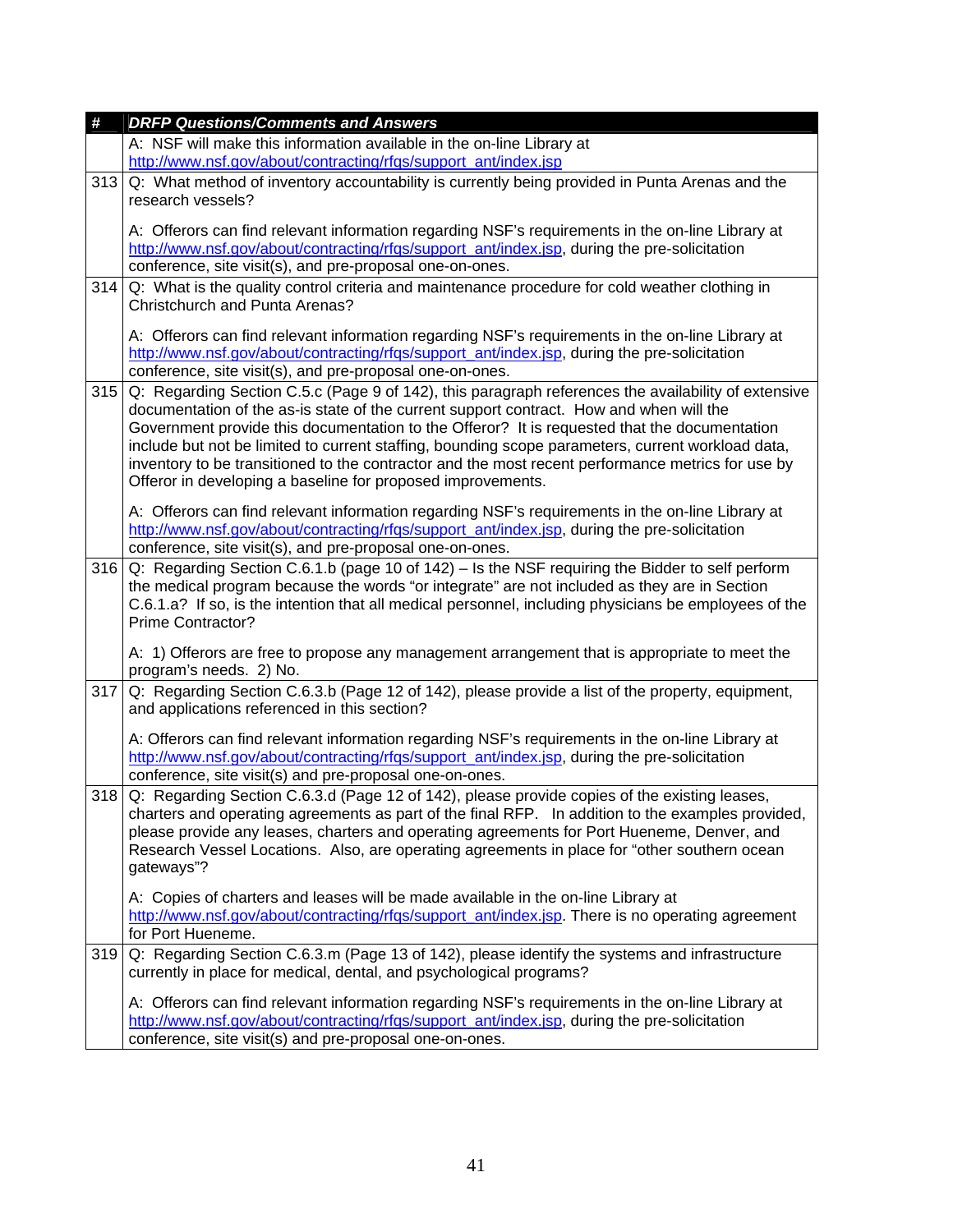| #   | <b>DRFP Questions/Comments and Answers</b>                                                                                                                                                                                                                                                                             |
|-----|------------------------------------------------------------------------------------------------------------------------------------------------------------------------------------------------------------------------------------------------------------------------------------------------------------------------|
| 320 | Q: Regarding Section C.6.3.o (Page 13 of 142), can you provide site maps to identify the current<br>explosive storage locations for each station?                                                                                                                                                                      |
|     | A: NSF will make this information available in the on-line Library at<br>http://www.nsf.gov/about/contracting/rfqs/support_ant/index.jsp                                                                                                                                                                               |
| 321 | Q: Regarding Section C.8.3.a (Page 16 of 142), please provide an inventory list of the Government<br>Furnished legacy mission applications that will be transitioned to the contractor.                                                                                                                                |
|     | A: NSF will provide information on major applications as well as a listing of licensed applications in<br>the on-line library at http://www.nsf.gov/about/contracting/rfqs/support_ant/index.jsp                                                                                                                       |
| 322 | Q: In Section C.8.3.c (Page 17 of 142), please provide the specific terms/conditions of the<br>referenced Memorandum of Agreements (MOA) so we can ensure inclusion of all MOA<br>requirements within our PWS.                                                                                                         |
|     | A: NSF will make those available in the on-line Library at<br>http://www.nsf.gov/about/contracting/rfgs/support_ant/index.jsp.                                                                                                                                                                                         |
| 323 | Q: Regarding Section C.9.1 (Page 17 of 142), please provide the inventory list of the USAP<br>permanent and temporary facilities, roads, airfields, ports, utilities, fuel systems and infrastructure<br>not included in the capital lists published on the NSF website that the contractor is required to<br>support. |
|     | A: Offerors can find relevant information regarding NSF's requirements in the on-line Library at<br>http://www.nsf.gov/about/contracting/rfgs/support_ant/index.jsp, during the pre-solicitation<br>conference, site visit(s) and pre-proposal one-on-ones.                                                            |
| 324 | Q: Regarding Section C.9.2.d (Page 17 of 142), please provide the inventory list and current<br>condition assessment of mechanical/electrical equipment not included in the capital lists published<br>on the NSF website that the contractor is required to manage, operate and maintain.                             |
|     | A: Offerors will have the opportunity to assess current condition during site visits. NSF does not<br>have this information.                                                                                                                                                                                           |
| 325 | Q: Regarding Section C.9.2.e (Page 17 of 142), please provide the inventory list and current<br>condition assessment of vehicles, mechanicals equipment and utilities not included in the capital<br>lists published on the NSF website that the contractor is required to manage, operate and maintain.               |
|     | A: Offerors will have the opportunity to assess current condition during site visits. NSF does not<br>have this information.                                                                                                                                                                                           |
| 326 | Q: Regarding Section C.9.2.o (Page 18 of 142), please provide the inventory list and current<br>condition assessment of all USAP bulk fuel storage and distribution systems not included in the<br>capital lists published on the NSF website that the contractor is required to manage, operate and<br>maintain.      |
|     | A: Offerors will have the opportunity to assess current condition during site visits. NSF does not<br>have this information.                                                                                                                                                                                           |
| 327 | Reserved                                                                                                                                                                                                                                                                                                               |
| 328 | Reserved                                                                                                                                                                                                                                                                                                               |
| 329 | Q: Regarding Section H.14 (Page 56 of 142), are any government services being provided at Port<br>Hueneme? Please list and describe.                                                                                                                                                                                   |
|     | A: Offerors can find relevant information regarding NSF's requirements in the on-line Library at<br>http://www.nsf.gov/about/contracting/rfgs/support_ant/index.jsp, during the pre-solicitation<br>conference, site visit(s) and pre-proposal one-on-ones.                                                            |
| 330 | Q: In Section H.14 (Page 56-57 of 142), Government Furnished Office Space, Furnishings, and<br>Services, will NSF provide a hold harmless clause in the Contract for third party liability from these<br>Government-provided services.                                                                                 |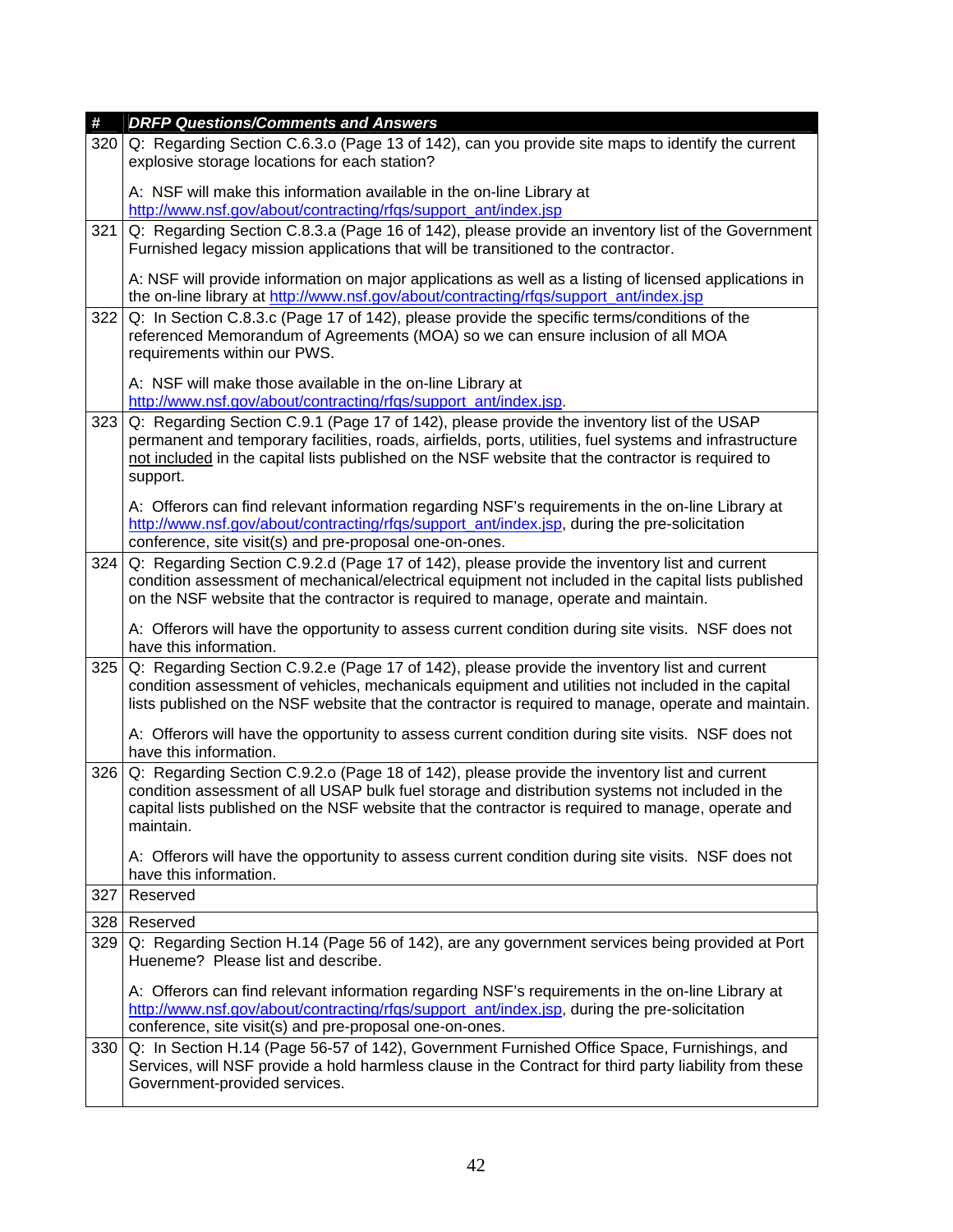| #   | <b>DRFP Questions/Comments and Answers</b>                                                                                                                                                                                                                                                                                                                                                                                                                                                                                                                                                                |
|-----|-----------------------------------------------------------------------------------------------------------------------------------------------------------------------------------------------------------------------------------------------------------------------------------------------------------------------------------------------------------------------------------------------------------------------------------------------------------------------------------------------------------------------------------------------------------------------------------------------------------|
|     | A: NSF will not provide a hold harmless clause.                                                                                                                                                                                                                                                                                                                                                                                                                                                                                                                                                           |
| 331 | Q: Section H.14 (Page 57 of 142) states: "The Government will supply bulk fuel at no charge to the<br>contractor at McMurdo and South Pole Station, Antarctica." Please define specifically what "bulk<br>fuel" includes. Does this statement mean the NSF provides all fuel for the program including diesel,<br>jet, gasoline, propane and any/all other fuels required to operate all three stations and vessels? Are<br>the fuel requirements for Construction/Special Projects included?                                                                                                             |
|     | A: Bulk fuel refers to AN-8, GP-5, and Mogas. All other fuels are the responsibility of the<br>contractor.                                                                                                                                                                                                                                                                                                                                                                                                                                                                                                |
| 332 | Q: Regarding Section H.22 (Page 63 of 142), this special contract requirement states that<br>transportation of employees from domicile to work places is not an allowable cost under this<br>contract. The vast majority of employees are deployed to Antarctic work locations from their<br>homes. Is it correct to assume that this special contract requirement does not disallow deployment<br>costs? Deletion or clarification of the clause is suggested as a means of avoiding confusion.                                                                                                          |
|     | A: Domicile, as defined in Black's Law Dictionary, is where an individual has a permanent home or<br>principal residence. Transportation from domicile to work will not be an allowable cost except to<br>and from Antarctica.                                                                                                                                                                                                                                                                                                                                                                            |
|     | Deployment costs are not considered to be transportation from domicile to work costs.                                                                                                                                                                                                                                                                                                                                                                                                                                                                                                                     |
| 333 | Q: Regarding Section I, considering the cost-reimbursable services to be provided in the<br>performance of the contract, we believe FAR Clause 52.228-7 should be added to the contract.<br>A: Please refer to Section H.18 in the draft RFP.                                                                                                                                                                                                                                                                                                                                                             |
|     |                                                                                                                                                                                                                                                                                                                                                                                                                                                                                                                                                                                                           |
| 334 | Q: For Section I (Page 71 to 73 of 142), please clarify the applicability or non-applicability of the<br>Defense Base Act 52.228-3.                                                                                                                                                                                                                                                                                                                                                                                                                                                                       |
|     | A: The contract is not subject to the Defense Base Act.                                                                                                                                                                                                                                                                                                                                                                                                                                                                                                                                                   |
| 335 | Q: For Section I (Page 71 to 73 of 142, please clarify the applicability of non-applicability of<br>Performance and Payment Bonds 52.228-15 and the Davis Bacon Act 52.222-6 for large USAP<br>construction projects, like construction of South Pole Station, since they're not listed in Section I.2.<br>Please also include. 52.243-5, Changes and Changed Conditions.                                                                                                                                                                                                                                 |
|     | A: FAR clauses associated with construction activities outside the United States will be addressed<br>in applicable post-award modifications for construction requirements.                                                                                                                                                                                                                                                                                                                                                                                                                               |
| 336 | Q: In Section I.4 (Page 76 of 142), 52.222-49 - Service Contract Act - Place of Performance<br>Unknown is included, but 52.222-41 Service Contract Act of 1965, as Amended, in Section I.2 is<br>not. If the Service Contract Act does apply, could you please provide direction as to the wage<br>determination that will be applied to the various work locations (e.g. Antarctic Stations, New<br>Zealand, Chile, PMO location, etc)? We think it is to the Government's advantage to have the SCA<br>apply to greatest extent possible to allow consistent evaluation across cost proposals.          |
|     | A: The Service Contract Act does not apply outside the United States.                                                                                                                                                                                                                                                                                                                                                                                                                                                                                                                                     |
| 337 | Q: Regarding Section J.1 (Page 79 of 142), this section appears to require the Offeror to develop<br>and submit a PWS. However, currently Section L has no provision for submitting the PWS in the<br>proposal. Is it the Government's intent that the PWS be prepared after award during transition by<br>the selected Offeror? If not, is the format, page count, etc. of the PWS at Offeror discretion or will<br>the Government incorporate instructions into Section L? Additionally, in what Volume of the<br>proposal should the PWS be included? Is the PWS an evaluated element of the proposal? |
|     | A: It is NSF's intent that the PWS be submitted with the offeror's initial proposal. NSF is<br>considering furnishing offerors a prescribed format for the PWS. The PWS will be included as part<br>of Section J of the offeror's submission. The PWS will be evaluated as part of the offeror's<br>proposal as described under "Technical Approach" - Section M.6.1.2 Sub factor 2 of the RFP.                                                                                                                                                                                                           |
| 338 | Q: With respect to the requirement in Section L.6.3 (Pages 90 and 91 of 142) for the 10 CD-ROM<br>electronic copies for Volumes I-V, will NSF desire 10 CDs each with an entire set of Volumes I-V                                                                                                                                                                                                                                                                                                                                                                                                        |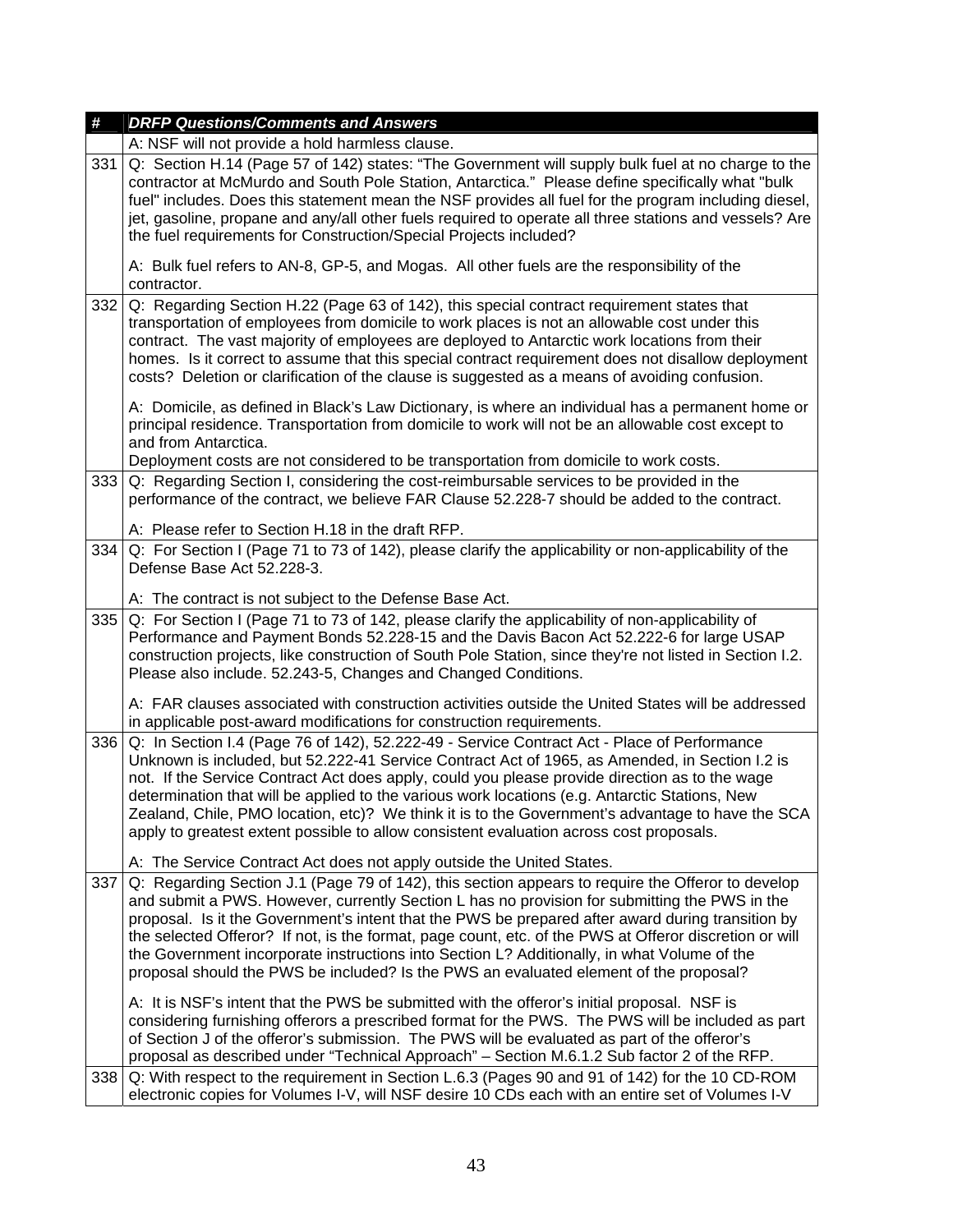| #   | <b>DRFP Questions/Comments and Answers</b>                                                                                                                                                                                                                                                                                                                                                                                                                                                                                                                                                                                                                                                                                                                                                                                     |
|-----|--------------------------------------------------------------------------------------------------------------------------------------------------------------------------------------------------------------------------------------------------------------------------------------------------------------------------------------------------------------------------------------------------------------------------------------------------------------------------------------------------------------------------------------------------------------------------------------------------------------------------------------------------------------------------------------------------------------------------------------------------------------------------------------------------------------------------------|
|     | on them or a total of 50 CD-ROMs, each containing only a single copy of each of the five volumes?                                                                                                                                                                                                                                                                                                                                                                                                                                                                                                                                                                                                                                                                                                                              |
|     | A: The Final RFP will state the number of CDs to be submitted.                                                                                                                                                                                                                                                                                                                                                                                                                                                                                                                                                                                                                                                                                                                                                                 |
| 339 | Q: With respect to the requirement in Section L.6.3 (Pages 90 and 91 of 142) regarding the<br>requirement for the CDs to be Word 2003 compatible, are pdf versions of existing materials such<br>as financial statements and previously signed documentation such as certifications acceptable?<br>Are Excel files acceptable for portions of Volume IV Cost/Price?                                                                                                                                                                                                                                                                                                                                                                                                                                                            |
|     | A: PDF versions of documents are acceptable for existing documents that require scanning,<br>however, they must be word searchable and Section 508 compliant. Refer to Section L.11.10.8<br>which provides for Excel 2003 compatible formats.                                                                                                                                                                                                                                                                                                                                                                                                                                                                                                                                                                                  |
| 340 | Q: Section L.6.2.2 (Page 90 of 142) states that the Offeror "shall not include cost/price information<br>in any other Volume", but Section L.8.2.c (Page 94 of 142) requires the proposed prices to be<br>included in Volume I inserted in Section B. Is it the intent that the Offeror not include cost/price<br>information in volumes other than Volume I and Volume IV?                                                                                                                                                                                                                                                                                                                                                                                                                                                    |
|     | A: The final RFP will be modified to clearly state that cost/price information should be included in<br>Volumes I and IV.                                                                                                                                                                                                                                                                                                                                                                                                                                                                                                                                                                                                                                                                                                      |
| 341 | Q: Please verify that Section L.6.3.6 (Page 91 of 142) is a listing of items that are excluded from<br>page count?                                                                                                                                                                                                                                                                                                                                                                                                                                                                                                                                                                                                                                                                                                             |
|     | A: Items excluded from page count limits include volumes indicating "not page limited", the Award<br>Fee Plan, Surveillance Plan(s), Performance Work Statement, title page/cover pages, tables of<br>contents, cross-reference matrices, list of figures/acronyms, list(s) of tables and drawings, indexes,<br>tab/page dividers, Letters of Commitment, client authorization letters, past performance information<br>cover letters, past performance questionnaires, Subcontractor Consent Forms, and totally blank<br>pages.                                                                                                                                                                                                                                                                                               |
| 342 | Q: Section L.6.3.9 (Page 91 of 142) calls for 8.5 x 11 inch pages, and specifies that foldout pages<br>are not permitted. We would like to recommend an exception for 11 x 17 foldout pages to be used<br>for project schedules, for readability.                                                                                                                                                                                                                                                                                                                                                                                                                                                                                                                                                                              |
|     | A: The RFP will be changed to allow up to ten (10) 11"x17" fold-outs in the Technical Volume.<br>Each fold-out will count as one page. All fold-outs will be single sided. The RFP will be changed to<br>allow unlimited single-sided 11" x 17" fold-outs for the Cost Volume.                                                                                                                                                                                                                                                                                                                                                                                                                                                                                                                                                 |
| 343 | Q: Regarding Section L.6.3.9, Section L.6.3.10, and Section L.6.3.11 (Pages 91 and 92 of 142), is<br>double-sided printing required and/or encouraged? Section L.6.3.9 requires 1-1/2 inch left margin<br>(to allow for binder), which would facilitate single-sided text, but Section L.6.3.11 states to mark<br>"Page Intentionally Left Blank" which would indicate double-sided printing. Also, Section L.6.3.10<br>states that pages are to be numbered in lower right corner, which would be appropriate for single-<br>sided printing. If double-sided printing is required/encouraged, should the page numbering be on<br>the outside of the page (right for odd-numbered pages, left for even-numbered pages), and the 1-<br>1/2" margin be on the left for odd-numbered pages and the right for even-numbered pages? |
|     | A: Page numbering should be done sequentially. The volume identifier should be next to each<br>page number. All printing will be done single-sided.                                                                                                                                                                                                                                                                                                                                                                                                                                                                                                                                                                                                                                                                            |
| 344 | Q: Section L.8.2.c (Page 94 of 142) requires the proposed prices to be included in Volume I<br>inserted in Section B, but Section L.7.1 (Page 92 of 142) appears to require an earlier submittal<br>due date for Volumes I and Volume III. The cost information required in Volume IV will likely still be<br>under finalization when Volume I is required to be submitted so the information required to be filled<br>in on Section B and submitted with Volume I per Section L.8.2.c will likely not be final. We would<br>suggest only requiring the proposed price information (Section B) to be submitted with Volume IV.                                                                                                                                                                                                 |
|     | A: This will be addressed in the final RFP at Section L.                                                                                                                                                                                                                                                                                                                                                                                                                                                                                                                                                                                                                                                                                                                                                                       |
| 345 |                                                                                                                                                                                                                                                                                                                                                                                                                                                                                                                                                                                                                                                                                                                                                                                                                                |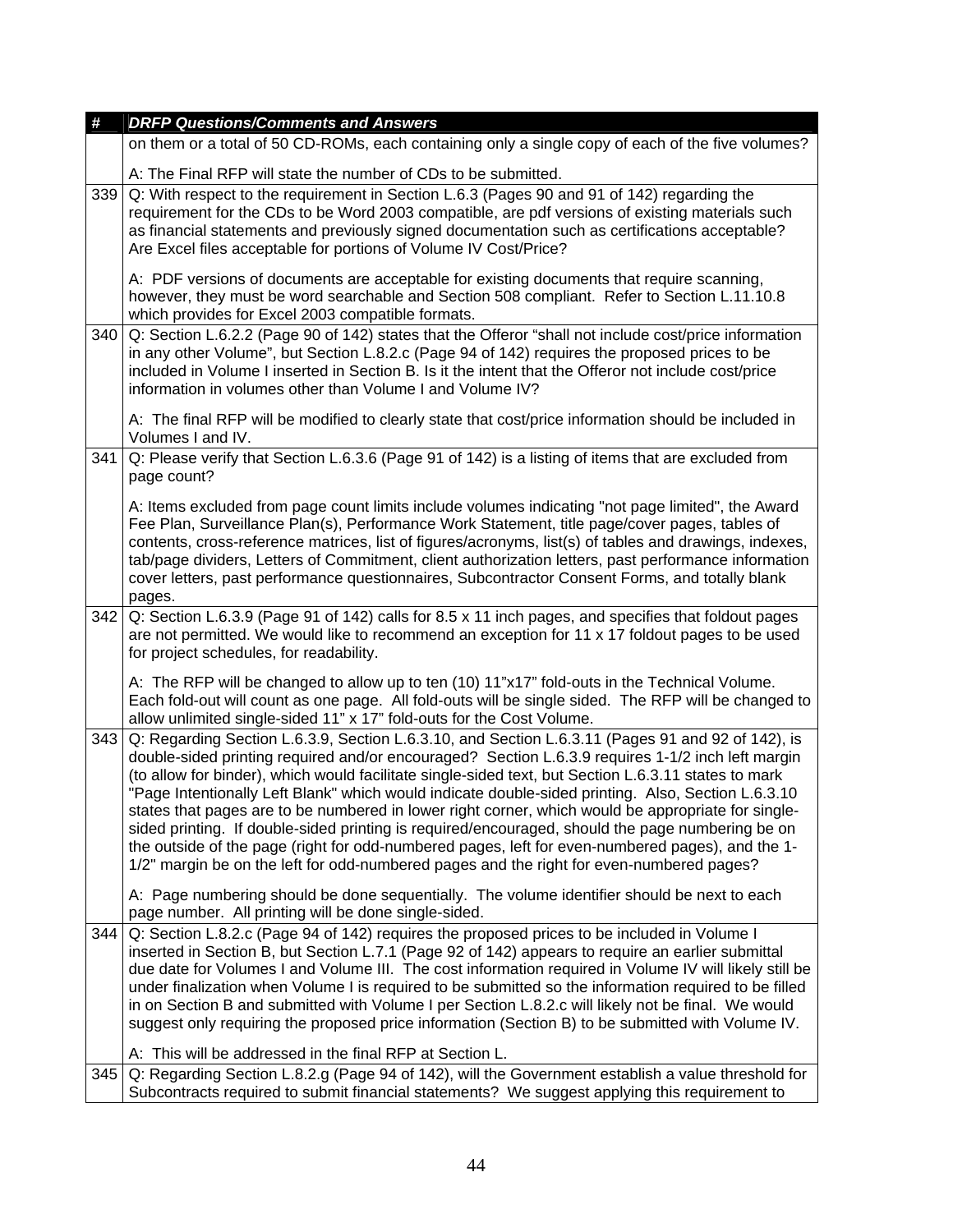| #   | <b>DRFP Questions/Comments and Answers</b>                                                                                                                                                                                                                                                                                                                                                                                                                                                                                                                                                                                                                                                                                                                                                                                                                                                                                              |
|-----|-----------------------------------------------------------------------------------------------------------------------------------------------------------------------------------------------------------------------------------------------------------------------------------------------------------------------------------------------------------------------------------------------------------------------------------------------------------------------------------------------------------------------------------------------------------------------------------------------------------------------------------------------------------------------------------------------------------------------------------------------------------------------------------------------------------------------------------------------------------------------------------------------------------------------------------------|
|     | subcontractors proposing under teaming agreements.                                                                                                                                                                                                                                                                                                                                                                                                                                                                                                                                                                                                                                                                                                                                                                                                                                                                                      |
|     | A: The final RFP will be modified to indicate a \$1M threshold for submission of subcontractor<br>financial statements.                                                                                                                                                                                                                                                                                                                                                                                                                                                                                                                                                                                                                                                                                                                                                                                                                 |
| 346 | Q: Section L.9.3.4 (Page 100 of 142), in the Transition-in requirements the draft RFP requests "The<br>Offeror will provide the schedule and milestones for implementing the entire proposed PWS based<br>on the understanding of programs overall mission, objectives and requirements and it ability to<br>manage its subcontracts an efficient, effective and optimized manner. The Offeror shall provide<br>information that demonstrates the viability of the plan and the extent the offeror's approach will<br>streamline processes resulting in greater effectiveness." These requirements which address the<br>approach across the entire PWS seem out of place in the transition phase-in section and would<br>more closely align with Section L.9.2 Technical Approach. We would suggest moving this<br>paragraph to Section L.9.2 and moving the corresponding Section M paragraph to the Technical<br>Approach evaluation. |
|     | A: NSF will take this under consideration. The final RFP will be modified to indicate that the PWS<br>is to submitted at the time of proposal submission.                                                                                                                                                                                                                                                                                                                                                                                                                                                                                                                                                                                                                                                                                                                                                                               |
| 347 | Q: Section L.10.2 (Page 100 of 142) specifies that a minimum of three contracts be submitted. Is<br>there a maximum number of past performance contracts allowable?                                                                                                                                                                                                                                                                                                                                                                                                                                                                                                                                                                                                                                                                                                                                                                     |
|     | A: Three past performance contracts is the minimum to be submitted; the page limitation for the<br>Past Performance Volume is 30 pages. It is at the offeror's discretion to provide relevant and<br>recent past performance information.                                                                                                                                                                                                                                                                                                                                                                                                                                                                                                                                                                                                                                                                                               |
| 348 | Q: Is it desired that past performance contract information requested in Section L.10.2 and Section<br>L.10.3 (Pages 100 and 101 of 142) be provided for critical or teaming subcontractors (if any)? Or is<br>it just a minimum of three contracts for the Offeror only?                                                                                                                                                                                                                                                                                                                                                                                                                                                                                                                                                                                                                                                               |
|     | A: While 3 is the minimum, there is no maximum number, as long as the information provided falls<br>within the page limitation of 30 pages for the Past Performance Volume. It is at the offeror's<br>discretion to provide relevant and recent past performance information.                                                                                                                                                                                                                                                                                                                                                                                                                                                                                                                                                                                                                                                           |
| 349 | Q: In Section L.11.9 (Page 104 of 142) for requirements of the cost volume, it states that Section 1<br>should include descriptions of the estimating, purchasing and accounting system. Section 2 states<br>the section is to include "purchasing system, accounting system, etc." Should the Offeror provide<br>the details of its purchasing and accounting systems in both Section 1 and Section 2 of the cost<br>volume?                                                                                                                                                                                                                                                                                                                                                                                                                                                                                                           |
|     | A: NSF will clarify this language in the final RFP.                                                                                                                                                                                                                                                                                                                                                                                                                                                                                                                                                                                                                                                                                                                                                                                                                                                                                     |
| 350 | Q: While Section M.3.2 (Page 135 of 142) states that the proposals will be evaluated for risk, there<br>is no complementary evaluation for cost/benefit. How will the NSF evaluate the technical proposals<br>and the reasonableness of the cost proposals given that the draft RFP provides too minimal<br>constraints and data to make a reliable cost benefit analysis?                                                                                                                                                                                                                                                                                                                                                                                                                                                                                                                                                              |
|     | A: The evaluation criteria will be set out in Section M and all proposals will be evaluated in<br>accordance with those criteria. Proposal risk will address risks with the offeror's proposed<br>approach. Offerors can find relevant information regarding NSF's requirements in the on-line<br>Library at http://www.nsf.gov/about/contracting/rfgs/support ant/index.jsp, during the pre-<br>solicitation conference, site visit(s) and pre-proposal one-on-ones.                                                                                                                                                                                                                                                                                                                                                                                                                                                                   |
| 351 | Q: Section M.7 (Page 141 and 142 of 142) contemplates orals, but Section L is silent on orals<br>other than a standard clause on proposal costs. Will orals be conducted as a part of this<br>solicitation? If so, please include the detailed requirements for orals. We would encourage orals<br>and would encourage the orals to include participation by the entire key personnel team and not                                                                                                                                                                                                                                                                                                                                                                                                                                                                                                                                      |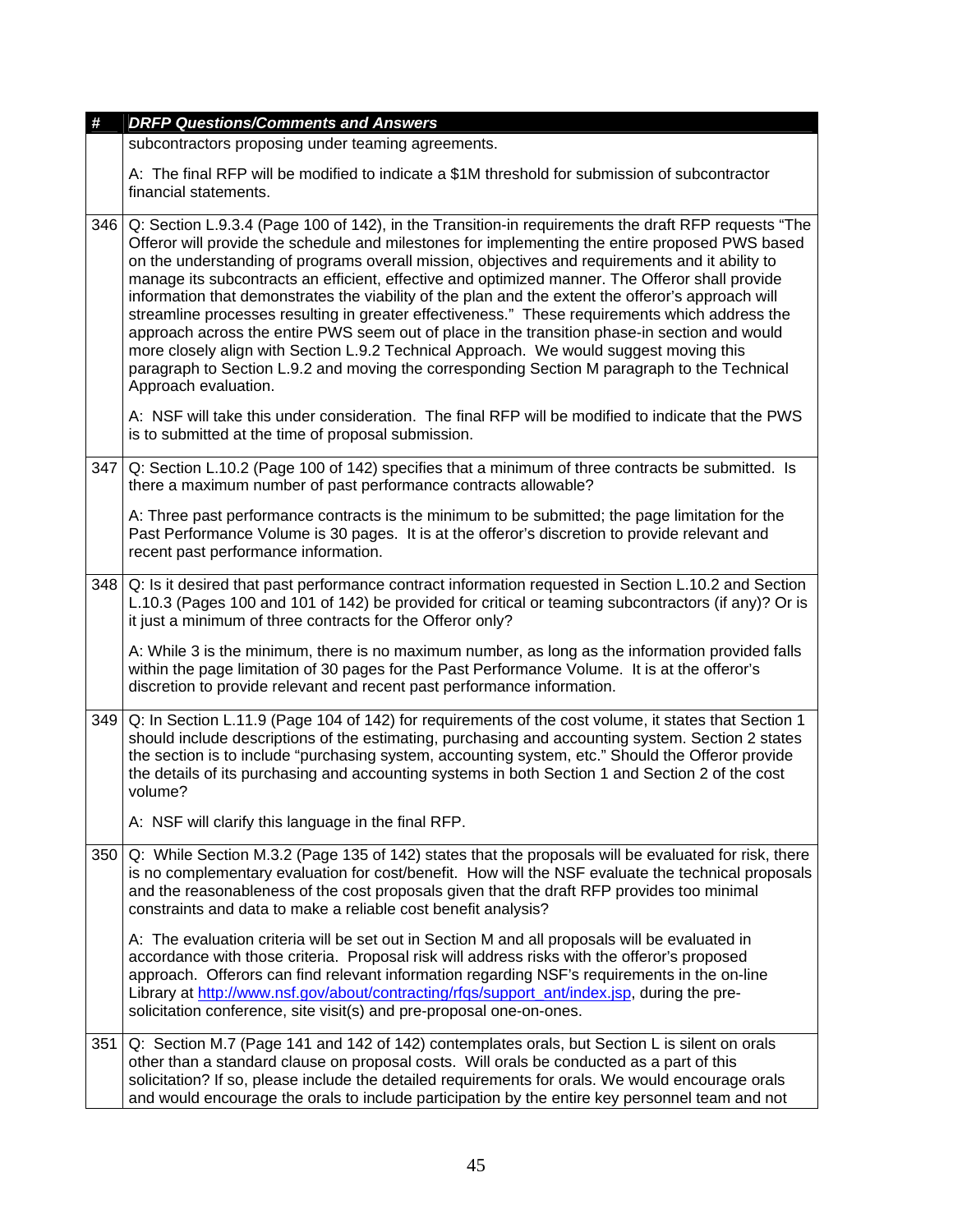| #   | <b>DRFP Questions/Comments and Answers</b>                                                                                                                                                                                                                                                                                                                                                                                                                                                                                                                  |
|-----|-------------------------------------------------------------------------------------------------------------------------------------------------------------------------------------------------------------------------------------------------------------------------------------------------------------------------------------------------------------------------------------------------------------------------------------------------------------------------------------------------------------------------------------------------------------|
|     | just the Program Manager.                                                                                                                                                                                                                                                                                                                                                                                                                                                                                                                                   |
|     | A: At this time no decision on oral presentations have been made. If oral presentations are<br>required, detailed instructions as to their conduct will be provided to offerors in a timely manner.                                                                                                                                                                                                                                                                                                                                                         |
| 352 | Q: The Draft RFP requires Offerors to prepare their own Performance Work Statements (PWS)<br>based on the Statement of Objectives (SOO) included in the DRFP. Is it the Government's intention<br>to evaluate the PWS as an element of each Offerors proposal, or can we assume that the<br>successful Offeror will provide the PWS during transition based on the Technical and Management<br>approach accepted by NSF as the winning solution?                                                                                                            |
|     | A: The PWS should be submitted under Section J, Attachment 2 in Volume I and will not be<br>subject to page restrictions The PWS will be evaluated under "Technical Approach" - Section<br>M.6.1.2 Sub factor 2.                                                                                                                                                                                                                                                                                                                                            |
| 353 | Q: Section C.6.3 (h) and Section C.6.3 (j) Indicate that OSHA safety and health standards and<br>emergency response-related consensus standards apply unless specifically waived by the NSF.<br>Can NSF provide a list of current waivers?                                                                                                                                                                                                                                                                                                                  |
|     | A: There is no list of standing waivers. NSF is willing to consider alternatives described in<br>proposals. In situations after award where a Federal standard applies, but the contractor wishes<br>to implement an alternative means of controlling risk or providing service, the contractor shall seek<br>NSF guidance.                                                                                                                                                                                                                                 |
| 354 | Q: Section C.9.3 a) The contractor must comply with IBC codes unless waived by NSF. Can NSF<br>provide a list of current waivers?                                                                                                                                                                                                                                                                                                                                                                                                                           |
|     | A: There is no list of standing waivers. NSF is willing to consider alternatives described in<br>proposals. In situations after award where a Federal standard applies, but the contractor wishes<br>to implement an alternative means of controlling risk or providing service, the contractor will seek<br>NSF guidance.                                                                                                                                                                                                                                  |
| 355 | Q: Section H.3 Medical and Dental Qualification of Contractor Personnel – references the Medical<br>Screening Guidelines for the United States Antarctic Program (2003). Guidelines available on line<br>through the NSF web site reading room (EHS) are dated 2000-2001. Can NSF provide the cited<br>reference?                                                                                                                                                                                                                                           |
|     | A: Section H.3 will be changed to remove (2003) in the final RFP. The guidelines are available in<br>the on-line Library at http://www.nsf.gov/about/contracting/rfgs/support_ant/index.jsp.                                                                                                                                                                                                                                                                                                                                                                |
| 356 | Q: Section L.6.3.6 states in part-" Title page/cover pages, tables of contents, cross-reference<br>matrices, list of figures/acronyms, list(s) of tables and drawings, indexes, tab/page dividers, Letters<br>of Commitment, client authorization letters, past performance information cover letter, past<br>performance questionnaires, Subcontractor Consent Forms, and totally blank pages." This is an<br>incomplete sentence/statement. Can we assume that that this sentence is intended to exempt the<br>items listed from stated page limitations? |
|     | A: Items excluded from page count limits include volumes indicating "not page limited", the Award<br>Fee Plan, Surveillance Plan(s), Performance Work Statement, title page/cover pages, tables of<br>contents, cross-reference matrices, list of figures/acronyms, list(s) of tables and drawings, indexes,<br>tab/page dividers, Letters of Commitment, client authorization letters, past performance information<br>cover letters, past performance questionnaires, Subcontractor Consent Forms, and totally blank<br>pages."                           |
| 357 | Q: Section L.9.3.3 (b) requires that the transfer of existing USAP databases to new format/systems<br>and their capabilities be demonstrated. Will NSF provide existing databases to enable the<br>preparation of those demonstrations as part of proposal preparation?                                                                                                                                                                                                                                                                                     |
|     | A: Access to a snapshot of current systems data for the MAPCON, P-1000, Cargo Tracking                                                                                                                                                                                                                                                                                                                                                                                                                                                                      |
|     |                                                                                                                                                                                                                                                                                                                                                                                                                                                                                                                                                             |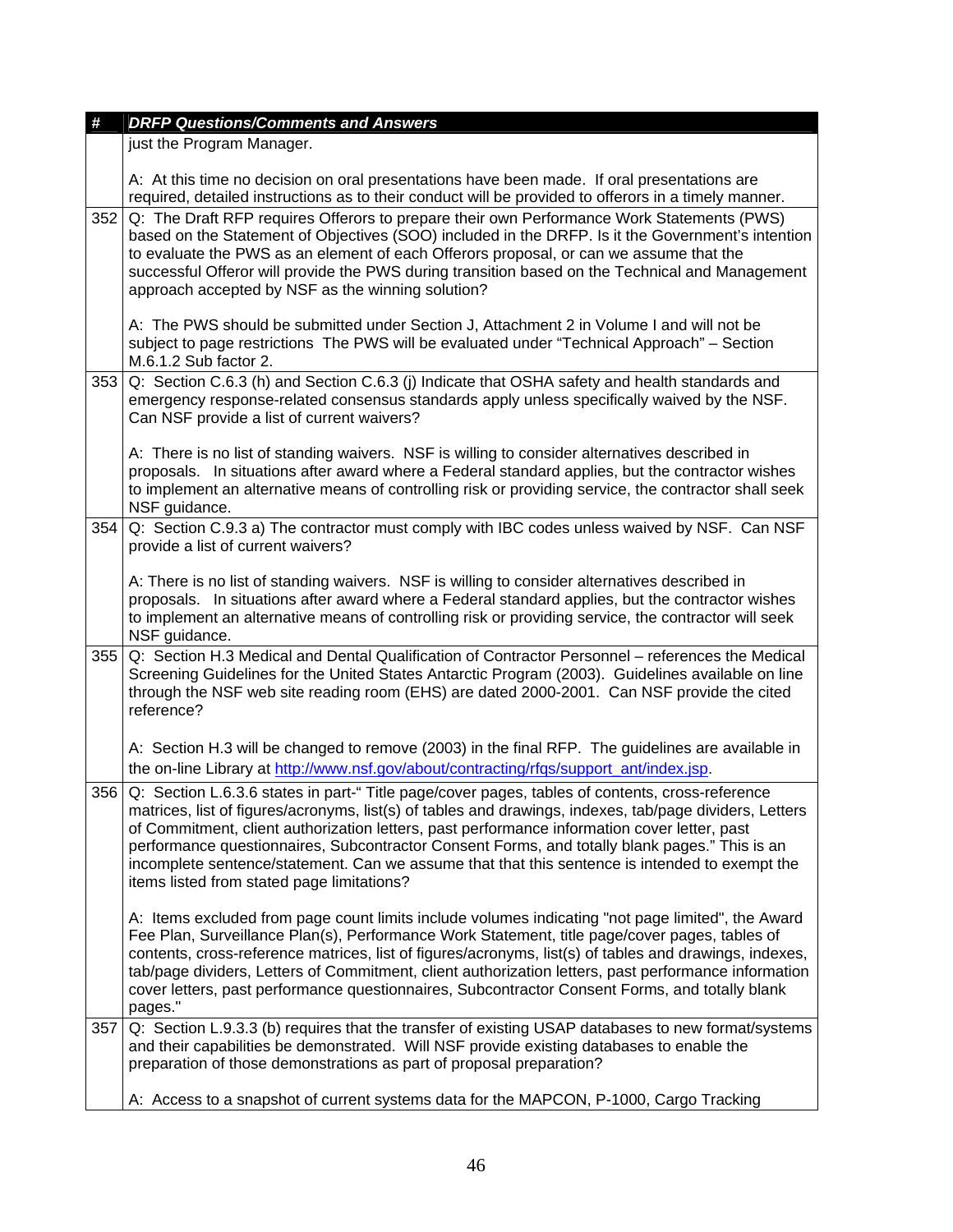| #   | <b>DRFP Questions/Comments and Answers</b>                                                                                                                                                                                                                                                                                                                                                                                                                                                                                                                                                                                                                                                                                                                                                                                                                                                                                                                                                                                                                                                                                                                                                                                                                                                                                                                                                                                                                                                                                                                                                                                                                                                                                                                                                                                                                                                                |
|-----|-----------------------------------------------------------------------------------------------------------------------------------------------------------------------------------------------------------------------------------------------------------------------------------------------------------------------------------------------------------------------------------------------------------------------------------------------------------------------------------------------------------------------------------------------------------------------------------------------------------------------------------------------------------------------------------------------------------------------------------------------------------------------------------------------------------------------------------------------------------------------------------------------------------------------------------------------------------------------------------------------------------------------------------------------------------------------------------------------------------------------------------------------------------------------------------------------------------------------------------------------------------------------------------------------------------------------------------------------------------------------------------------------------------------------------------------------------------------------------------------------------------------------------------------------------------------------------------------------------------------------------------------------------------------------------------------------------------------------------------------------------------------------------------------------------------------------------------------------------------------------------------------------------------|
|     | System, and Personnel Tracking System, which is publicly releasable, will be provided. Access to<br>synthetic data used to train new users of the POLARICE system will be made available for<br>POLARICE. This information will be provided after the RFP is issued in a form to be determined.                                                                                                                                                                                                                                                                                                                                                                                                                                                                                                                                                                                                                                                                                                                                                                                                                                                                                                                                                                                                                                                                                                                                                                                                                                                                                                                                                                                                                                                                                                                                                                                                           |
| 358 | Q: Section B.8, INCREMENTAL FUNDING states: "This contract shall be subject to incremental<br>funding with \$TBD presently available for performance under this contract. It is estimated that<br>funds presently available are sufficient to permit the contractor's performance through TBD. In<br>accordance with the Limitation of Funds clause in Section I of this contract, no legal liability on the<br>part of the Government for payment of money in excess of \$ TBD shall arise unless and until<br>additional funds are made available by the Contracting Officer through a modification to this<br>contract." The wording of this section indicates that NSF intends to allocate funding in advance to<br>pay for contract performance requirements. The DRFP is silent, however, on the method that NSF<br>intends employing to allow the contractor access to allocated funds. Does NSF intend to deposit<br>the funds in a joint NSF/Contractor bank account that grants the contractor unrestricted access to<br>available funds?<br>A: No. There will be no joint NSF/Contractor bank account.                                                                                                                                                                                                                                                                                                                                                                                                                                                                                                                                                                                                                                                                                                                                                                                         |
| 359 | Q: In the interest of allowing participating firms as much time as possible to prepare the right for<br>the USAP site visits we would like to request the following be provided as soon as feasible and<br>possible: A. Anticipated dates for the site visits. B: Number of personnel participating from each<br>company.                                                                                                                                                                                                                                                                                                                                                                                                                                                                                                                                                                                                                                                                                                                                                                                                                                                                                                                                                                                                                                                                                                                                                                                                                                                                                                                                                                                                                                                                                                                                                                                 |
|     | A: Information on site visit(s) will be posted on FedBizOpps.                                                                                                                                                                                                                                                                                                                                                                                                                                                                                                                                                                                                                                                                                                                                                                                                                                                                                                                                                                                                                                                                                                                                                                                                                                                                                                                                                                                                                                                                                                                                                                                                                                                                                                                                                                                                                                             |
| 360 | Q: Section C, paragraph C.5(c), reads in part "The NSF seeks a competitive, innovative and<br>integrated solution set (management, technical and business) for USAP support. It is fully<br>recognized and expected that technology and requirements will evolve during the life of the<br>contract. To that end, only the highest level objectives and the constraints mandatory to the<br>acquisition are provided in this Statement of Objectives so as to encourage potential Offerors to be<br>innovative and creative in responding with their proposed solution. Offerors should not infer or<br>imply any other constraints on solutions, other than as specified in this document. The<br>Government strongly encourages innovative, systems integration-type solution sets that address<br>NSF's requirements." Further, the paragraph goes on to state "Ample time and opportunity will be<br>provided for potential Offerors to examine extensive documentation of the as-is state of the current<br>support contract and several of the physical sites to determine the full set of requirements that<br>need to be addressed in proposals."<br>Neither the current draft RFP nor the NSF OPP/USAP website provides sufficient historical data or<br>anticipated workload to adequately construct basis of estimates for staffing, ODCs, or other costs.<br>Only the incumbent contractor has visibility in this data resulting in an advantage over non-<br>incumbent bidders with respect to realistic cost estimating. Therefore, in conjunction with the<br>objectives stated in Draft RFP Section C.5(c), this Offeror requests that NSF provide the latest,<br>approved Annual Program Plan, redacted of any cost information considered proprietary.<br>A: NSF will make this available in the on-line Library at<br>http://www.nsf.gov/about/contracting/rfqs/support_ant/index.jsp. |
| 361 | Q: The Draft RFP is silent on the requirements and any limitations for attendees on the site visits.                                                                                                                                                                                                                                                                                                                                                                                                                                                                                                                                                                                                                                                                                                                                                                                                                                                                                                                                                                                                                                                                                                                                                                                                                                                                                                                                                                                                                                                                                                                                                                                                                                                                                                                                                                                                      |
|     | Given the necessary medical screening requirements for bidder personnel and approvals by NSF,<br>as well as travel the preparation workload imposed on NSF and the current USAP contractor,<br>please provide information on anticipated dates for site visits and any limitations on the number of<br>personnel permitted to attend from each company.<br>A: Information on site visit(s) will be posted on FedBizOpps.                                                                                                                                                                                                                                                                                                                                                                                                                                                                                                                                                                                                                                                                                                                                                                                                                                                                                                                                                                                                                                                                                                                                                                                                                                                                                                                                                                                                                                                                                  |
| 362 | Q: Section J, Listing of Attachments, shows Item 2, Performance Work Statement (PWS) as an<br>Offeror-provided document. Because we have been unable to find a requirement to submit an<br>actual PWS in the proposal instructions, we assume that the PWS will be a required submittal after<br>contract award. Please confirm.                                                                                                                                                                                                                                                                                                                                                                                                                                                                                                                                                                                                                                                                                                                                                                                                                                                                                                                                                                                                                                                                                                                                                                                                                                                                                                                                                                                                                                                                                                                                                                          |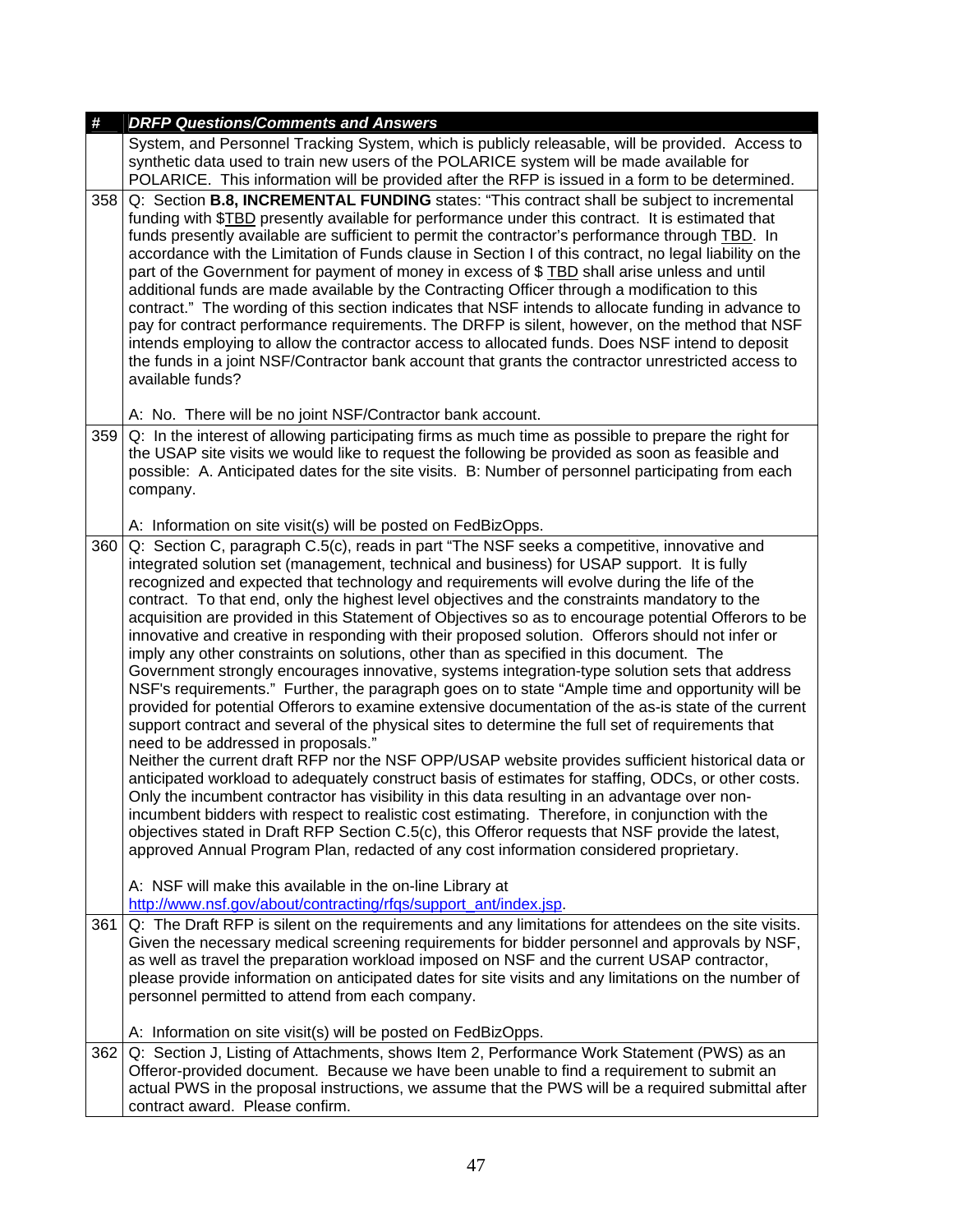| A: It is NSF's intent that the PWS be submitted with the offeror's initial proposal. NSF is<br>considering furnishing offerors a prescribed format for the PWS. The PWS will be included as part<br>of Section J of the offeror's submission. The PWS will be evaluated as part of the offeror's<br>proposal as described under "Technical Approach" - Section M.6.1.2 Sub factor 2 of the RFP.<br>Q: Please confirm that the list of proposal contents provided in Section L.6.3.6, e.g., title                                                                                                                                                                                                                                                                                |
|---------------------------------------------------------------------------------------------------------------------------------------------------------------------------------------------------------------------------------------------------------------------------------------------------------------------------------------------------------------------------------------------------------------------------------------------------------------------------------------------------------------------------------------------------------------------------------------------------------------------------------------------------------------------------------------------------------------------------------------------------------------------------------|
| page/cover pages, tables of contents, cross-reference matrices, list of figures/acronyms, list(s) of<br>tables and drawings, indexes, tab/page dividers, Letters of Commitment, etc., are meant to be<br>excluded from the specified page limitations for a volume.                                                                                                                                                                                                                                                                                                                                                                                                                                                                                                             |
| A: Items excluded from page count limits include volumes indicating "not page limited", the Award<br>Fee Plan, Surveillance Plan(s), Performance Work Statement, title page/cover pages, tables of<br>contents, cross-reference matrices, list of figures/acronyms, list(s) of tables and drawings, indexes,<br>tab/page dividers, Letters of Commitment, client authorization letters, past performance information<br>cover letters, past performance questionnaires, Subcontractor Consent Forms, and totally blank<br>pages.                                                                                                                                                                                                                                                |
| Q. Section C.9 / Section 9.2 / Section J /: The contractor shall provide and operate site-appropriate<br>364<br>social, recreational, and entertainment functions in Antarctica: This involves the funding of the<br>recreation department which handles cash transactions. How will the for-profit/cash transaction<br>issue be addressed? 2) We do not see any details in regards to the two other for-profit/cash<br>transaction departments, retail sales and beverage sales. Have they been removed from the final<br>solicitation? Will they be awarded separately? 3) If the retail/beverage module stood alone when<br>would this Draft RFP be available? Timetable? 4) Are there specific audit recommendations that<br>the NSF will be considering for the final RFP? |
| A: In reference to parts 2 and 3, a separate RFP will not be issued. NSF will clarify its intentions in<br>the final RFP.                                                                                                                                                                                                                                                                                                                                                                                                                                                                                                                                                                                                                                                       |
| Q: ODC definition is not clearly defined so it is unclear what ODCs are included in the cost<br>reimbursable CLINs. Additionally, driving the materials and ODCs into the competitive pricing is<br>difficult for NSF to evaluate, transfers the technical risk to the Government, and this approach is<br>frequently protested. Question: Will NSF Government define the ODCs (i.e.what costs are ODCs)?                                                                                                                                                                                                                                                                                                                                                                       |
| A: ODCs are defined in FAR Part 15.408, Solicitation Provisions and Contract Clauses.                                                                                                                                                                                                                                                                                                                                                                                                                                                                                                                                                                                                                                                                                           |
| Q: Will NSF provide their rationale for requiring the contractor to provide this estimate when there is<br>366<br>no data available to make an estimate and, traditionally, this is a plug number.                                                                                                                                                                                                                                                                                                                                                                                                                                                                                                                                                                              |
| A: Assuming this question is referring to major construction and special projects, NSF will be<br>providing a NTE dollar amount. Alternatively, if this is addressing ODCs and travel, then this will be<br>addressed in the final RFP.                                                                                                                                                                                                                                                                                                                                                                                                                                                                                                                                         |
| Q: Will NSF provide data necessary to estimate ODCs and Materials and Supplies? Because of<br>367<br>the difficulty of evaluation of materials and ODCs pricing and the fact that the cost reimbursable<br>nature of these elements will move the technical risk to the Government, we recommend the<br>Government use a plug number. This will level the playing field and provide an easier evaluation<br>scenario.                                                                                                                                                                                                                                                                                                                                                           |
| A: This will be addressed in the final RFP.                                                                                                                                                                                                                                                                                                                                                                                                                                                                                                                                                                                                                                                                                                                                     |
| Q: The Cost Model, Attachment L-4 format requires narrative functional descriptions of the basis of<br>estimate for each WBS in the top half of the template and a breakout of costs at the bottom of the<br>template. We respectfully request that the requirement be separated into one document for the<br>basis of estimate and one Excel workbook containing an integrated cost model. To facilitate<br>preparation and audit of our proposals, we request that we be allowed to use our normal and<br>disclosed estimating and accounting systems as the format of the integrated cost model and the<br>BOE, with attached supporting information as required by NSF for evaluation.                                                                                      |
| 363                                                                                                                                                                                                                                                                                                                                                                                                                                                                                                                                                                                                                                                                                                                                                                             |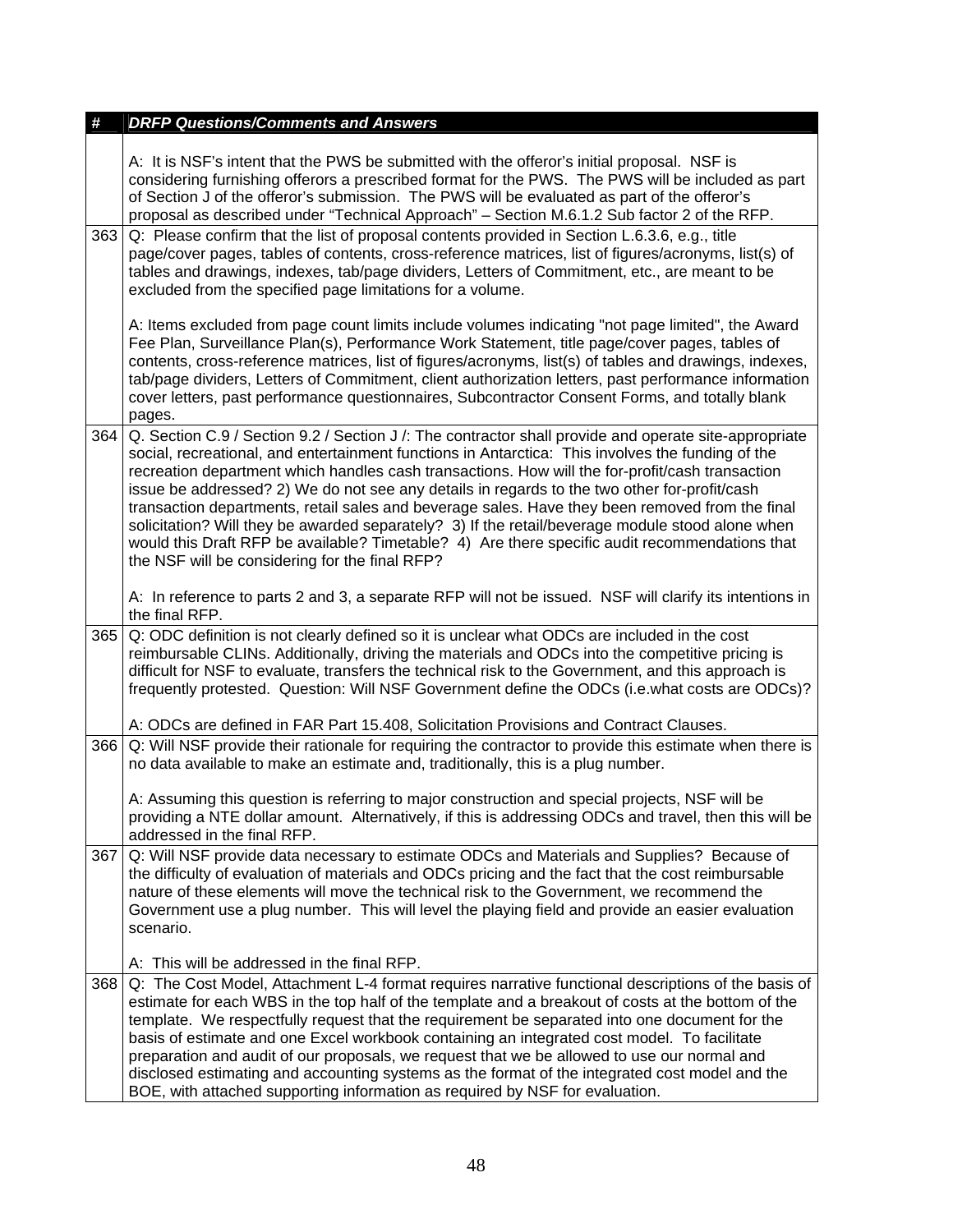| #   | <b>DRFP Questions/Comments and Answers</b>                                                                                                                                                                                                                                                                                                                                                                                                                                                                                                                                                            |
|-----|-------------------------------------------------------------------------------------------------------------------------------------------------------------------------------------------------------------------------------------------------------------------------------------------------------------------------------------------------------------------------------------------------------------------------------------------------------------------------------------------------------------------------------------------------------------------------------------------------------|
|     |                                                                                                                                                                                                                                                                                                                                                                                                                                                                                                                                                                                                       |
|     | A: NSF is taking this under advisement and will address the issue in the final RFP.                                                                                                                                                                                                                                                                                                                                                                                                                                                                                                                   |
| 369 | Q: Please identify the performance periods for which costs and information are to be submitted on<br>Attachments L-4 and L-5.                                                                                                                                                                                                                                                                                                                                                                                                                                                                         |
|     | A: NSF is taking the comment under consideration and will address the issue in the final RFP.<br>Offerors will be required to propose costs and information for all performance periods of the<br>contract.                                                                                                                                                                                                                                                                                                                                                                                           |
| 370 | Q: Ref. Section L.11.10.9 (i) - Do you mean 'cross referenced' rather than 'linked 'in Para (i)<br>requiring the cost/price data in the Cost Model to be linked to the Technical Proposal word<br>document?                                                                                                                                                                                                                                                                                                                                                                                           |
|     | A: NSF's intention is to mean "cross referenced." This will be corrected in the final RFP.                                                                                                                                                                                                                                                                                                                                                                                                                                                                                                            |
| 371 | Q: Ref. Section L.11.10.9 (d) – (a) Is Attachment L-5 intended to be the RFP cross-reference<br>matrix referred to in the last sentence of the paragraph or in addition to the matrix requirements<br>described in Section L.14? (b) Please identify what information is required on the cross-reference<br>matrix to facilitate NSF tracking "proposed labor to tasking to support the cost realism analysis".<br>The cross reference matrix in Section L.14 does not appear to require this information.                                                                                            |
|     | A: The cross-reference matrix information in Section L. 14 should be in addition to the information<br>proposed in attachment L-5 and will support the cost realism evaluation in this area.                                                                                                                                                                                                                                                                                                                                                                                                          |
| 372 | Q: Ref. Section L.11.10.9 (g) - Attachment L-4 Cost Model requires a functional description by<br>WBS. Please clarify what additional information is required in the "functional or summary analysis"<br>referenced in Section L.11.10.9 (g).                                                                                                                                                                                                                                                                                                                                                         |
|     | A: The offeror is responsible for addressing the information required by Section L.11.10.9 (g) in the<br>proposal.                                                                                                                                                                                                                                                                                                                                                                                                                                                                                    |
| 373 | Q: Ref Section M.6.3.2 Evaluation Factor 3 - Cost/Price - (a) In Section M.6.3.1 and Section<br>M.6.3.2 there are several references to estimated cost versus evaluated cost. Please clarify the<br>difference between the Offeror's proposed estimated cost and the Offeror's evaluated cost. (b)<br>What information is required from the Offeror to develop a total evaluated cost for the Government<br>to utilize for evaluation purposes, referenced in Section M.6.3.2?                                                                                                                        |
|     | A: NSF is taking the comment under consideration and will revise this area in the final RFP.                                                                                                                                                                                                                                                                                                                                                                                                                                                                                                          |
| 374 | Q: Ref. Section M.1.4 and Section M.6.3.1 - (a) The list of Government furnished items in Section<br>M.1.4 differs from the list in Section M.6.3.1. (b) Please provide a detailed listing of all<br>Government furnished items to be made available to all Offerors, including facilities, equipment,<br>property, software, hardware, documentation and base support.                                                                                                                                                                                                                               |
|     | A: (a) The final RFP will clarify this issue. (b) Listings of accountable property (GFE and GFP) are<br>available at http://www.nsf.gov/about/contracting/rfgs/support_ant/index.jsp. Because of the scope<br>of the operation, a full inventory of all government property is not available for non-accountable<br>items. A listing of all licensed software will also be made available. It is the offeror's responsibility<br>to acquire necessary information via the on-line library, pre-solicitation conference, site visits, and<br>pre-proposal one-on-ones for<br>non-accountable property. |
| 375 | Q: Ref Section M.6.3.4 - The paragraph states that proposals will be compared to the 'anticipated                                                                                                                                                                                                                                                                                                                                                                                                                                                                                                     |
|     | costs of performance'. Does the Government intend to compare the proposals with an<br>Independent Government Estimate or the funding profile?                                                                                                                                                                                                                                                                                                                                                                                                                                                         |
|     | A: The offeror's proposed costs will be evaluated for realism and reasonableness.                                                                                                                                                                                                                                                                                                                                                                                                                                                                                                                     |
| 376 | Q: I have a question regarding the upcoming Antarctic Support Contract Pre-Solicitation                                                                                                                                                                                                                                                                                                                                                                                                                                                                                                               |
|     | Conference; will the same material be presented each day or will a different aspect of the                                                                                                                                                                                                                                                                                                                                                                                                                                                                                                            |